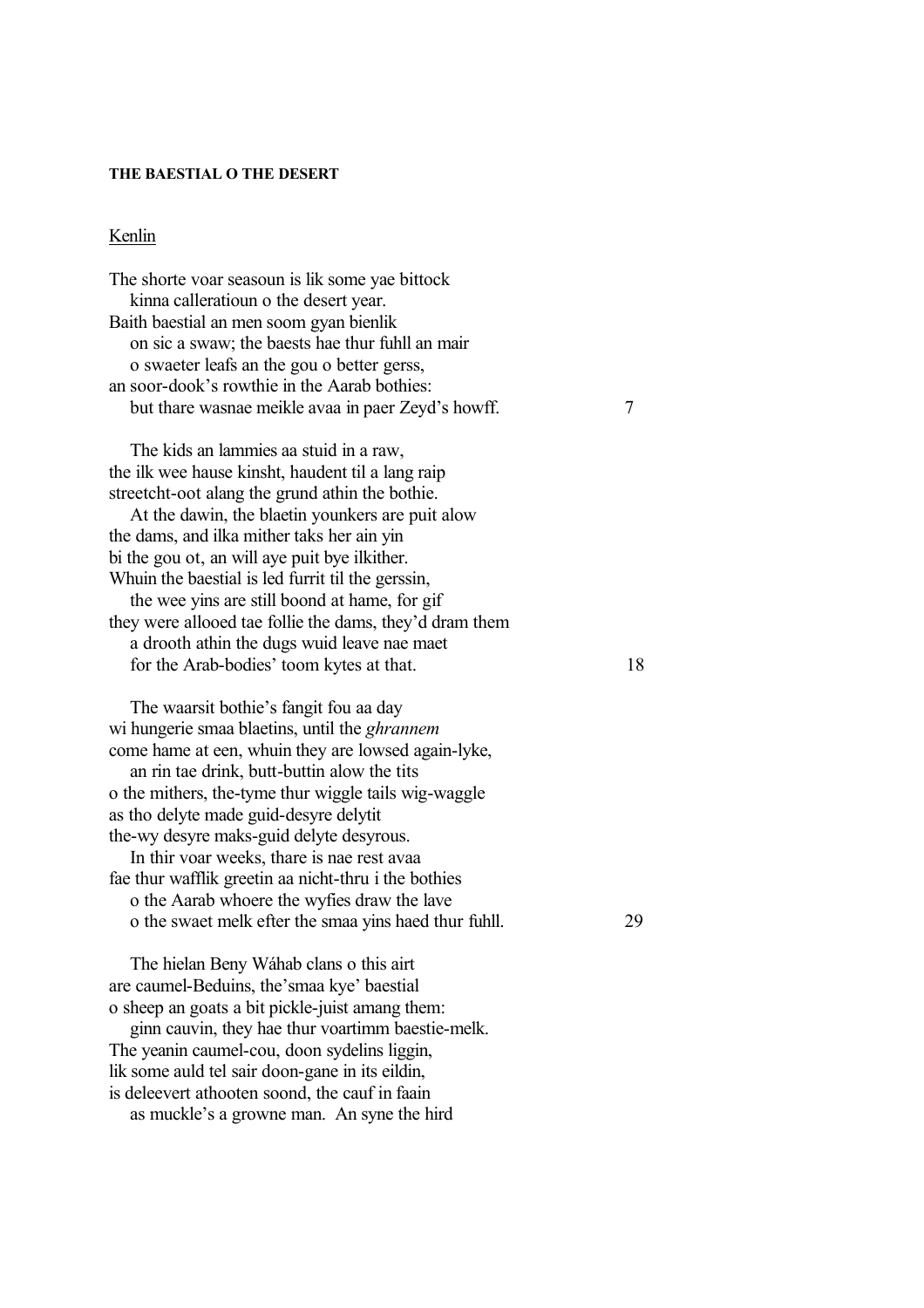oot-raxes its legs wi aa his micht, roon-ruggin the deidlik cauf afore the dam tae snooch for the better kennin o its ain, nane else; she ryses, staunds up for tae lick her cauf as she wuid lick nane ither nor her ain yin. wi a muckle dunt fae the loof o the haund o the hirdman upon her waukit sole the Arab folk caa zôra (set alow the breist o the caumel bi natur, sterklik as onie stell tae haud up the muckle hause a the baest, an stoorlik) the cauf comes-tae: and efter some three oors, still wafflik as gyan totterie, and efter monie the faa, syne it is able for tae staund an rax up thon lang hause tae seek the tit. 51

On the morn's morn, this new-born caumel follies the dam ootbye til the boond o the desert grun. The cou may be melkt at yince, but the baestie-melk for twoe-three days is lyker scoor-the-gaet. The furst vyce o the cauf is a kinna sheeplik girnin, a wee beh-beh, but lood enyeuch, weel-soondin. The flaece is silken saft, heid roond and heech; an this wi a shortelik bodie, cairriet airchwys, and a lowpin staig upon thae langish legs, micht, gin yer een were steekit a wee thing, gar ye tak the baess for new-flowne getts o a muckle burd. For a towmond haill, they follie the tit, yit ginn twoe-three weeks auld, they chowe for thursels areadies the taps o the desert busses, tho, as the hause cannae weel rax juist-yit juist-sae, feed dae they at the grund atween a fore-leg streddle staunce. 67

Yae nicht, as I straikit ower the saft, woollie chynes o the new-born caumels, "Khalil!" yowled the hird, wi a glaik athin his een gy hetlik glowerin, "See ye dae nae mair o that! Ye'll gar them growe as hyde-boond as puit skaith on bookein-oot! Dae ye no ken that?" He thocht this freemit yin, masel, was daein a malefice, but Zeyd, noo,

whoese spreit sic supersteetiouns favourt-nane, puit wheesht upon him wi a smirtled easement, for the baests I straikit were his ain bit caumels. 77

The caumel is wurth yae real born, an syne, the ilka month it ryses as muckle again.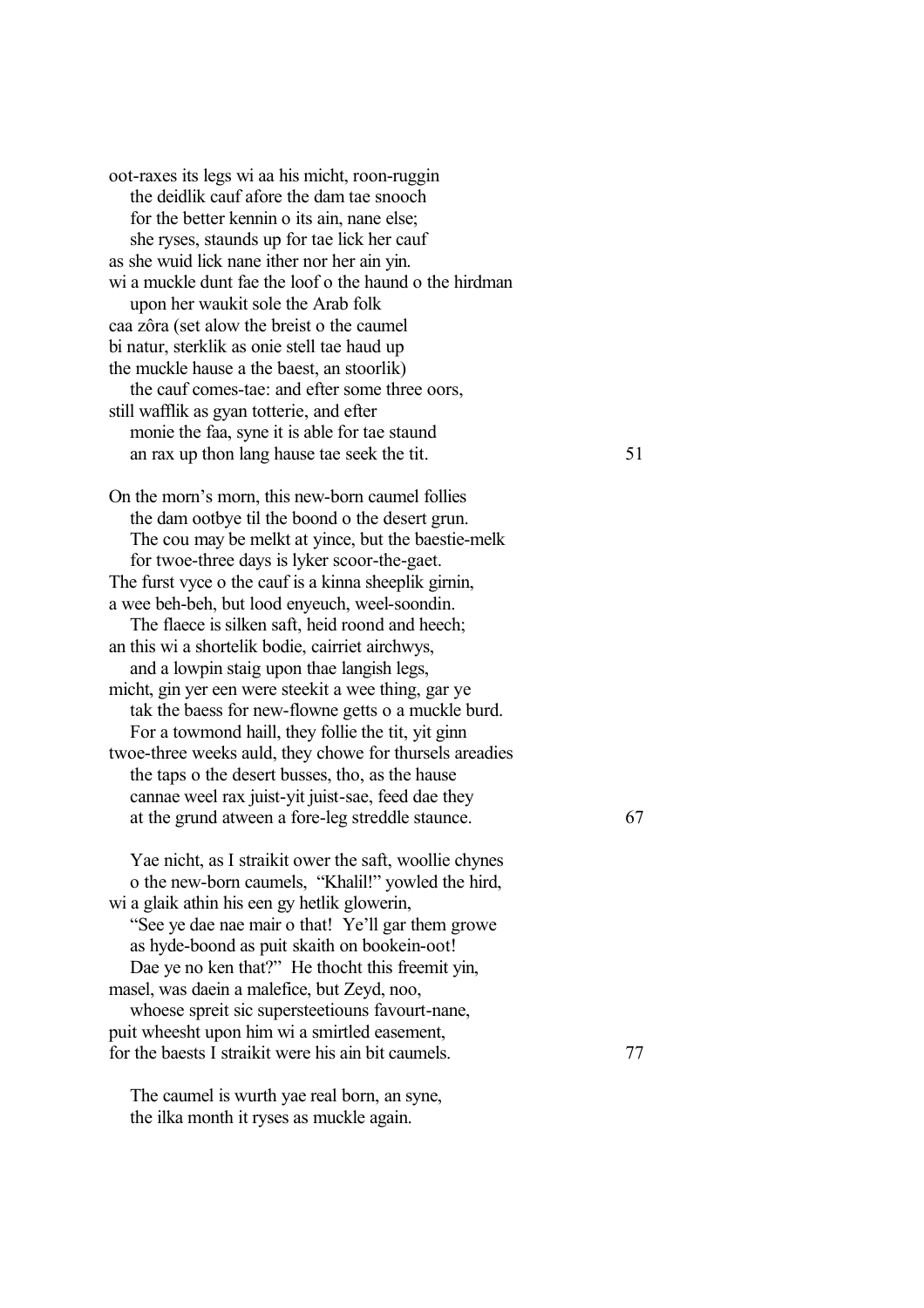In some hoosehalds, whuin faur intil sair paertith, the veal is slauchtert whoere they maun slooch aa the caumel melk thursels. The duin-doon dam waunners, rowtin saftlie, an snoochin for her cauf; and as she murns, she greets: her deerlik een, say the Arab folk, "Staun fou o tears". Anither ten days, and her baesslik dool is gane foreever intil forgetfouness will gar her feed her fuhll for a fou wame that will yield a wecht o nourice-melk for the coggies o the Aarab. Three guid pynts fae her may be tuimmed ilk mornin,

an juist as meikle for thur supper brode: the udder o thir great an caunnie baests is no that muckle mair nor I hae seen the dugs o Malta goats. Melk-cou wi cauf is melkit eenintyde alanerlie.

Her udder haes fower tits that the suddroun nomads divvie bi wappin twoe wi waarstit corde

an wuiden spales for thursels, laein alane the-tithers for the sookin-cauf. The Aarab o the north

mak siccar anent the caumel udder, hainin't wi a waarstit pocke. Whuin vaigin attoore, or droothie, the *nÄga's* melk for yaisual's nocht nor hauf. Aa thur *nÄgas* daenae gie melk the samin wy. The-tyme thare's rowthe o voar melk in thur aucht, the nomads hae nocht else for nourishment. In paerer hoosehalds, voar melk's vittle, brose an beef in yin for thae twoe months thegither.

Apairt fae the melk o thur caumels, the Beduins pree haill-melk nane, an fae thur smaalik baess sluch nocht but soor-dook. The hareem mak the butter, thrangitie jowin an jummelin the soor blawn melk-skin upon thur knees. In the growthie wilderness, the *semily's* a muckle-bookeit pocke,

and is hingit tae be jowit in the gushet o a stoorlik haudin-up stab o the nomad bothie. 115

As a merk o the preein ot bi Beduin lyfe, I finnd melk-diet is the wale o scran for humans. Yit, in ilka nomad *menzil*, thare are some kytes whyles cannae weel haud wi it; strang men whoe yaise this sklidderie drink-maet whyles hae a hungerie disease in bodie, tho they micht seem in fynest tid at that. The Beduins say this o divers kynds o melk: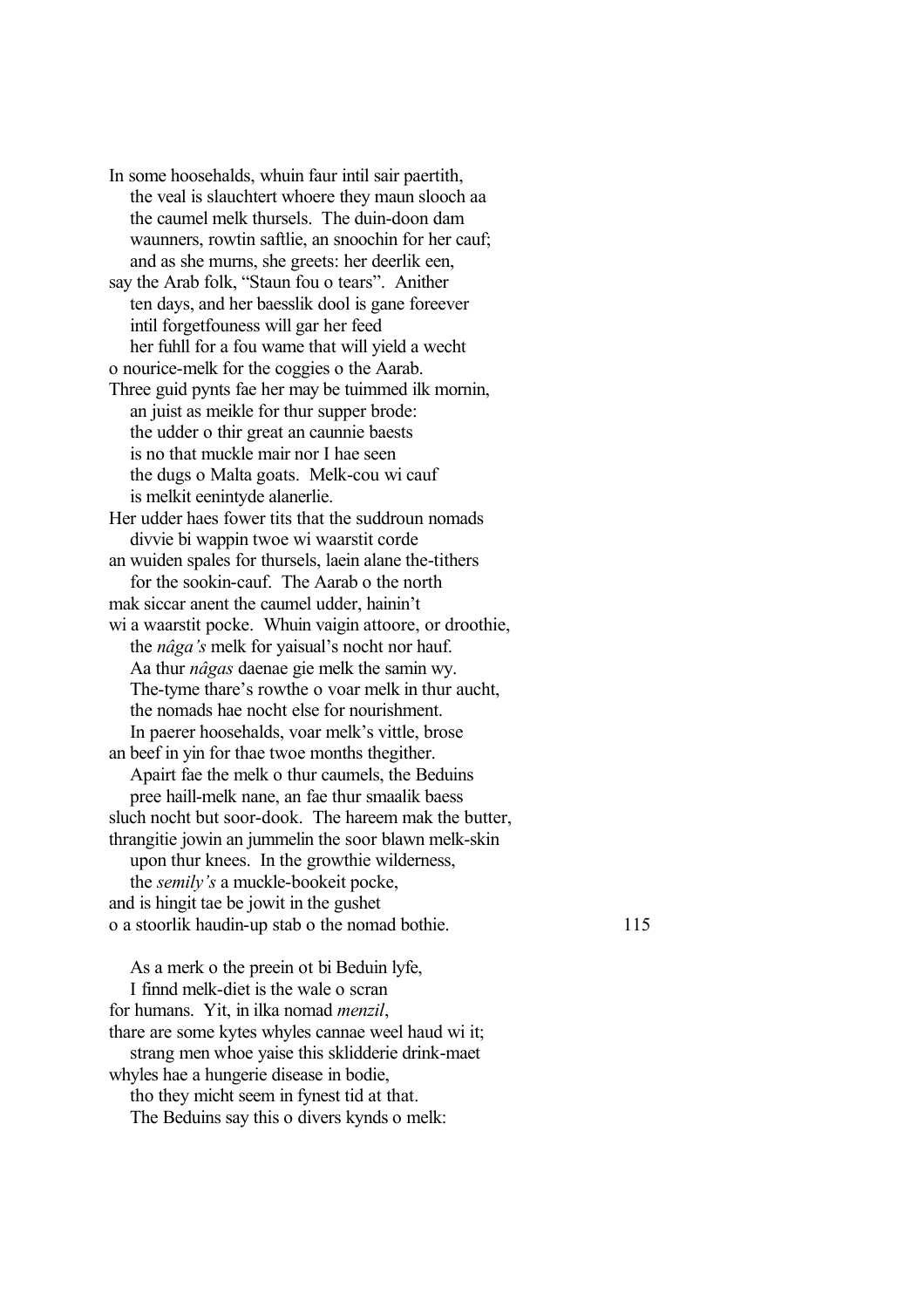| "Goat melk is swaet, it fattens mair nor strenthens<br>the bodie; yowe's melk, noo, is awfie swaet, |     |
|-----------------------------------------------------------------------------------------------------|-----|
| an creeshiest o aa, it's juist a wee thing                                                          |     |
| no healthsomelyke tae sluch-haill doon." Say they,                                                  |     |
| "It kills folk." That is, wi the colic, lyke.                                                       | 128 |
| Ne-myn thur saws, whyles I hae drammed it waarm                                                     |     |
| fae the dug wi meikle comfort the-tyme forfairn,                                                    |     |
| ay, intae languorsomeness fair-forfochent.                                                          |     |
| It's awfie ruch in the verie best o samn.                                                           |     |
| "Soor-dook made fae the yowie-melk," they say,                                                      |     |
| "suid be weel bonnie-clabbert whyles athin                                                          |     |
| the <i>semily</i> , alang wi ither melkins,                                                         |     |
| till aa be melled thegither lyke a sang,                                                            |     |
| an syne it will be juist as fit for sookin                                                          |     |
| as onie sang weel made is fit for soochin."                                                         | 138 |
| They think the caumel melk the verie wale                                                           |     |
| o fairin, but abuin them aa, the best                                                               |     |
| (tho a wee thing scoorinlyke) comes fae the bukkra,                                                 |     |
| or yingest nâga, as a baestie-melk                                                                  |     |
| efter furst cauvin. The folk here say maist doocelie,                                               |     |
| gy semplelyke i the wy o the Beduin,                                                                |     |
| "Whoe drinks the baestie-melk and haes a <i>jâra</i>                                                |     |
| wuidhae abyde wi her an oor avaa."                                                                  | 146 |
| The goat an <i>nâga</i> melk hae a gou o the growthe                                                |     |
| whoere the baestial chowe-the-cood: in soorlik lees,                                                |     |
| I fund it gy wurmwuidlik in ma dram.                                                                |     |
| Yin o the Allayda sheykhs caad oot til me yince                                                     |     |
| athin the <i>râhla</i> , "Here, and hae ye no                                                       |     |
| a pickle Damascus cake we baith micht eat?                                                          |     |
| <i>Wellah</i> , it's gane six weeks sin I hae chowit                                                |     |
| ocht avaa wi thir teeth o mynes; oor haill paer fairin                                              |     |
| is noo this spate o melk. Weel you can see                                                          |     |
| whitlyke the lyfe o the Beduin is! They are                                                         |     |
| lik gemme ootsperflt ower the wilderness!"                                                          |     |
| Anither craikt at me for a haunfie o dates                                                          |     |
| because, he said, "Wi melk alanerlie,                                                               |     |
| I feel a hungerie curmurrin athin                                                                   |     |
| that winnae byde its wheesht, but gangs craik, craik."                                              | 161 |
| The Beduins keep a kynlie myndin o                                                                  |     |
| divvident scran yince etten, and again                                                              |     |
| will caa ye hertilie til't whuin haein ocht.                                                        | 164 |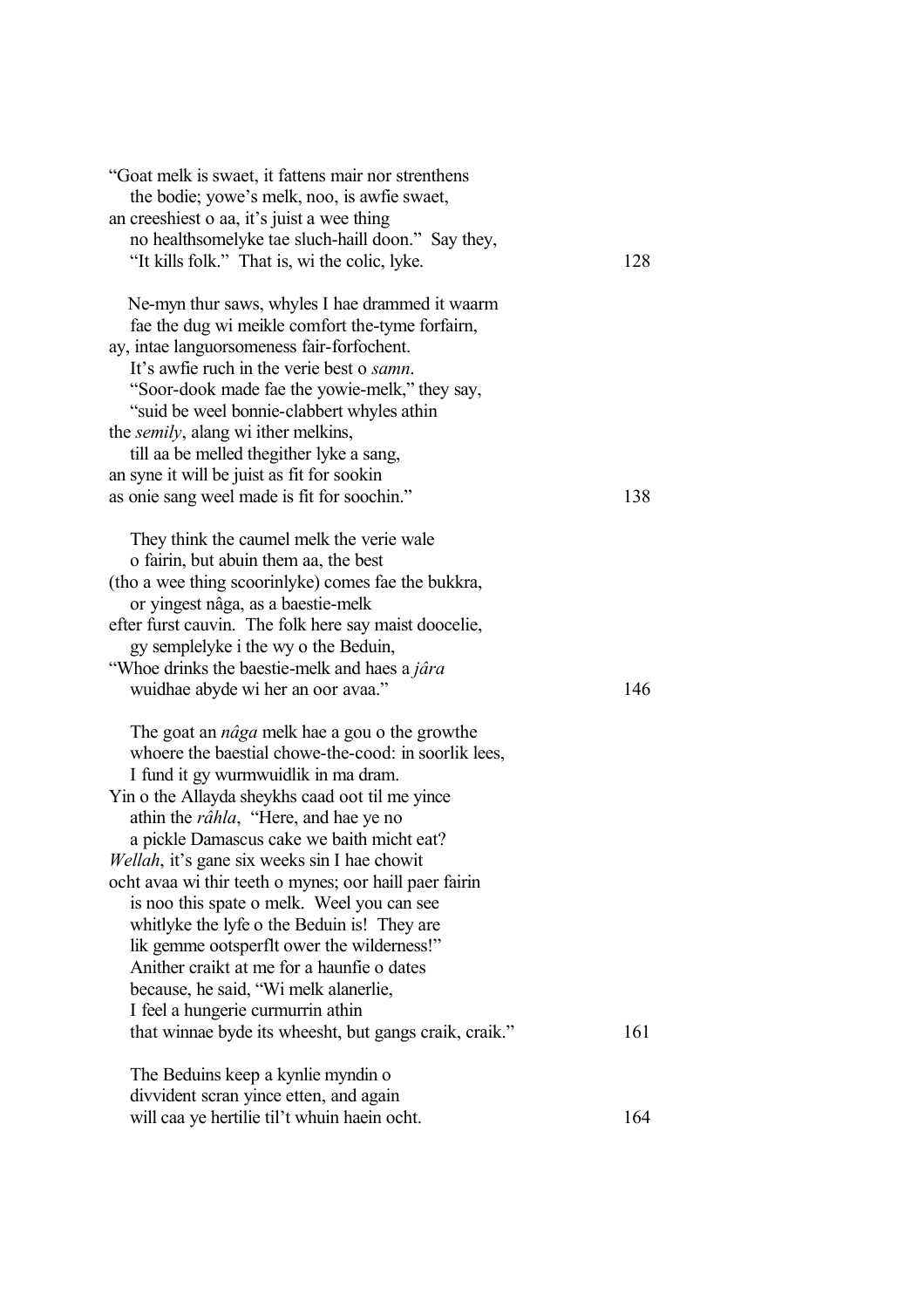Melk-fangit Aarab are gled for the auntrin chowe o smaaer gemme. Alang wi the desert hare-baess that's af ten fleggit in the *rÄhlas* thare is the *thób*, kenspeckle enyeuch: kinna pawkielyke, "Maister Hamed, the Sheykh o Wyld Baess" they caa him hereaboots, an say that he is gyan human, that is, *zillamy*, or a man o the people, and in pruif o that, they haud up his wee hauns that hae five fingers as oor humankynd hae this is the pawkie wy o the Beduin wi a sleekit smirtlin as they mak the ploy. 175 They winnae eat the paums o yon wee baest, nor the seeven hinend jaggie rings upon Sheykh Hamed's lang tail, "That's man's flesh" thur threepin.

The wee sheykh grazes on the wyld Nejd busses, *el-arrafej*, gy swaetlik for the snoochin. His bodie sprauchles braid an flet, and ends up in a trainlik tail o even lenth, whoere I hae coontit twintie-three rings. Blackish, he haes greenie spreckles abuin the waanlik yella o his dull bellie: fae his skin, the nomads mak thur smaa melk-bottles for the yuiss o herdsmen. This manlin saurian, wi the sterklik hauns, howks his bit boorie alow haurd grushie syle, an liggs doon ben thare thru aa his winter's dwaum for a rucher voartimm or the suimmer's drooth. The *thôb*-catcher, finndin the hole in grund ingaein, an puittin intilt yae lang rash airn-thyeukit for sairest clauchtin, pous paer Hamed oot. Folk cast his haill corp on the coals, his thrapple athorte cut, syne, ginn bakeit, think he is as kitchenlyke as the best o roastit maet. Amang the wyld baests, his main fae that kills him, they tell, haes the name thurbán, and herries him fae alow, syne fae the tail tae powe him gollops. Folk ken-nane gif that baest's a leevin yin or fabled lyke the phoenix in a lowe. 201 *Jerboa* or spring rat, is yae smaa craitur o thir braid airts, the deserts watterless:

it is as aerie-eyndlik's a wishie wuin, wi fairheid peetifou as fuhll the een. 205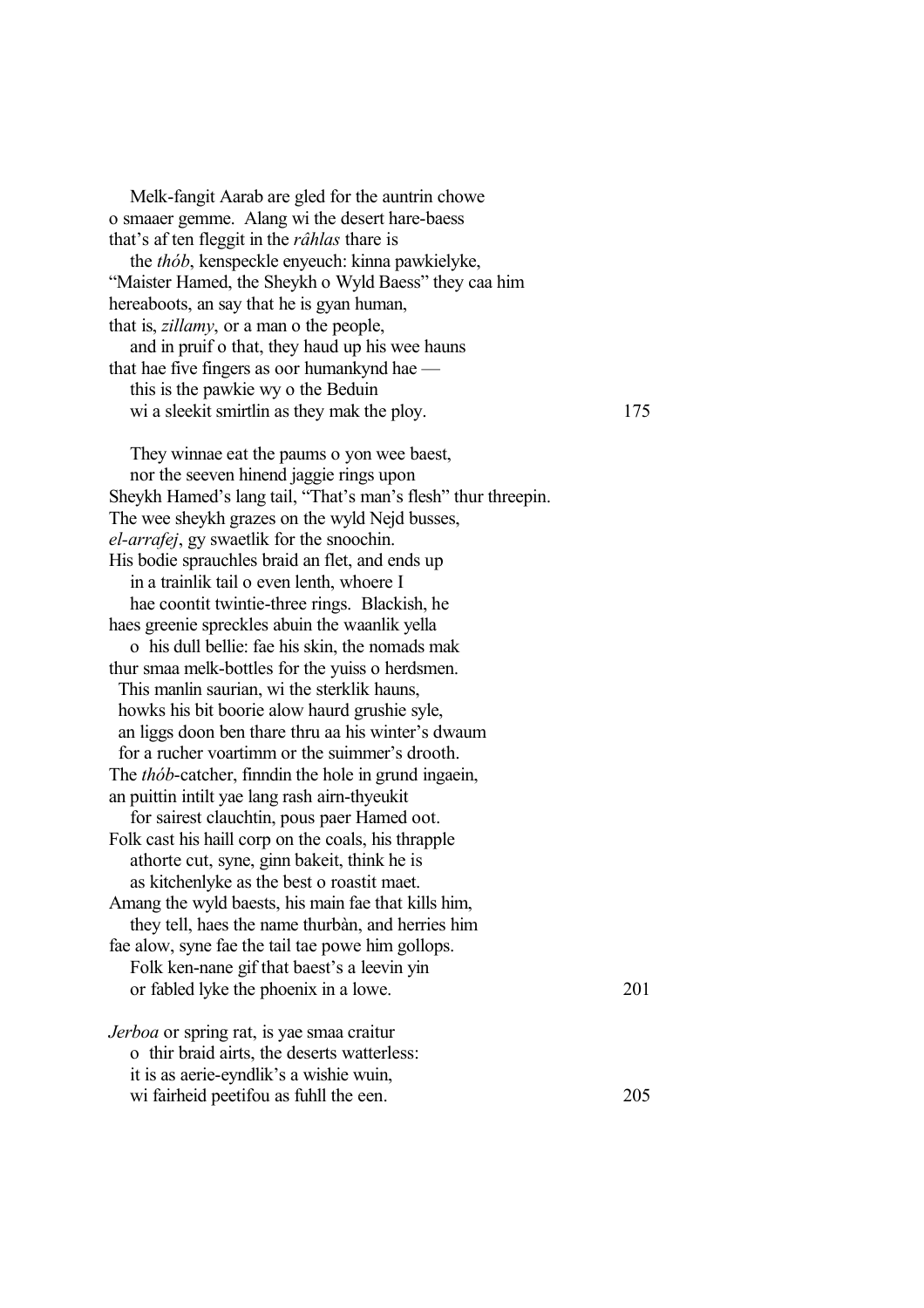Thir smaalik desert craiturs ligg alow the grund i the daylicht oors; they never sloke thur drooth the day lang wi the sun abuin. 208 The haidgehog they caa *kunfuth*, *abu shauk*, that is, "Faither Prickles", is etten in thir pairts bi Fejir clansfolk, aa thur neebors but haein nocht adae wi't, tho they are folk clannit wi thaem o Annezy. Selím brocht in yae urchin he haed chappit on the heid, syne roastit Prickles on the coals, him ryvit, an gart the dentie bits be aa dividdent, til ilka yin his pairt: i the bygaun, tho, i the whylock, I gied mynes tae the stervin groo, but the duag-baess, smellin the maet, wuid hae it nane. Yae ither timm, I telt this tale amang the neebor clans: they laucht maleeciouslyke that the Fukara chiels haed gollopt doon the verie maet the duags left weel alane. 223

The porkiepyne is etten bi ea the nomads, an sae is the *wabbar*, a kinna rottan baess fae the desert hills, thick-bodied and as stoot as a wechtie hare, lik the rottan o the Alps. They gang the twoe, fower, six, aicht, ten thegither. The *wabbar* is fund in the saunstane moontain places, maistlie alow the border pand o the hills whoere it can finnd the dentie herbs for fairin, an the gum-acacia leafs whoese trees he sklimms as jimp as jook-awo, the-tyme he's haudin wi his pad feet athooten claws; the fore pairts hae the fower taes, and hin paws three; the flesh is fat as butter-baas an swaet as sookie-pommies; they daenae seem tae sit on thur hin-ends: the pelt is a bit lik hodden-gray, but feels mair lyke the cleedin o the bear at that.

No aften dae the nomad gunners kill the wolf, but gif the auntrin siccan baess faa til thur shote, he is ettent bi the Beduins (the wolf was etten in mediaeval Europe). The Aarab think sic flesh medeecinal,

an say, "It's awfie guid for shank-baens sairlik," a skaithin as common as cannae-help-it aye wi thaem that gang as bare-leg as bare-fuit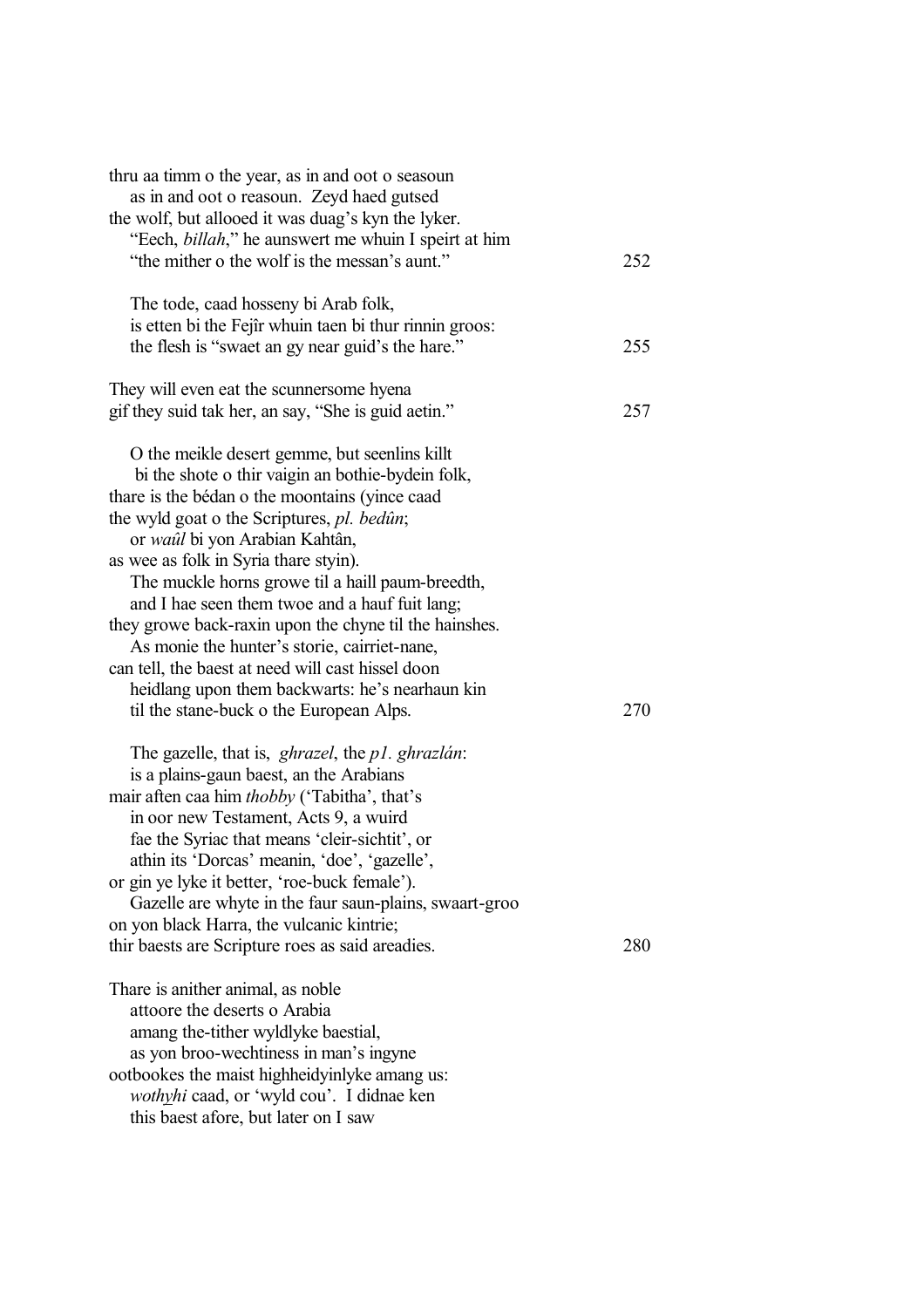baith male an female bydein ower Hâyil wy; it is an antelope, *Beatrix*, lyke the brawest animals o Africa. This wuidnae be the 'wyld ox' o auld Moses in Deuteronomy at 14.5, but I wunner whyles gif this is no the *reem* or 'unicorn' o the Septuagint speilers? — Her horns are siccan sklender waands as seen in bairnheid picturt 'the horns o the unicorns'. We read in Balaam's parable, "El brocht them oot o Egypt; He is strenthie as a *reem*," and intil Moses' blissin o the clans, "The horns o Joseph are twoe horns o *reems*." In Job especial (39.9,10), we read aboot the *velox*, thrawnlik, doorelik, a wyld and heidstrang craitur, pooerfielyke. "Will the *reem* be willant you tae ser? Can you waap intil your ain furrs this wyld *reem* baess?" Gang you nane near *wothyhi* that's woundit: wi a thraw o thae sherp horns she haes, she'll straik ootthru the bodie o a man lik kebbuck thirled, sae hunters byde thur wheesht until the deid-thraw afore they rin-in smertlik for tae cut the thrapple o the gynear daed paer baess. Ben the ingyne, shairlie it was a monkish daurkness in naitural laer that thocht tae puit yae horn upon a dooble foreheid for a ploy! — An dae we no sin juist as muckle puittin wings on the pagan eemages o godes. and angels for that pairt? Whitforno twoe pair o forelegs for tae mak them peels! — The gleggest hunters are the yins caw doon wothyhi, thae braw baess that follie aboot athorte the droothie deserts in thur troops o threes or aiblins fives in sic a gaet. 322 Amang the desert vermin snakes and adders, nane avaa are etten bi the clans o nomads. 324 *Jelámy* is yae smaa broonlik lizard thingie o the wilderness, an sterts fae ilka fuitstep. 326 Scorpions are in hiddlins alow the caller stanes or yirdlins beildin ayont the beekin sun,

and I hae fund them snode athin ma bothie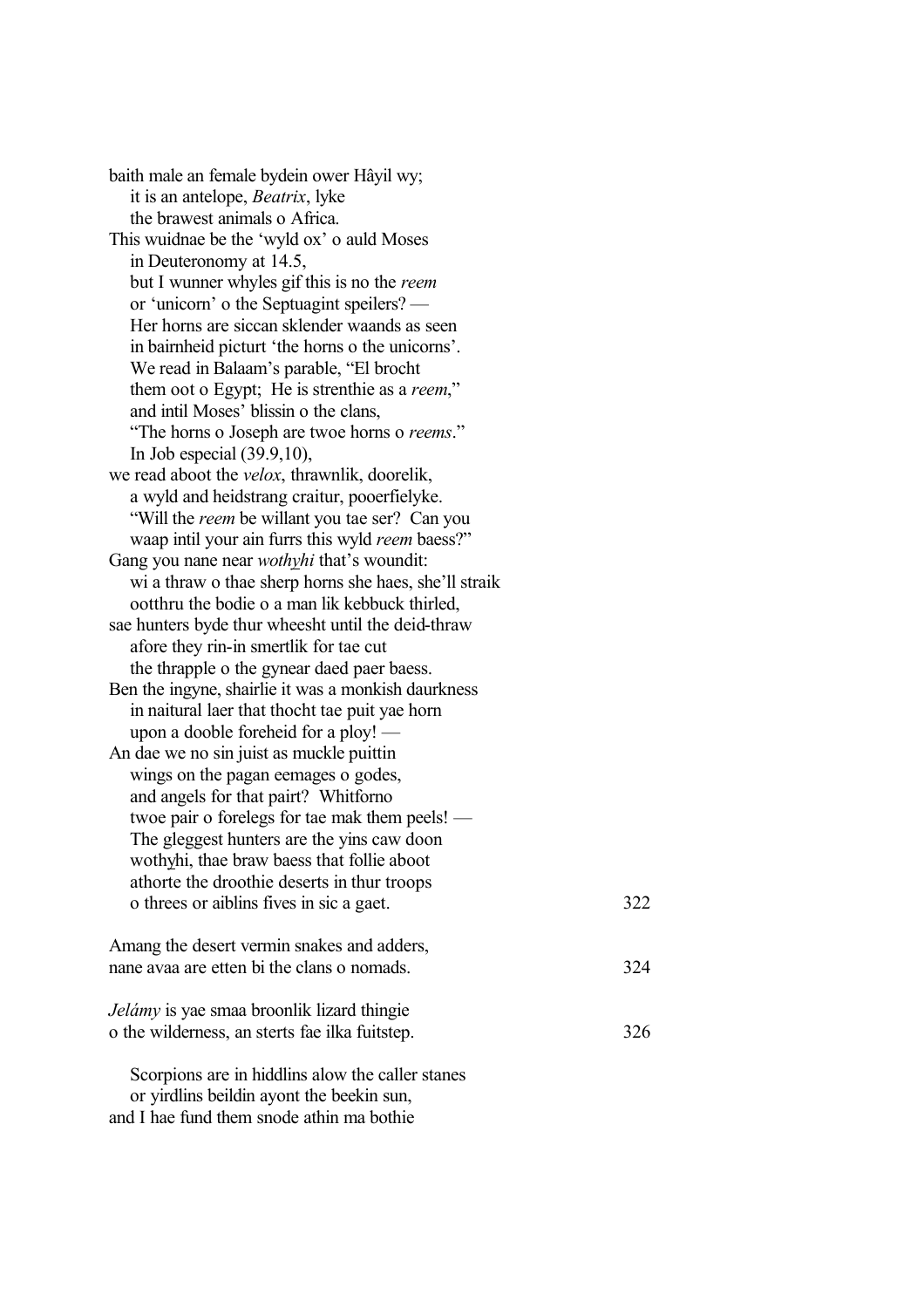| and in ma claes, but I was neever skaitht.<br>Monie growne folk an bairns hae I seen nippt,<br>but the jag o siccan craiturs is nae daith,<br>an whyles some sae-caad 'wyss' man 'reads' abuin them.<br>The skaithit pairt whyles gowps as tho the jag<br>was a kinna dull yin, and is sair three days lang,<br>but thare is neever onie awfie hovin.                                                                                                                                                                                      | 336 |
|--------------------------------------------------------------------------------------------------------------------------------------------------------------------------------------------------------------------------------------------------------------------------------------------------------------------------------------------------------------------------------------------------------------------------------------------------------------------------------------------------------------------------------------------|-----|
| Monie are the ceeties o seed-getherin eemocks<br>alow the desert saund in aa the airts,<br>an some larg watling-street o thairs I measurt<br>nae less nor aichtie-five guid paces lang:<br>tae gang yon gaet lik caumel-baests, an back,<br>weel-ladent, is a suimmer day's haill traikin<br>for aa thir smaalik thrangitie bit things.                                                                                                                                                                                                    | 343 |
| Ower and abuin thae pooterie wee craiturs,<br>amang the muckle mair tith-herriein<br>o baests, yon yin maist common is the <i>thubba</i> ,<br>that we caa the hyena; leopard neist<br>that Arab folk caa nimmr, sprecklt black<br>an broon as ower the bonnie skin, an dichtit<br>tae mak a genzie growes athorte the grun.                                                                                                                                                                                                                | 350 |
| No sae comnon is the <i>fahd</i> baest, yae wyld cat<br>as meikle, but nae mair sae nor the tode,<br>and he is sprecklt, raid an broonlik spottit.<br>Athin the myndin o thir Beduins,<br>a ying <i>fáhd</i> was bred up amang the Bishr,<br>(a sept o Annezy in yon Wast Nejd)<br>syne yaissed bi his nomad maister tae tak gazelles<br>for the <i>fahd</i> can fairlie pad-the-hoof at that!                                                                                                                                             | 358 |
| Thare is yae unco superstectioun amang<br>the parents aa attoore in Arab airts,<br>(and even in Syria anang the Ohristians,<br>as paerochenlik as thur great releegiouns),<br>that gin a bairn be seiklik, or let's say,<br>no that weel-at-hissel athin the haern-pan,<br>or gin his folk hae deed afore fae illth,<br>syne an thae puit upon him onie name<br>o some wyld baest, and in especial, leopard,<br>or mibbe wolf, or aiblins wolverine,<br>an daein that, the delicatelik human<br>will tak intil hissel the better kinna tid |     |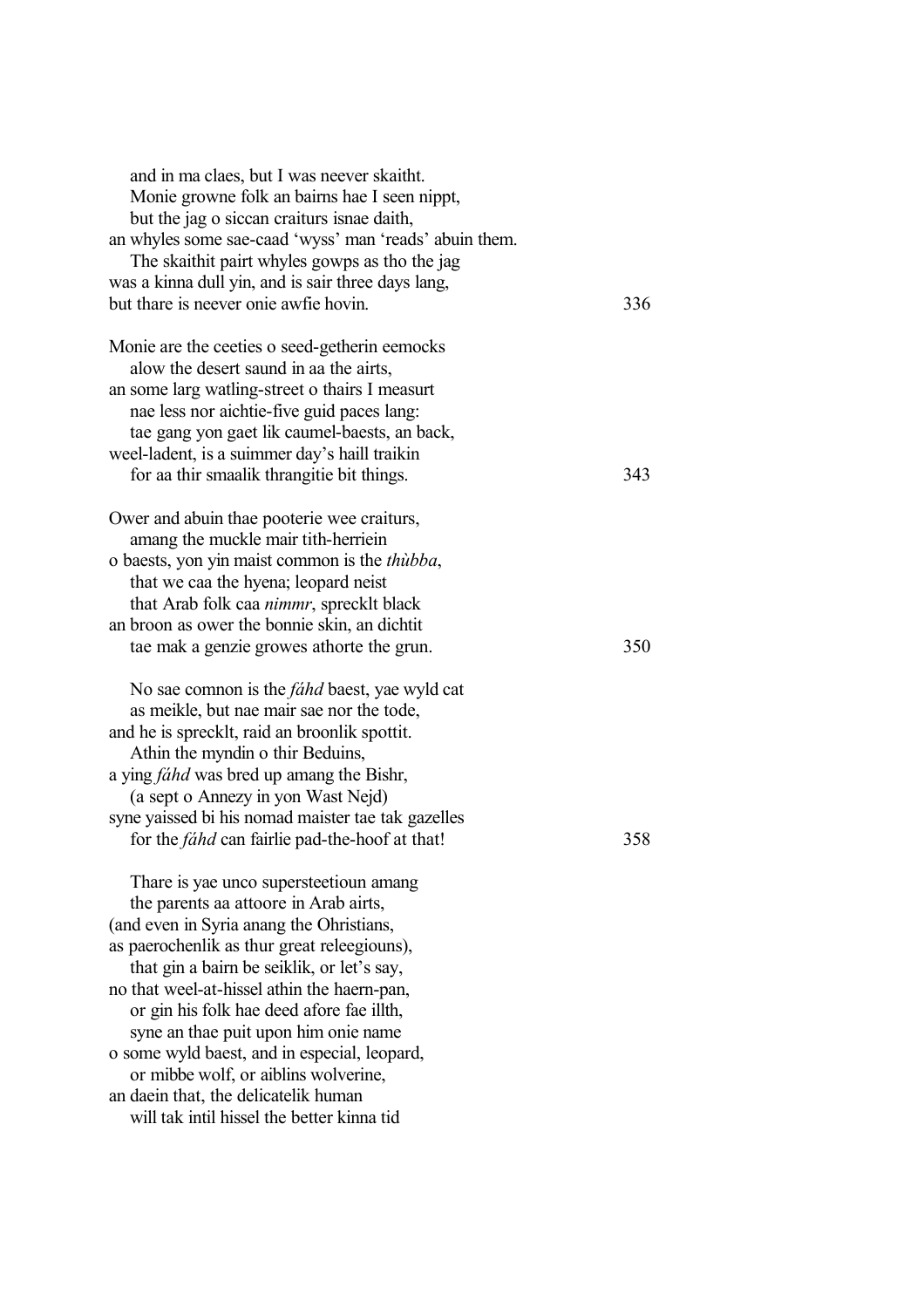that thae same animals hae in thur kynd. 371

Aften gleds an buzzard-gleds are seen roon-pirlin i the luf t abuin the dowie desert stanes; *el-agab* tae, an that's a smaa black eagle-burd; er-rákham as weel, whyte carrioun eagle, smaa fleein thru the air, they're lyke oor ain sea-maws. I haenae seen the vulture, nor great eagle, save in til Sinai, in this desert airt. 378

Noo, thir's the maist o craitur-baests oot here: thare arenae muckle muir avaa athin the wilderness athorte Arabia.

### Kennin

The wurld's as ill-divvident wi scran as mankyn wi ingyne can gar twoe thochts growe that yin mair will dae as muckle for haerns as the extrie gersses we yaisst tae hear aboot. A sea o green athin the mynd as on the grun micht gar us guts oorsels intil releegious faestin insteed o hinnie kynliness o myn. 7a

Dae whit we will, or will that ithers dae whit we has nane-the-will tae dae oorsels. an we are in the paers' hoose o oor kennin the-wy we daenae waant tae see the staurs o laer come skinklin oot lik een o hoolets abuin us ower the mappamoond o thinkin. Yince thare was yon auld leddie-bodie waffin yae haund abuin the-tither for tae dicht awo the leever aurs o eildin upon her skin: sae dicht awo can we the paertith o oor kennin for tae dee. 18a

The skirl o waens an wyfies whyles can be gy lyke wurds here that tell Auld Tyme is coontin oor days, in tones o verses that can measure us oot in seellables o wurds that tell tyme-oot itsel, as tho thare wasnae versin enyeuch tae tell the coont o Tyme areadies, or even ten seellables tae tell the coontin

o Tyme as thir wurds tell the coont o Tyme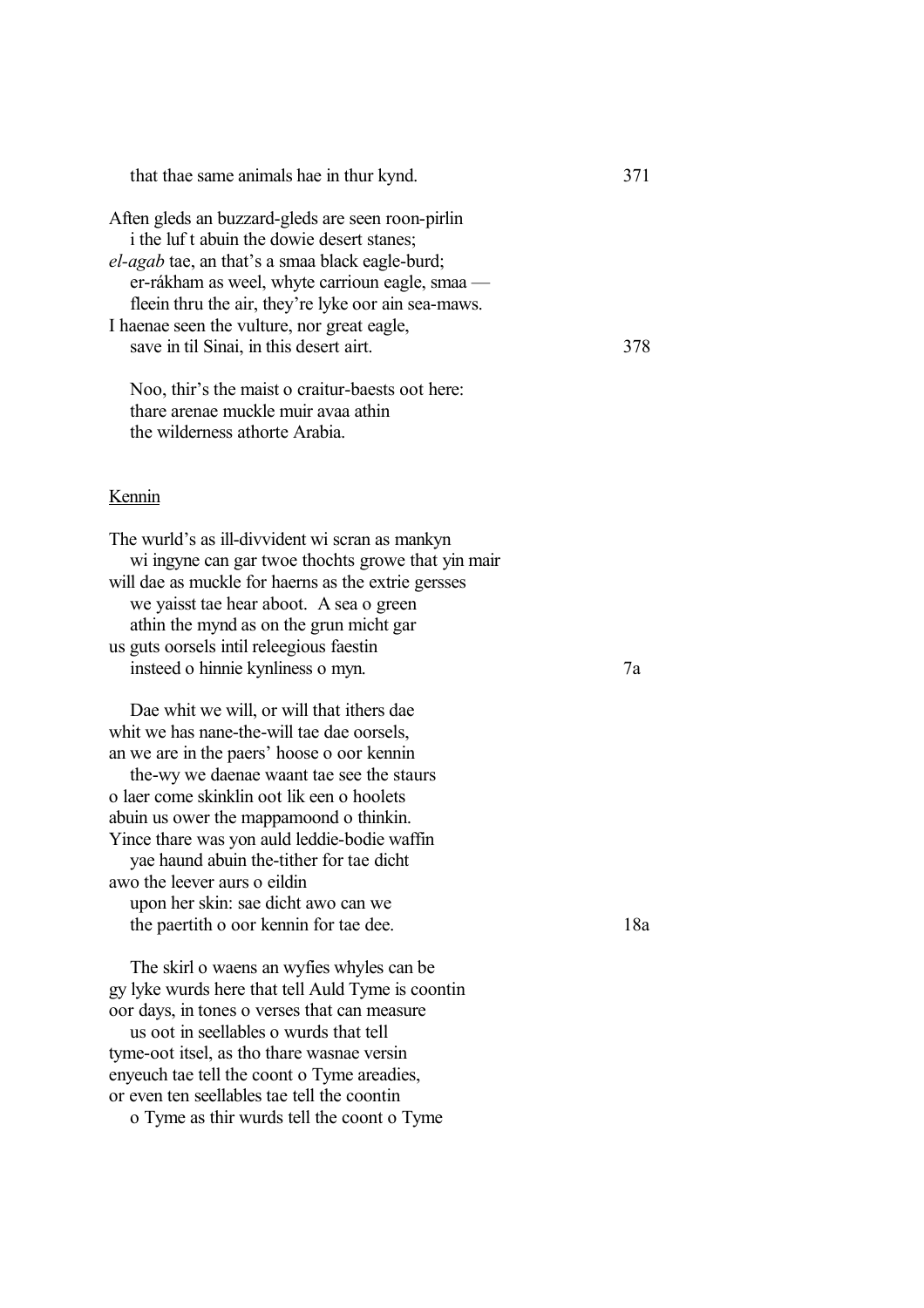is no ten seellables avaa, nor even the yin at that that cannae even coont the measure o the saut in yae bairn's tears. 29a

The cauld o eenin, sklidderie's a spear, skliffs-ower athorte ma hert; the dirklik tree lyne stauns sentinel, lik daurk thocht thinkin intil, garrin this nicht vheesht itsel whoere reever soonds echo thur seellables lik bairnies speirin athin a shell a soond's resoond an stoondin. But lyke yer bein wi me, the green-shote plydies o buck trees hain me in ma gloamin walk, lanelie nae mair, ma luver's thochts noo waarmin the ilk til ilk as tho they taen apiece ma greinin. This young suimmer wuin amang the hawthorns talks o florish, nestin whyles. Puit easement in ma hert wi gentleness; cleed ewer ma myn's bare brainsh sae I am buskit wi thae green leafs o waarmth athin yer een can dicht me ower, for waanlik sair desyre I hae can bleeze for the esperance ye gie me anent ma memories o thae blawn roses in yon year. The wast air sings this sang tae ye:

"Luve is a bairn, as wafflik in its greinin for glories noo nae mair, but memorie faithers the bairn oor luve was vince afore." 51a

Lik memorie ruch ragglt, dwaumin wechtit, he thocht he cood be whit he wasnae then, an thocht a taet less nor a haill man daes: it was as tho the wintle o a wuin,

lik some young lassie's haund, a wee thing caller on a het day for a comfort on a foreheid, played tig upon the ee-broos' sweit draps thare,

an licht's the lauchin o the loesome lassie, gart thae draps faa leide-heavie on the kist tae rin alang the bellie for a myndin this was the tropical athin a dream thocht yince upon a man whoe made him, yin whoe was a thochtie no that haill, nae tall man, but muckle-kistit that yae great pit-stane mair muckle streddlt: his mort-kist, they say,

Thocht aiblins is whyte lik innocence

was wechtie enyeuch tae gar the bearers pech. 67a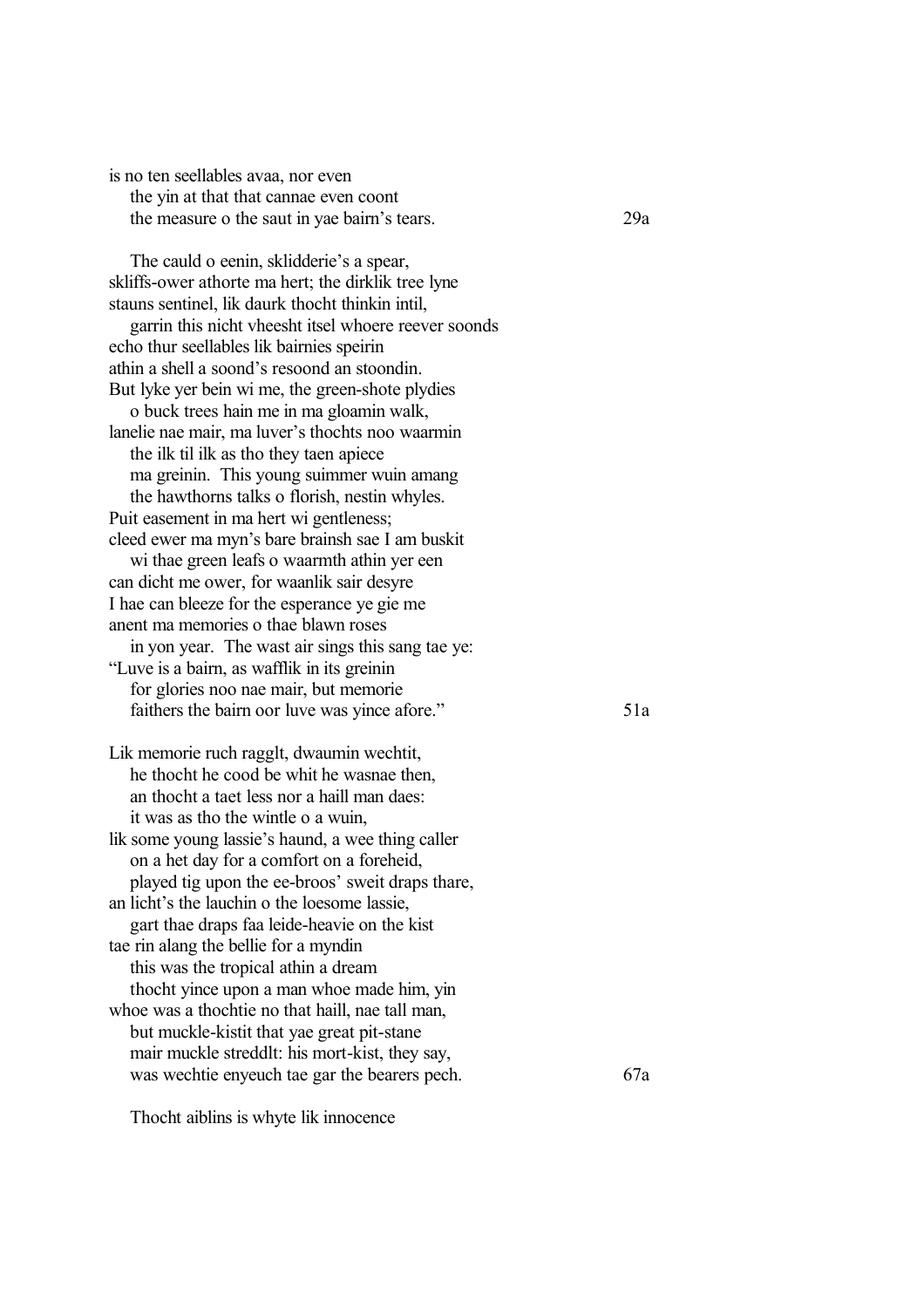wi een fuhll aipent, an ruid lyfe itsel the ruid rose o realitie, lik florish a kinna taerrificatioun but frontie aye as fear nocht at the onset o a fecht; but historie is a tentie chaissin made tae tell us o the thryvance o bluid bylin an the f.ailyie o oor rummel-gumptioun tae: sittin doon wi yon auld cronie, thocht, colloguin as quaet as caunnilie, is lyker kennin. 77a

Whuin the kennin ee see haun-made wark ill-duin, an lyker fuit-made and ill-tasht as tho the haunler haed been as big taes at the graftin, ne-mynd as thooms, it's lyke the luker's gien a sair face gruein at the wastrie ot. The skeelie fuhlla waants tae tak the thing aiblins tae bits — an puit his ain bit wy o daein upon it as faur as caunnie mendin is possible: at the same timm, he'll be sortein the graith anaa that haes tae dae the jobe. The same kinna conseederatioun can be made the yuiss o til the yird itsel, an til its oceans, til air an caller watters, til growein maitter. Athin needcessitie, the wy o remeid is seen at yince as weel it may become, a consant soochin ower it in the ingyne: an ongaun speil o laer o the wy it's duin. Thir maitters intil, naething is ower smaa, ower muckle aither, for tae puit the hems on sic ongaun tentieness. Thinkin anent green-growthie yird and hoo we're yaissin the baests o the wurld, whether as wechtie as the muckle mastodons or licht as craiturs gy peentie-peerie amang thur knowes o saun-grains, thur moontain riggs o haundie chuckie stanes, is aathegither seen in terms gy lyke a micro-surgerie, control bein nocht but a maitter o servo-sensiteevitie. In ceevil engineerin, ondeemas wark that luks attoore the wurld for a place will mak it something afore it mak a tooshie o itsel, muckle thocht skytes moontain bookein aff the yird lik a bairn skliffin yce-craem aff a piece-flet; muckle-think-mair hains waals o yle lik meikle poories for tae skoosh the yle at will anang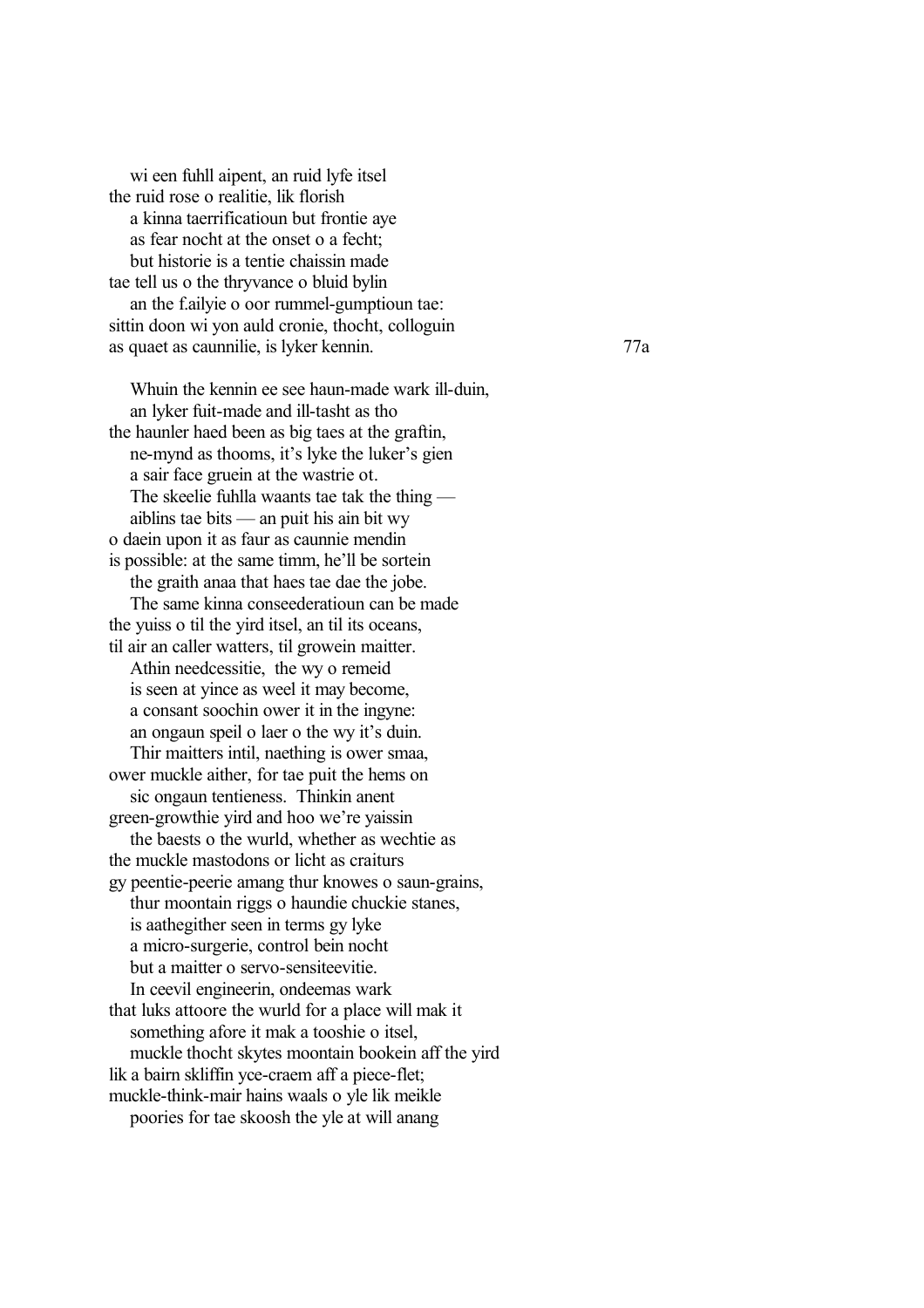the birlin horrals o thur creeshie wurld; think-muckle-thocht-mair can boorie-in, deep dernin alow the swaw tae hae a gliff at the gottans 115a o langsinsyne, thae places o the maist unceevil engineerin aa timm past whuin Tyme was lukin for a place tae gang til whoere it haednae been afore itsel a tooshie. Aneath needcessitie athin a tyme o naitural mishanter for a tulyie, the mynd o man is intil its remeid at yince the wy it can tak-in and hain onie mair o unco freits the maist ondeemas. In weires, ingyne maist causual athin an ingle-nyeuk oot-generals the wyssest o aa the captains on the grun the-tyme even tentie-myndit folk may think the laest 128a o the meelitarie myn the wy it failed tae yaise the waeponrie at haun the-wy it is maist swythe tae be athin the battle, an sherpest for the swythest cut o aa. Yit, forfochent whyles bi sherpster folk caad politeecians whoe deal a haun lik a fuit til ilka yin i the gemme o leevin, as tho we haed nae rummel-gumptioun avaa as a natioun, oor cleveralitie hauds furrit, aiblins for the awfie orriest laudatioun 138a fae the media, maist mealie-moued o chaps, bi makkin troke as tinsie intil ingyne as some gowf tee we caa a variorum that plays a tune tae keep in tyme wi yipps, sae that it baivers up an doon til the soond ot the-wy we see a fuitbaa on the heid o a bairn bab up an doon whuin he is playin 'keepie-up' lik a politeecian at the yaps. 146a The waured amang the folk are bookeit maist wi thair ain sairin nor the wurdie folk wi thair sweare-swearein, haverin anent the trinitie a daunce athin a threesome that maks thur unitie gang birl at that lik onie atom in its entitie. The failyie isnae thairs but oor nane-kennin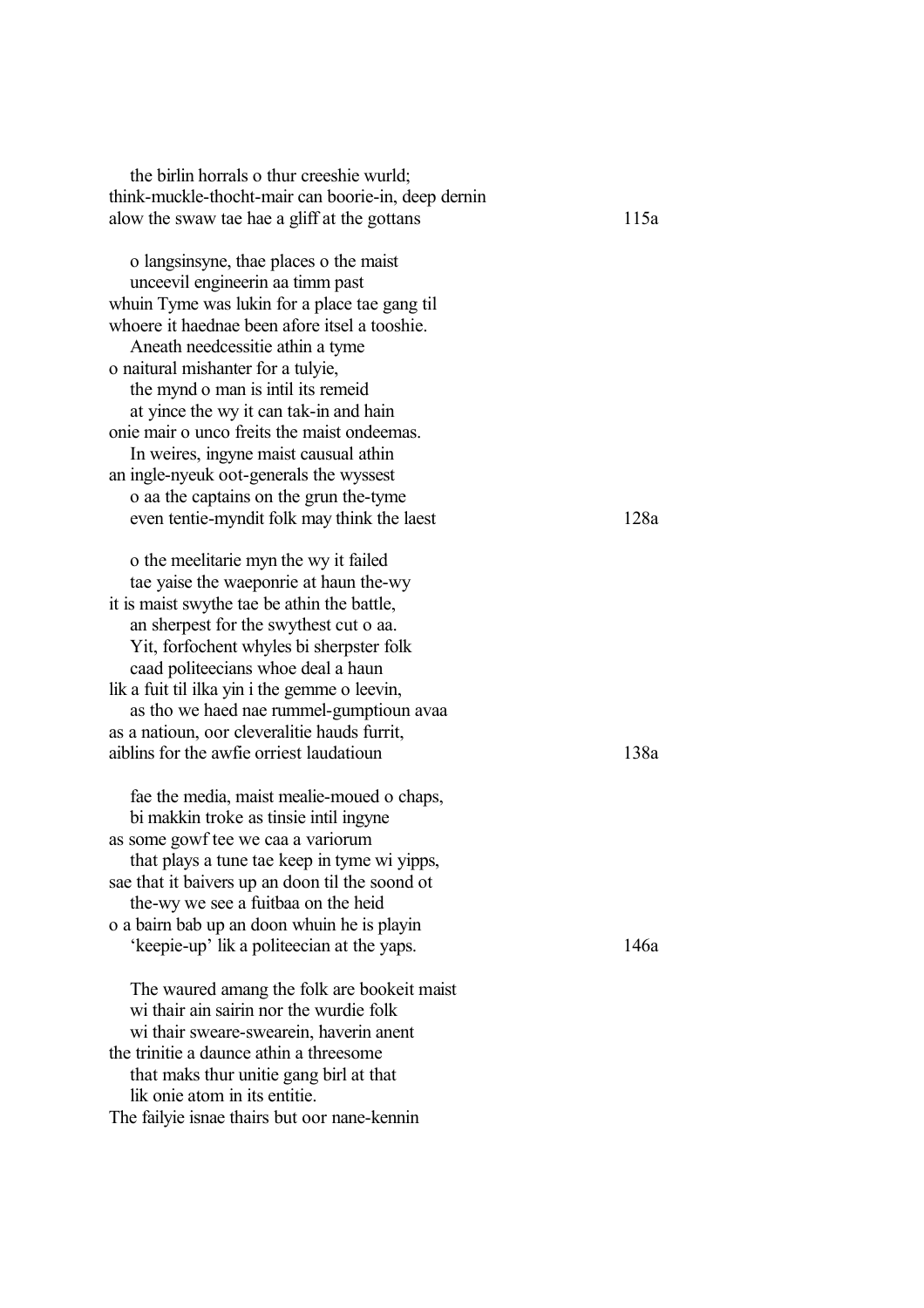| that fairheid's cut acrosse the myn wi keenin:<br>gin you're no intaet yit, ye arenae wi't,<br>for paer folk, mynd, hae cares no burthensome<br>ocht mair nor giein affhaun the tyme o day<br>i the bygaun, but yon mystice ism, noo, |      |
|---------------------------------------------------------------------------------------------------------------------------------------------------------------------------------------------------------------------------------------|------|
| puits nae brose in the bellie, nae mair nor                                                                                                                                                                                           |      |
| thae black silk tirrivees beef-up remeid                                                                                                                                                                                              |      |
| bi the whyte o innocence aroon the hause.                                                                                                                                                                                             | 161a |
| Guid gaupin is weel-fyred's a birsslt scone<br>that snecks athorte the flet; flozent, ill-fyred<br>is lyke a daichie bap clags teeth ingaun.                                                                                          | 164a |
| Man's ainsel maks his morals fae the leid                                                                                                                                                                                             |      |
| o this or that comma und that's made upon him                                                                                                                                                                                         |      |
| for makkin kirk or mill o laessons laert.                                                                                                                                                                                             |      |
| Whyles, he puits intilt for a taet o kail                                                                                                                                                                                             |      |
| the kitchen o his thocht maks dentie preein;                                                                                                                                                                                          |      |
| whyles, he taks-in a gou fae yuchie slaister                                                                                                                                                                                          |      |
| he wuidnae thole gin his auld mither made it,                                                                                                                                                                                         |      |
| but haes tae hae it or he'll be slaistert tae.                                                                                                                                                                                        |      |
| At sic a tyme, he's lyker in his morals                                                                                                                                                                                               |      |
| til onie baest he lykens til hissel,                                                                                                                                                                                                  | 175a |
| but is the baest in greeance, is it gree'd?                                                                                                                                                                                           |      |
| Thae things are something lyke a sang can wynd                                                                                                                                                                                        |      |
| in soond a something lyke a melodie                                                                                                                                                                                                   |      |
| tae be a yae thing lyke the sooch o thinkin,                                                                                                                                                                                          |      |
| an that yae thing tae be whit soond itsel haes                                                                                                                                                                                        |      |
| as tho it were as ower and abuin the singin                                                                                                                                                                                           |      |
| as whit it says is ower and abuin the sayin:                                                                                                                                                                                          |      |
| it haes tae say yae thing in paradox                                                                                                                                                                                                  |      |
| maintains it cannae be itsel alane                                                                                                                                                                                                    |      |
| but bookeit wi a wechtiness can loonder                                                                                                                                                                                               |      |
| aabodie wi a dunt o kennin. It is as tho                                                                                                                                                                                              |      |
| mankyn were in the morn's morn areadies —                                                                                                                                                                                             |      |
| for ken dae we we're no on the wy tae be                                                                                                                                                                                              |      |
| aathare — amang the loonder in o the swaw                                                                                                                                                                                             |      |
| that rowes aroond us, deemin us lik daipth<br>that soonds athin itsel great buirdlie whales                                                                                                                                           |      |
| can caa an better caa ootthru the faddoms                                                                                                                                                                                             |      |
| the-tyme they caw an better caw thur soondin;                                                                                                                                                                                         |      |
| it is as tho we heard a sea sang sweelin                                                                                                                                                                                              |      |
| an sweein in the lugs, gaein ben oor kennin                                                                                                                                                                                           |      |
| wi a freit can freath athin ingyne lik faem                                                                                                                                                                                           |      |
|                                                                                                                                                                                                                                       |      |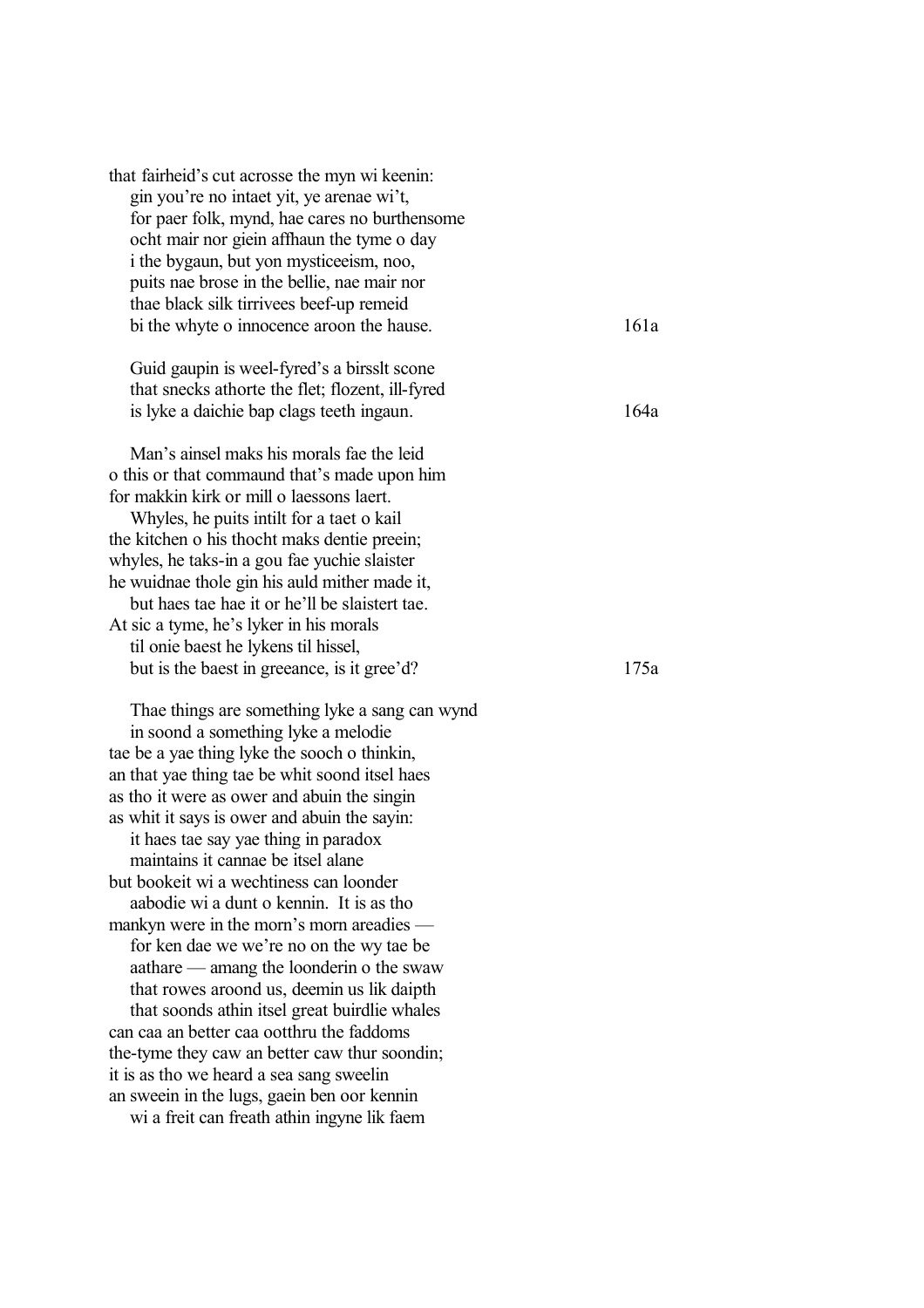| amang the ruckies and on tanglt scree;<br>it is as tho sea sang for stave and owercome:<br>"Ma rowein ower ye's lyke the wy ye grein<br>tae be doon ben ma saucht the deeper, liggin<br>the-wy yer gaein ben haed been gy lyke<br>the wy ye left me lanelie langsinsyne."                                                                                                                                                                                                                                                                                                                                                                                                                                                 | 201a |
|---------------------------------------------------------------------------------------------------------------------------------------------------------------------------------------------------------------------------------------------------------------------------------------------------------------------------------------------------------------------------------------------------------------------------------------------------------------------------------------------------------------------------------------------------------------------------------------------------------------------------------------------------------------------------------------------------------------------------|------|
|                                                                                                                                                                                                                                                                                                                                                                                                                                                                                                                                                                                                                                                                                                                           |      |
| "Come intil me lik paur the michtie saumon"<br>says gang thru the powns athin the reever beds<br>as tho they sooked the oxygen can puit<br>auld fish amang the grush o burns tae spawn."                                                                                                                                                                                                                                                                                                                                                                                                                                                                                                                                  | 205a |
| "Come intil me as tho ye werenae ower"<br>yon wy awo, sae you'll can say whit wy<br>ye gaed that made ye whit ye are, no were."                                                                                                                                                                                                                                                                                                                                                                                                                                                                                                                                                                                           | 208a |
| "Swaw, here ye see me as I'm ben yer sea<br>that jowes an jummels me lik memorie<br>o langsinsyne that isnae the day afore<br>the morn, nor ist the morn's morn aither;<br>think on yer saumon yonder faddomt doon<br>aroon Greenland lik bairns thur laessons laern<br>athin yer cauldest oceans for a schuilroom;<br>an come they back will they in cauldrif passioun<br>will caw them til thur bairntimm alveus<br>lik sheep af ore the duag the Maister caas:<br>folk think the saumon deid the bonniest fish,<br>as tho man's kyte taen kitchen for ingyne,<br>but saumnon, wyssest breistin lyke its lowp,<br>is sooplest soomin. Man, the Maister, tho,<br>whyles gars the fish growe foostert, lyke man's greed." | 223a |
| "Lik memorie that jowes me, an me jummels,<br>sea, here, see here, ye hear me here 'hear, hear!'<br>as tho encore were in the core o kennin<br>lik man can kill a clean-run saumon fish<br>syne pyson wi the aidle o his gutsin<br>the burns an reevers o the saumon's passioun.<br>Yer swaw that hains lik saut aa man ootpooers,<br>syne gies the luft the dentiest o bree<br>tae drap a blissin on the hills an knowes,<br>is medium here that gangs the messages<br>for oxygen amang the rin-aff spate<br>that tells the saumon, lyke the tyme nockes tell,<br>the roond o makkin its ain rune o leevin                                                                                                               |      |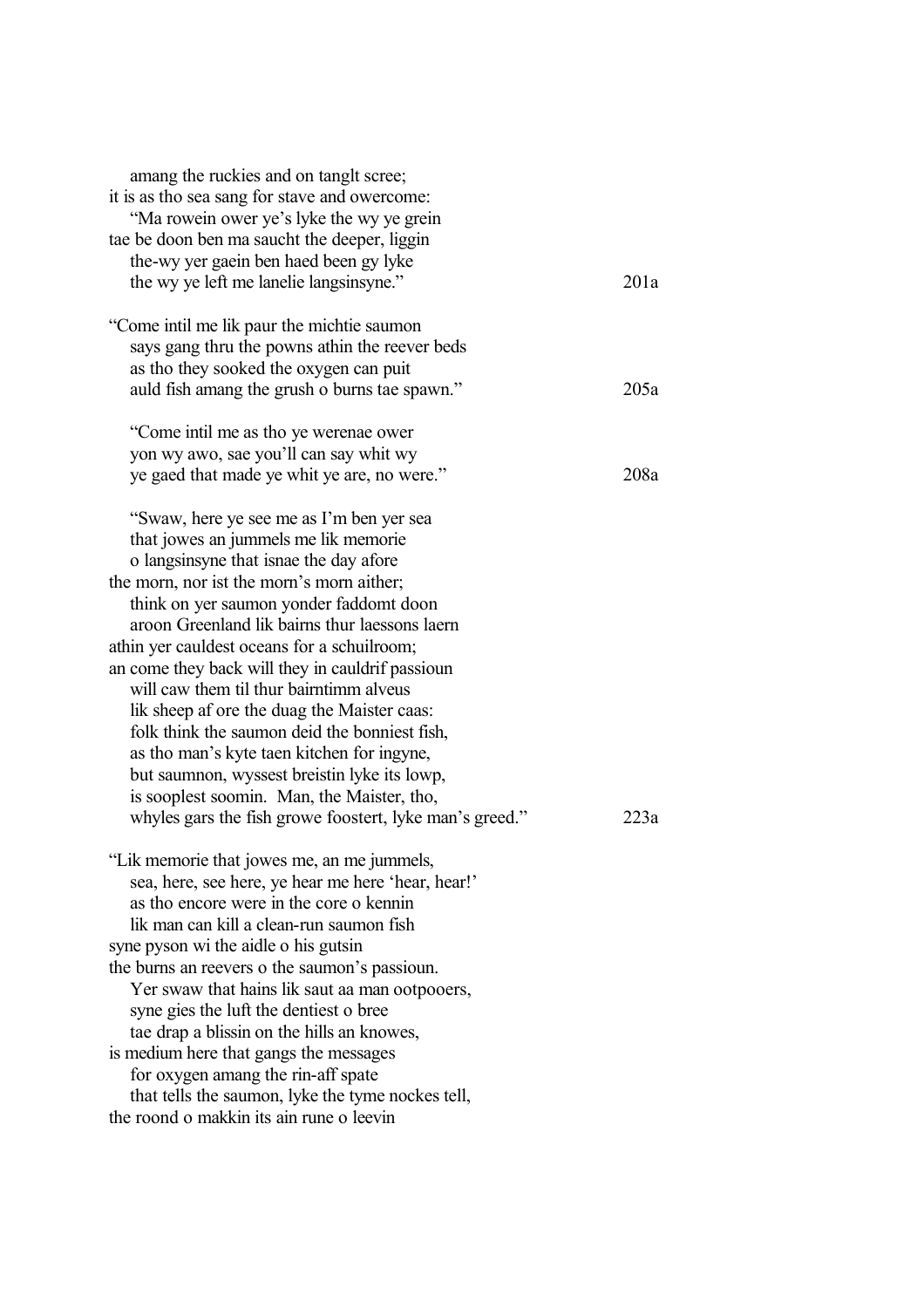| gars ilka saumon sooin alang a lyne<br>will rug it in the alveus alang                                                                             |       |
|----------------------------------------------------------------------------------------------------------------------------------------------------|-------|
| tae gar it tell it's tyme it chap the bell."                                                                                                       | 2 59a |
| "In aa ma ainsel," spells the ocean leid,<br>"Thare's nocht but me, fae the fechie-lechiest"<br>o getts lik plankton haein a hurl in rip-tydes,    |       |
| tae michtie waallopers lik yon blue rorquals<br>that loonder me byornarlyke gaein ben;<br>naething that leeves athin me lyke the siller            |       |
| o the licht that tries tae win alow ma swaw<br>an be a marra til the siller fish;                                                                  |       |
| naething that dees athin me lik the licht at dwynes in<br>finndin it cannae win faur ben ma daipth;<br>no yon yae wee thing, deein, drappin ben me |       |
| tae mak me mair, maks ocht itsel avaa:<br>aa gaein ben me bydes masel till deid."                                                                  | 252a  |
| "Whyles," man made aunswer til the sea, "I myn<br>blae licht upon ye lyke an innocence                                                             |       |
| garred bairns gae ben ye on the siller saun."                                                                                                      | 255a  |
| "I myn them glower in wonnerment upon ye<br>whuin you were tasht, groo-graithit lyke the cloodfauld."                                              | 257a  |
| "Ay, ay," the sea says, "Sae daes myndin swaash"<br>tae jowe an jummel me lik langsinsyne                                                          |       |
| says thare was something made a waen that left me<br>as tho it haednae been nivnes tae be bairnt wi,<br>lik greinin gane intil desyre duin-doon.   |       |
| Ay, weel ken I ma baestial is herriet<br>an ryvit fae me for tae fuhll the man                                                                     |       |
| I made lik greinin for desyre langsyne."<br>"Ay, whyles," sea aunswers man, "It's in ma myndin"                                                    |       |
| the groo-graitht, faem-tasht toosin man's been gien<br>whuin I hae taen the rue for his one airries                                                |       |
| an puit him til the horn the three tymes ower<br>an gart him tummle-the-wulkies for his snash."                                                    | 270a  |
| "That's me aa richt," says man the man, "Was freed"<br>bi wuninan caad 'the better hauf' o man,                                                    |       |
| the hauf that hains man in lik saucht o mynd<br>efter his sturt an steer a craitur bluid-ruid                                                      |       |
| as pech-mair lyke a foumart in a fecht.                                                                                                            |       |

Think on yon bonnie lass in grace o mynd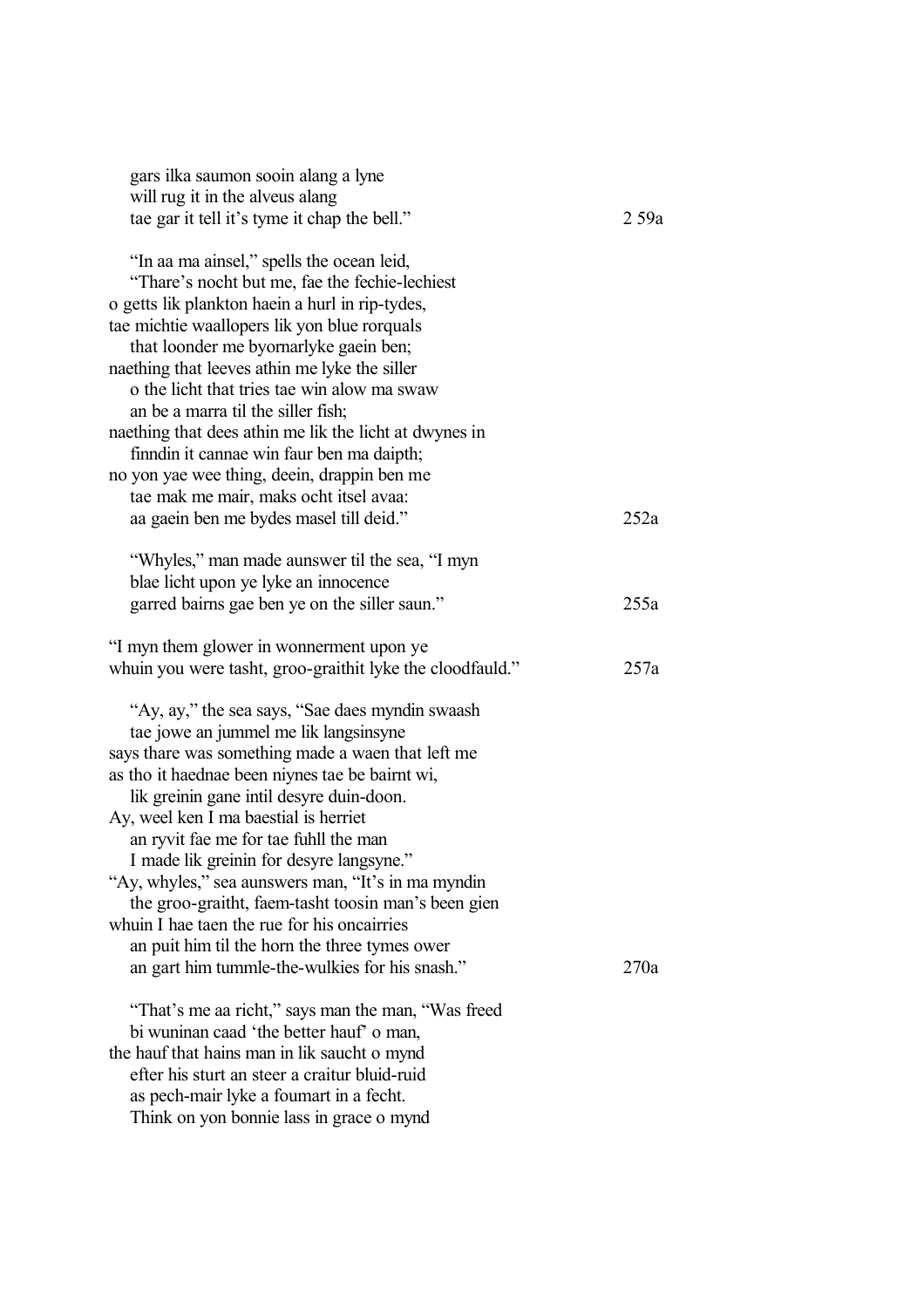a saucht lik hainin man's sel best in plaesure can mak his waur hauf better bein haill, a thocht haein nocht anent bein chookie -hertit but aa adae wi no bein chuckie -heidit." 280a

"Be quaet noo, sea, be still as saucht can free ye the -wy that mitherheid taks ben itsel the leevin aathing o yon wurld -tae -be that is as still an quaet as kangle -nane, as you, sea, tak tae ye the deein aathing o your ain wurld that mibbe will be deid gif kanglesomeness be the weird o man puits baestial an man in saucht deid -dowie. Listen, lippen on a myndin o stramash for you tae ken yer thunnerin watters bowff lik doom a blatterin upon yer rowein that taen nae tyme atween the pitch an swee o twintie thoosan tons o skreechin steel tae mak ocht mair o gowlin wuins an watters but freath o faem berserkit, graithit groo aa ower wi ilka grunshin dunt played scud for scud, an strak the ilka strake, baith bilge an garboard for a daith lik loonderin, baith wales an sheer black -keppit for a deid as tho the ship micht foonder for a quaet alanerlie fund ben the deeps for saucht. Whit ist in men gars yae man staund in wunder an ryde sic watters lyke a herriein hote -fuit gars monie a border's trimmelin sing lyke an owercome for a sang's ongaun? Whit ist in wemen gars yae wumman trimmel as fleggit as the daurk athin a dwaum puits gruesome licht inbye ingyne can pre e her man sair skaitht he'a tholein sic a blatter? Her man can tell ye thocht stauns still as stoond is wecht that boories in the myn, cawed -in atween nerve -ens that cannae feel for seein, and his ingyne inbye tae merk the place recaa will myn the seein o the stoond. a pictur o the elements in onslaucht, planned no lik senselessness o men at weire, but wi a plan o battle orrie as puits aa intilt, lik nae reserve at caa, and at yae place, lik nae chyce but its ain, an wi sic micht, lik strategie a daith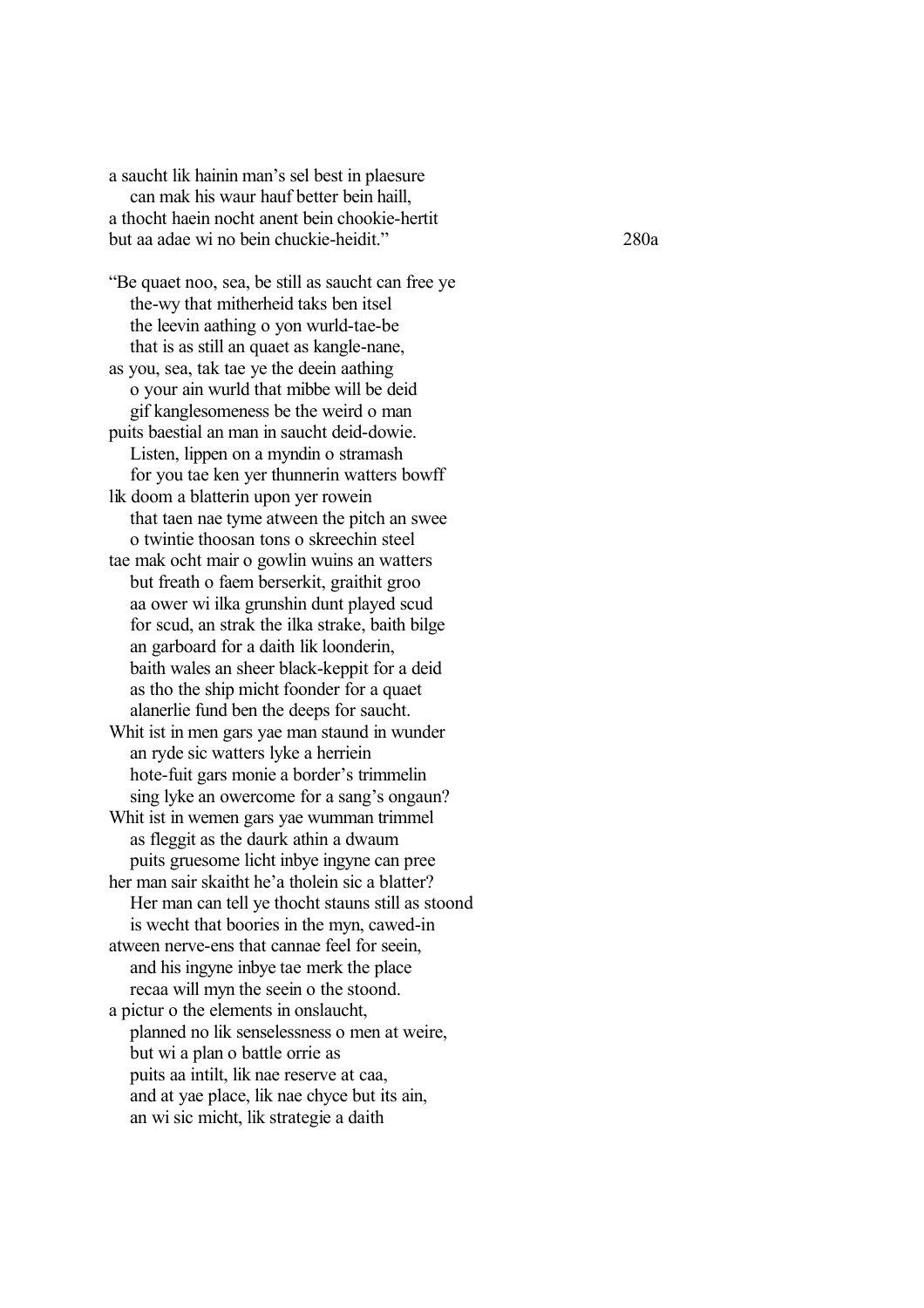| made fell as tactics lyke a gaein ben<br>will sorte ilk man intil the strategie."                                                                                                                                                                                                                                                                                                                                                                                 | 322a |
|-------------------------------------------------------------------------------------------------------------------------------------------------------------------------------------------------------------------------------------------------------------------------------------------------------------------------------------------------------------------------------------------------------------------------------------------------------------------|------|
| "Man," says the sea, "At the hinnerend, yer greeance<br>will be lik mynes, intilt aathing a deein                                                                                                                                                                                                                                                                                                                                                                 | 324a |
| lik thae bit fechie-lechiest o beins,<br>plankton that mak aa else in me ma greein."                                                                                                                                                                                                                                                                                                                                                                              | 326a |
| We tak oor chyce a whit man means in lyfe<br>lik paiks athin the weare-awaa o tyme,<br>but thare's nae wy we'se gar man growe the better<br>gin we suid think tae fash the auntrin baest<br>as tho oor daein sae heest man abuin<br>the baest athin man weares awo in tyme.<br>Tho ingyne is lyke a grammarie byornar,<br>mair orrie yit the freits it daesnae ken,<br>the-wy the baests are magic whyles, byornar<br>the wy intil thur speirin lyke spae-wyfies. | 336a |
| Let men skliff ower the seas for ease fas howkin<br>the yird lik mowdies for a burst o wurms;<br>let men play skoosh thru space lik peevers skytein<br>on gravitatiounal pauldie beds for skowthe;<br>let men gang ben the yird, ingaun lik dreels<br>for yle can waarm, keep caller, creesh thur birlin:<br>gin we think bigger for't, think, think, ye gowk!                                                                                                    | 343a |
| Lik pent a pictur made bi seein ee;<br>lik dots on paper lynes a symphonie;<br>lik sang a stotterie o notes til versin;<br>lik wurds in order for a poetrie;<br>lik daunce the measure o a ballet telt;<br>lik drauchtin for a biggin made wi graunyemr:<br>thegither man in thaem, they're grammerie.                                                                                                                                                            | 350a |
| We see duag-baess wi man in companie<br>athorte the gru.n Lower fleein Ieet man's ~rnd<br>ootgiein commaund can mak a duag a shepherd;<br>or brosielyke bi onie ingle-nyeuk<br>upstertin wi a gurl gin hoose be herriet;<br>or blye for-oot, tae daunner heechs and howes<br>lik plaesure daffin for a wheesht o dreamin:<br>thon is the duag-baess maks man's suimmer days.                                                                                      | 358a |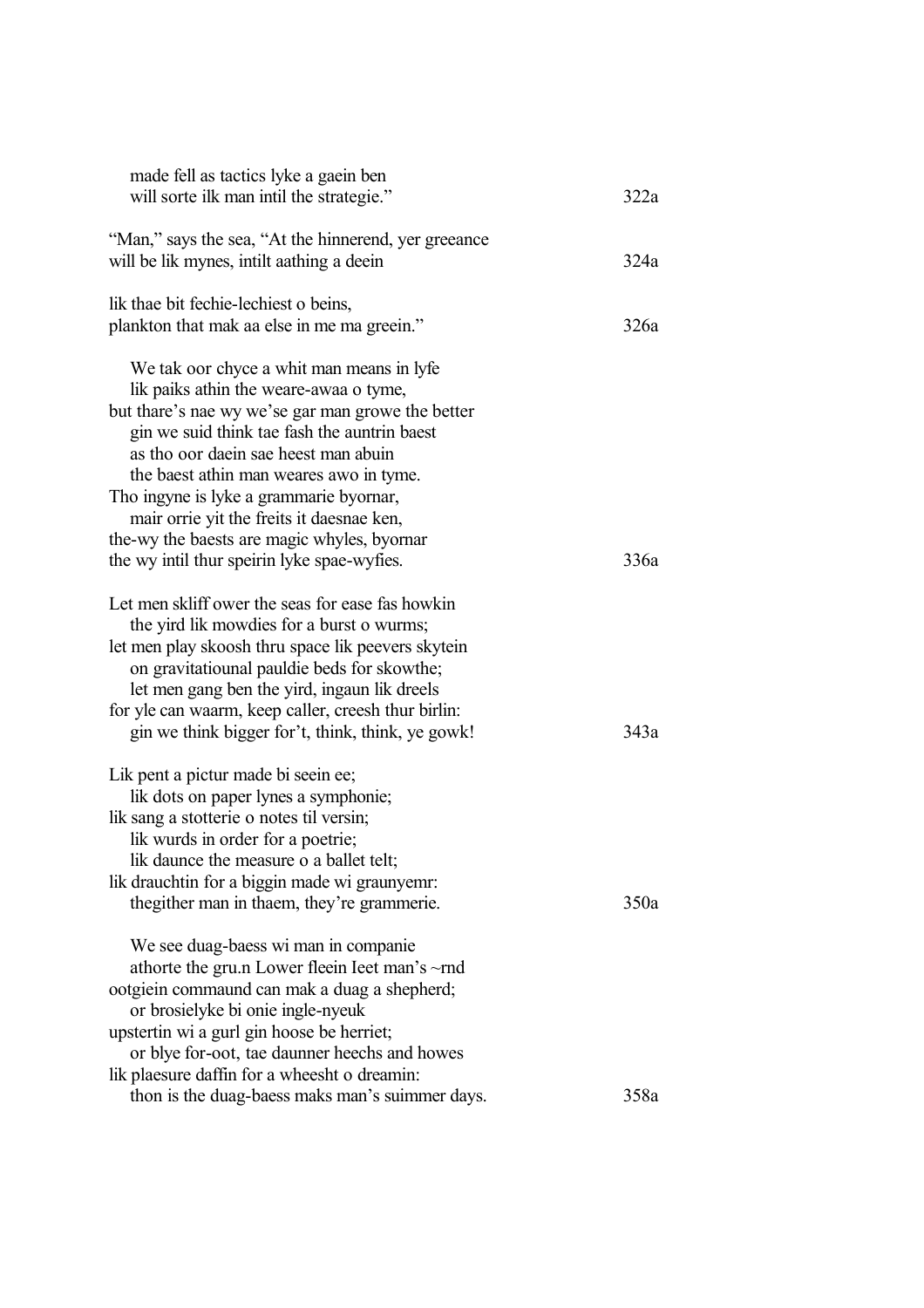| Whyles man (for aa the reasouns men think shame), |      |
|---------------------------------------------------|------|
| taks an awfie scunner at hissel (lik boke)        |      |
| that bydes ben beild o bodie him tae scunner),    |      |
| an glowers aroond him at the slaister made him    |      |
| (lik aathing less nor hauf-haill no-aathare),     |      |
| sae that he haes tae tak a thocht anent it        |      |
| (lik thinkin thare's nae wy aroon the thing),     |      |
| will gar him speir a better gaet tae gang         |      |
| (lik lukin faur abuin the yird for airtin),       |      |
| an sae haes even puit the baestial.               |      |
| in heeven (lyke a cuairsht for tae daunner),      |      |
| sae he can sing hissel amang the staurs           |      |
| (lik makars mair upon the yird at hame).          | 371a |
| Hooeever heech man flee, Parnassus speilin,       |      |
| as tho he haednae made the godes hissel;          |      |
| hooeever laich he faa, wi deevils taiglin,        |      |
| as tho he werenae deevilock hissel:               |      |
| hooeever doon he's duin, he's daein hissel,       |      |
| an thare's nae ither fashes ower his flinders,    |      |
| that fleein apairt, he haes tae catch hissel.     | 378a |
|                                                   |      |
| Thare's little else tae say haes warth the laest  |      |
| the-noo, tho aiblins thare's a thocht tao think   |      |
| in tyme that is a gem o quaeter wheesht.          | 381a |
|                                                   |      |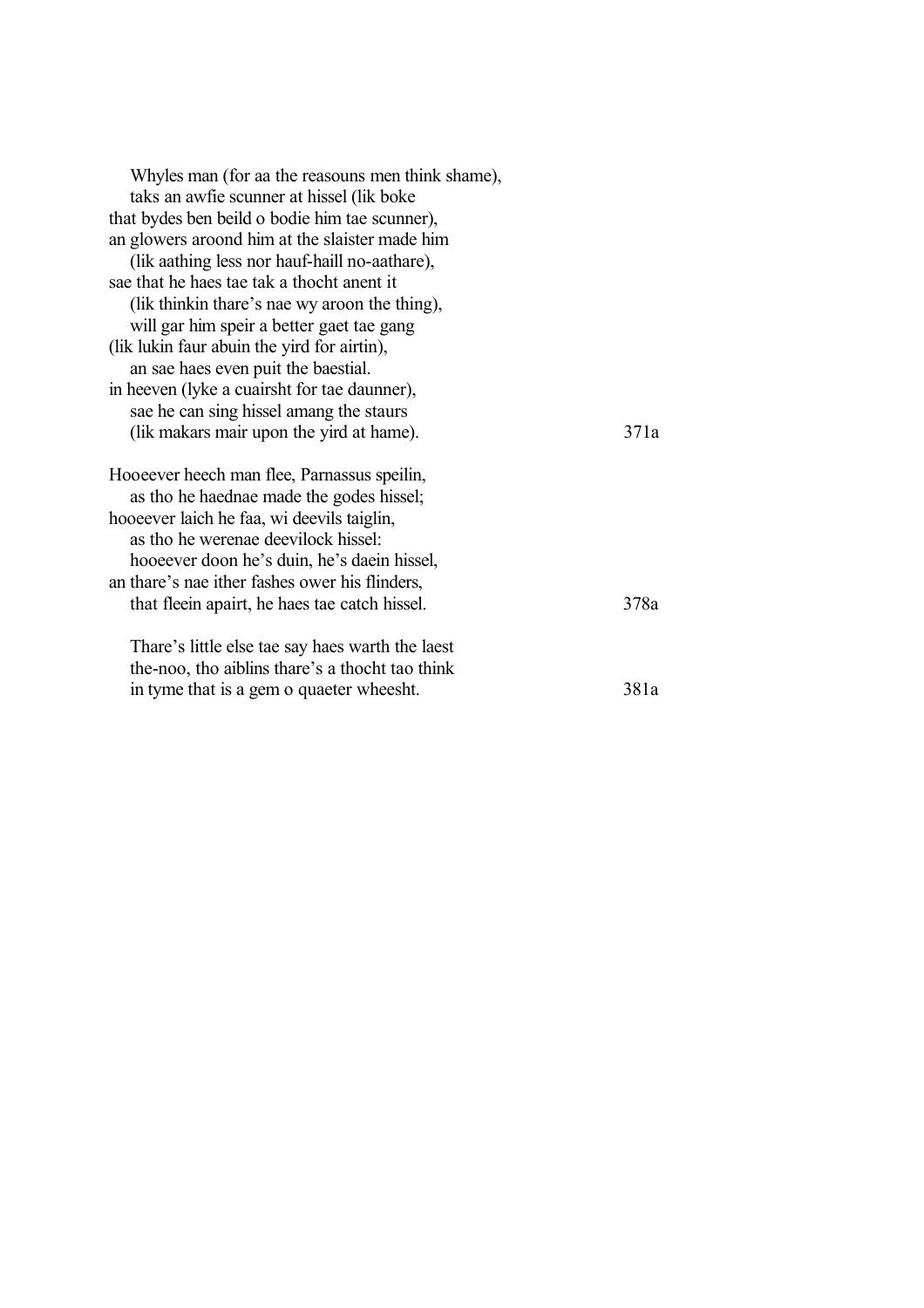### **ARAB WURDLEET**

This wurdleet for *The Baestial othe Desert* in its *Kenlin* sectioun comes fae the "Index & Glossary of Arab Words" in Charles Montagu Doughty's *Travels in Arabia Deserta*, tho here that author's English haes been made ower intil Scots tae mak it peels wi the lave o the wark duin fae his byeuk.

- Aarab: the nomad Arabs; ill-thocht o bi toonsfolk and oasis-wonners as haernless an reiverlik whuin no intil ydilset.
- allayda: the sheykhs' fändy (a kin an naitural diveesioun o a clan).
- (el)-Fejir: name o the fändy or kin o sheykhs in a clannit sept (in aulden tymes caad El-MenÖbaha) o Annezy. This name o thur sheykhlie faimlie is noo puittent on aa the clansfolk whoe are caad el-Fukára...

ghrannem: (or dubbush); sheep an goats that Doughty caas 'small cattle'.

Hâyil: clachan capital o Jebel Shammar an saet o Ibn Rashîd's government in Wast Nejd.

jâra: Beduin for hoosewyfe.

(el)-Kahtân: a blue-bluidit clan o the Soothern Aarab...

Khalãl: means 'sheykh' but here yaised as a by-name glen til Doughty.

ménzil: an ootspan place, the campin grund o a caravan or o nomads.

nâga: Beduin for naka, a cou-caumel.

râhla: the inspannin an vaigin o the nomads.

samn: cleirifeed butter.

Selím: son o Zeyd es-Sbeykán (see alow).

semily: or semãla; melk-pootsh or skin (yaisuallie o sheep's laether) an made lik a girby (see alow) for melk. The semãla, bein soor, soors caller melk in turn whuin poored intilt. Nomad hoosewyfies rowe the semily upon thur knees till the butter come: an that may be fund in a whylie in a daud at the mooth o the skin. (A girby is a watter-skin made o goat or sheep skin, athooten seam. Goat skin is the better o them).

thåb: a desert saurian.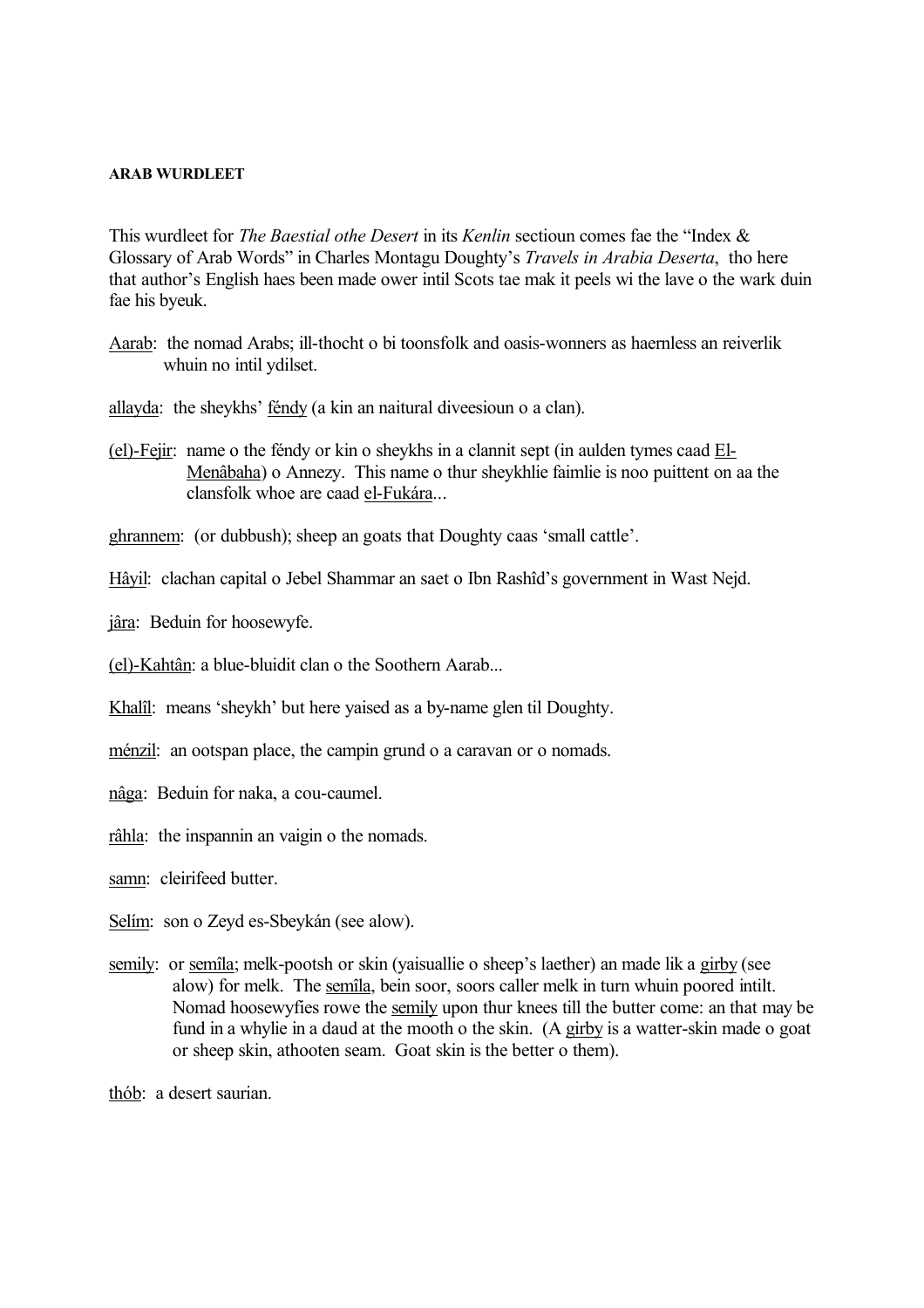wellah: lit. 'bi Gode', but haes come tae mean 'troulins' or 'indaed'; the Beduins say commonlie billah (b'Illah), i.e. bi Ullah or Allah, the common sweerie wurd. The Beduins say anaa wellah-billah an wullah-bullah...

wothyhi (wothyhî): vulg. pronunciatioun aamaist Oth-thy'hî, this baest is the wyld ox, as lyke as no the Reem or Unicorn o Scripture...

Zeyd: his haill name was Zeyd es-Sbeyca(k)an; he was weel thocht o bi Doughty an was a highheid yin amang the Fukara Aarab, yin o thur sheykhs...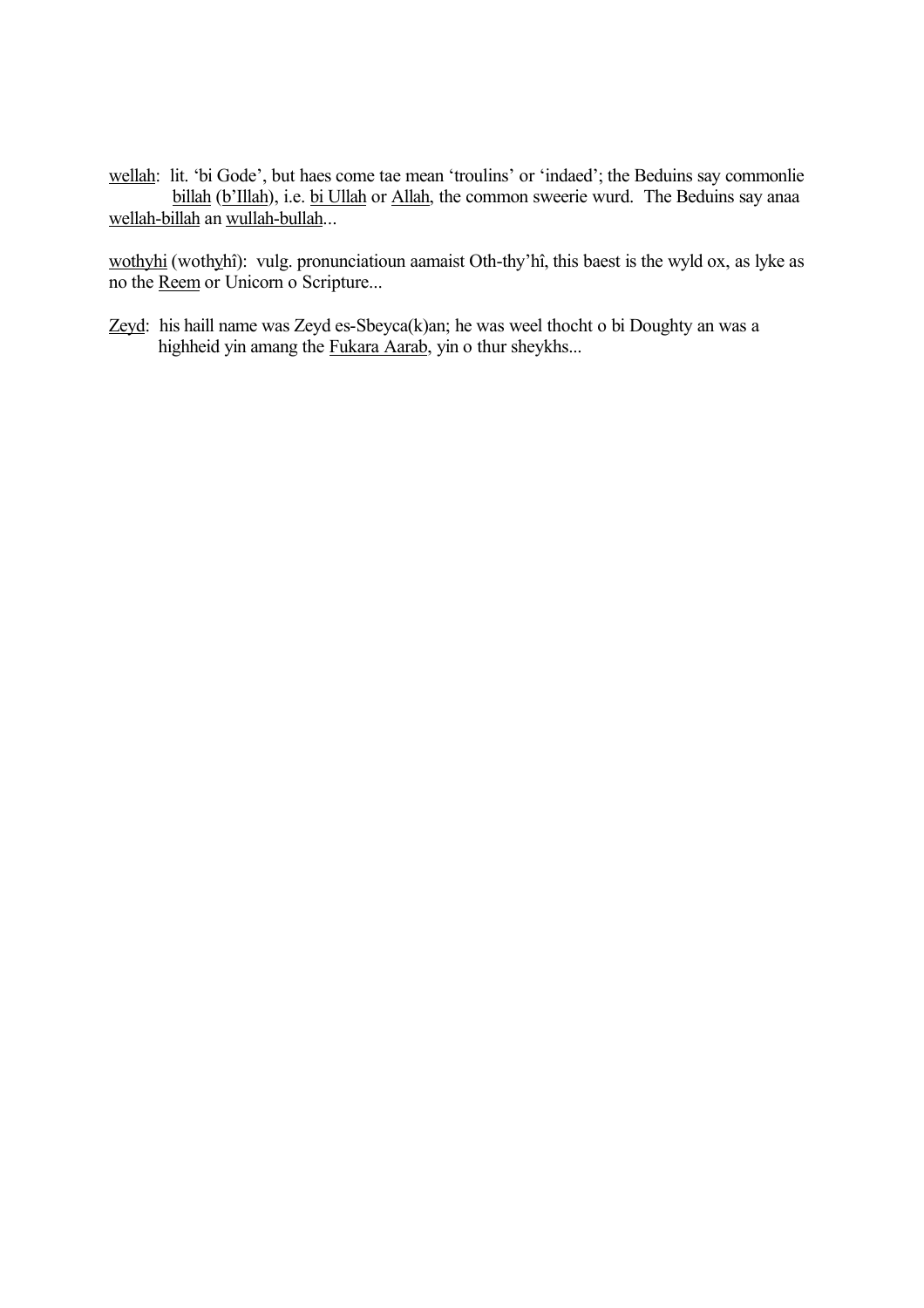#### **EFTERTHOCHT ANENT THE BAESTIAL O THE DESERT**

The verse o the furst sectioun o *The Baestial o the Desert* was made fae the prose o Charles Montagu Doughty in his byornar *Travels in Arabia Deserta*, Vol.1, Chapter XI alow the subheidins The Kinds of Milk, The Unicorn found, an Wild Creatures of the Desert. The edeetioun yaissed was yon yin reprentit in July 1926 bi Jonathan Cape and The Medici Society Ltd.

That verse is merkit Kenlin fae a caain til myn that Robert Graves telt aabodie yince that Classical Arabic poetrie yaissed a kinna prologue caad "kindling" tae puit folk in tid for the lave o the poetic speil.

In makkin verse o Doughty's prose, his wurds were taen ower in thur order, as faur as possible, sae that the sooch o his ondeemas speil micht no be tint aathegither, hooeever madeower the ootcome micht be. At the samin tyme, it was seen fit tae hand on til the Arabic wurds in the screed as Doughty hissel haed seen fit tae dae. Bi the natur o a leal-lik praesentatioun o his prose puit intil verse, thare was little or nae wy that muckle poetrie cuid be made ot. Hooaneever, that prose faut cuid be puit tae yuiss bi makkin a conjunck screed lik grace-notes til the grund o an air. That grund is the rhythmic pettrens made in ilka displenishin o prose dividdent. As may be seen, the ilka same nummer o lynes til a pettren haes the same rhythm, an that coont o lynes is keekit-at whoere the pettrens dooble-up in langer stanzas.

The hae duin that, and at the same timm tae hae puitten a poetic speil ben Doughty's ain wark, wuid hae been lik takkin a culliecoad on aa he haed wrocht at. For that reasoun, a conjunck poetrie caad Kennin was wrocht sydie-for-sydie wi his versit prose. And here, aiblins it is wyss tae myn that "Kenning" haes adae wi veesioun as weel as periphrasis in the wy o the Auld Norse an Germanic poetrie. Mynd anaa that in aa the grush an saund an stane an drooth o the desert in this smaa chyce bittock taen fae the muckle wark o Doughty, thare is juist the yae thocht o the great weet ayont the desert, an that is richt in his furst twoe-three lynes... "The short spring season is the only refreshment of the desert year. Beasts and men swim upon this prosperous tide; the cattle have their fill of sweet pasture, butter-milk is in the booths of the Aarab; but there was little or none in Zeyd's tent." The drooth o ;he desert is Doughty's, the weet o the sea is mynes.

Haein said thae things, and haein gien a swaatch o Doughty's prose abuin, it micht be yuissfie tae ken that thare are three wys tae read *The Baestial o the Desert*. The furst wy is richt thru the *Kenlin*, sae Doughty's wark will be kent at the remove o the versin ot; then straucht thru the *Kennin* as a wheen o single poems, sae the sooch o the poetic yokin ont will be felt: syne sydiefor-sydie even-on, fae yae rhythmic caurrie set til its richt-haun neebor, sae that the *Kenlin* beiks the *Kennin* till it lowe athin the ingyne.

As aabodie kens, an ettlement in ocht tae dae can whyles become a settlement as nocht as naething-duin, but the waarth o a makar's wark haes naething avaa adae wi saw-it, but haes aa adae wi see it, as weel as a something else that haes adae no juist wi the speirin ot but wi the hearin ot: an furder til thae things, the yokin til the desert baestial jobe cam fae haein anither luk at a speil bi Barker Fairley anent Doughty's wark in general that was publisht in 1927, and I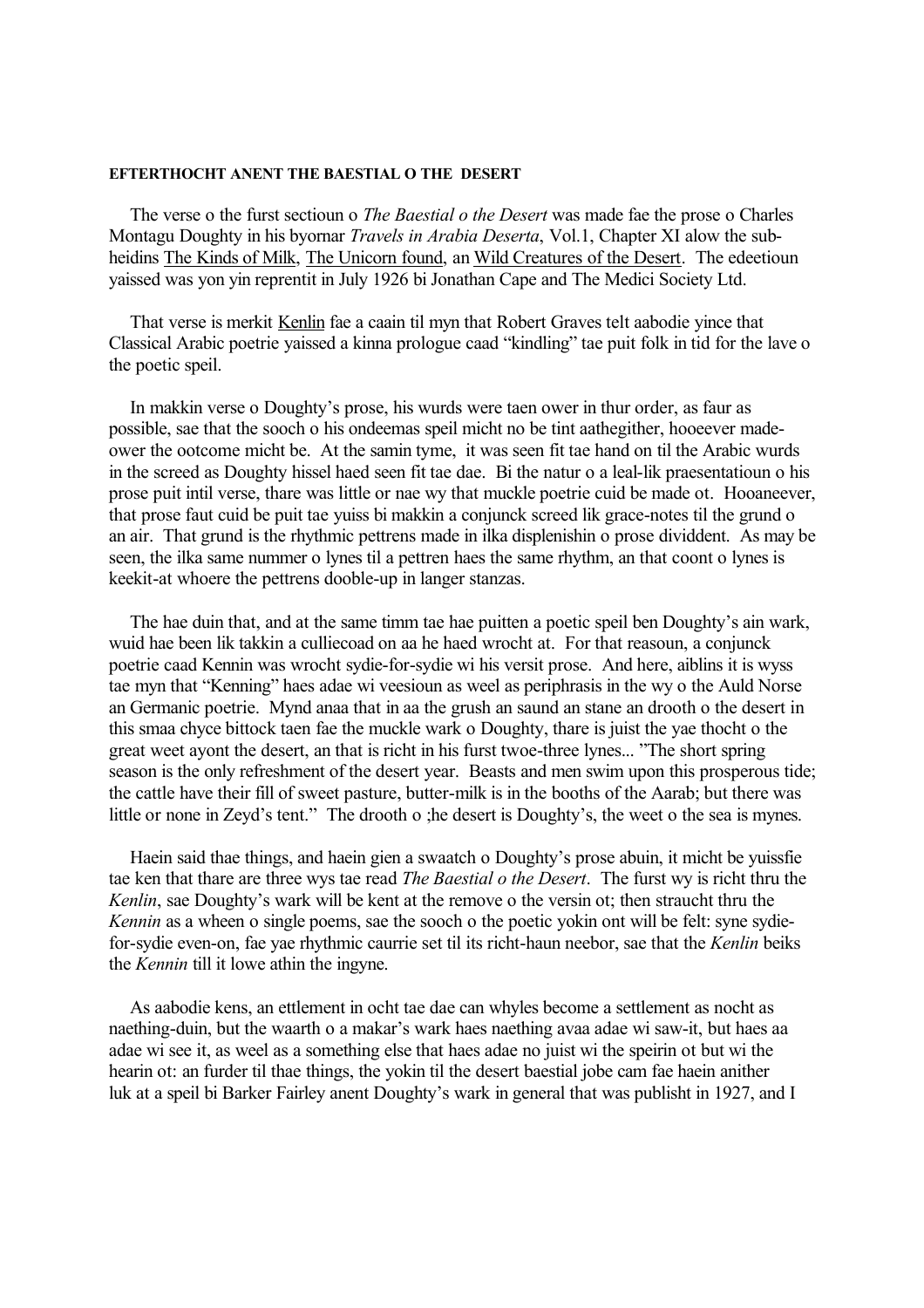haed bocht saecont-haund in 1945. Langsinsyne, I was greatlie taen wi thir lynes he quotit fae Doughty's *The Dawn in Britain*, no juist for thursels but because some o thur vowel-soonds haed been keelivyned bi Anonymous as shawn alow:

> 'Where morrow's mist yet vapours from the sod; And gossamer, in smooth South wind, blows, they ride; By brakes, by sloe-thorns, blossomed like a cloud; In whose sweet boughs, chant blithe the early birds, (Men feign, to-day, each chooseth for the year; Her make:) by meadows then, where gaudy shines Herb cuckoo, springing in new thicket grass; And whiten daisies pied all the wide mead, And gentle primrose blows, under wood-side.'

Tho I taen tent o the merkins thare, an saw that maist were sib wi ma ain speak, yon aicht lyne, wi 'whiten', 'pied', 'wide' an 'mead' owerscartit for wecht, didnae juist gang intil ma kennin thewy they micht hae been bookeit in the mynds o monie mair. Shair enyeuch, the 'd' soonds aa thru the lyne haed thur ain sooch, but ma ain wechtin o the haill lyne was mair concaernt wi the differ atween the soond o the 'i' in 'whiten', 'pied' an 'wide'. I am gy weel shair Doughty an the big feck o his English readers gied the ilka 'i' thare the samin sooch. But gif 'pied' soonds the same aff baith Scots and English tongues, 'whiten' an 'wide' daenae. Thare is the same kinna differ atween the 'i' soonds ootthru the nyne lynes: 'ride', 'like', 'blithe', 'shines', 'wide' an '-side'. An we mak the same kinna soond in wurds whoere 'ai' or 'ay' are yaissed, lik 'Maisie' that we pronounce 'Mysie'and 'aye' for 'always' that we daenae pronounce tae rhyme wi 'day'.

On the furst page o his *The Raiders* S.R.Crockett pyntit this oot wi raeference til his Mary Maxwell, caad May Mischief, in his note that says:

'May, the old Scots diminutive for Mary, was pronounced, not like the name of the month, but Mei - the German ei, a characteristic sound which occurs also in "gye," "stey," &c.'

As may be seen aa thru the spellin here the letter'y' is yaissed aagaets for that parteecular soond, except in 'ay'(yes) or in fleshin-oot as in 'yaissed'.

Thare are a wheen ither things micht be said anent the vowel soonds as merkit bi Anonymous in the Barker Fairley blad abuin, and in especial, conseederatiouns aboot the 'é' and 'è' yins in 'make', meadows', 'then' an 'where' in the sixth lyne, but whit cam furrit furdest in ma myn langsyne was that Scots English is a wurld awo fae English English (or Yrish English that is aiblins intil the merkin). The Scots timbre dirls the roonder an cleirer the mair it is bookeit thegither an made a yae thing that isnae twoe.

That is the foond an wechtin gien til the makkin o *The Baestial o the Desert*. But whit is said and hoo the sayin ot dirls the timbre o poetrie is no for ma ain threipin ont. Yae thing, tho, I wuidnae faa-oot wi oniebodie that thocht 'daesert' soondit better here an thare nor 'desert'.

Auchterarder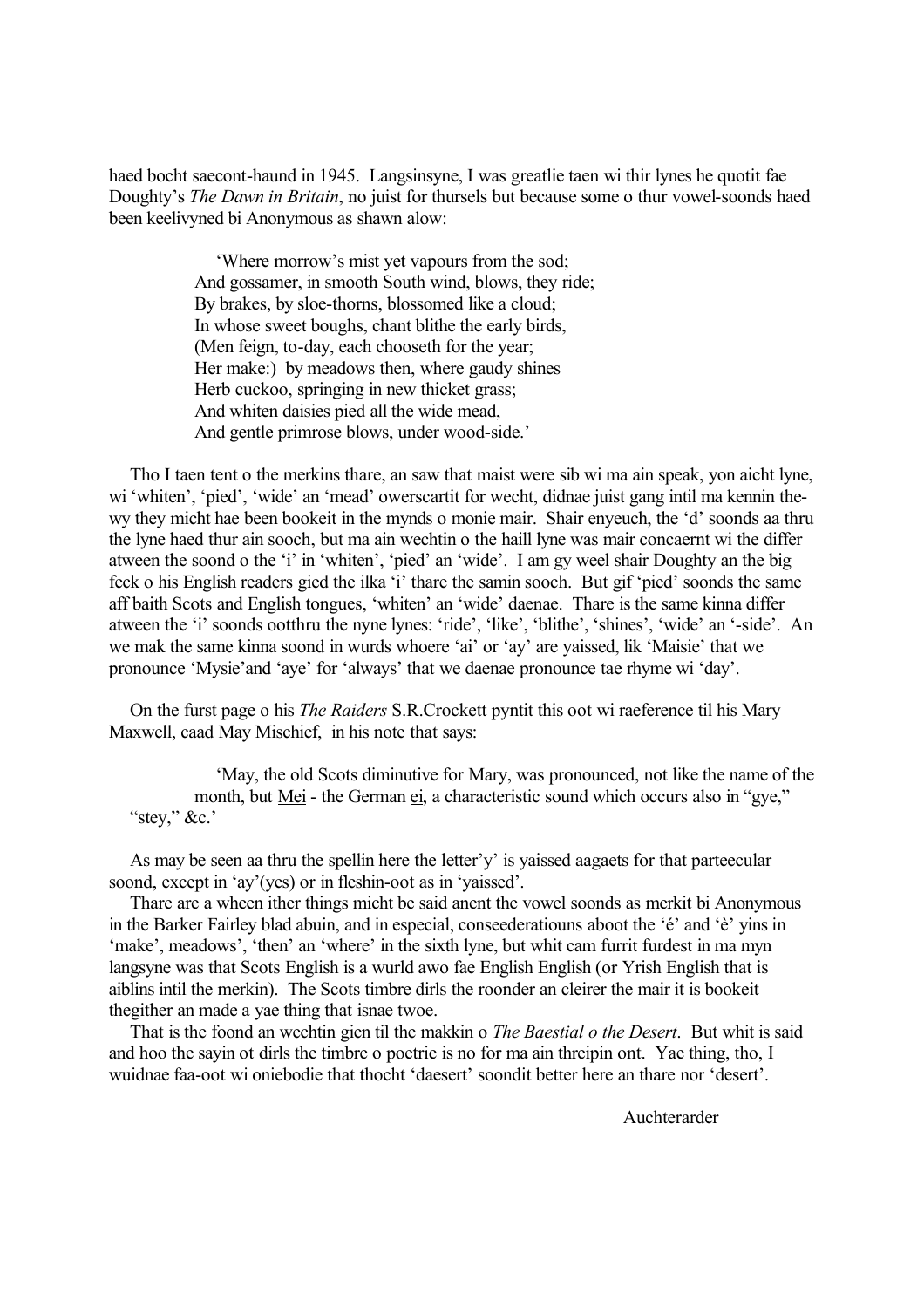Novemer 1986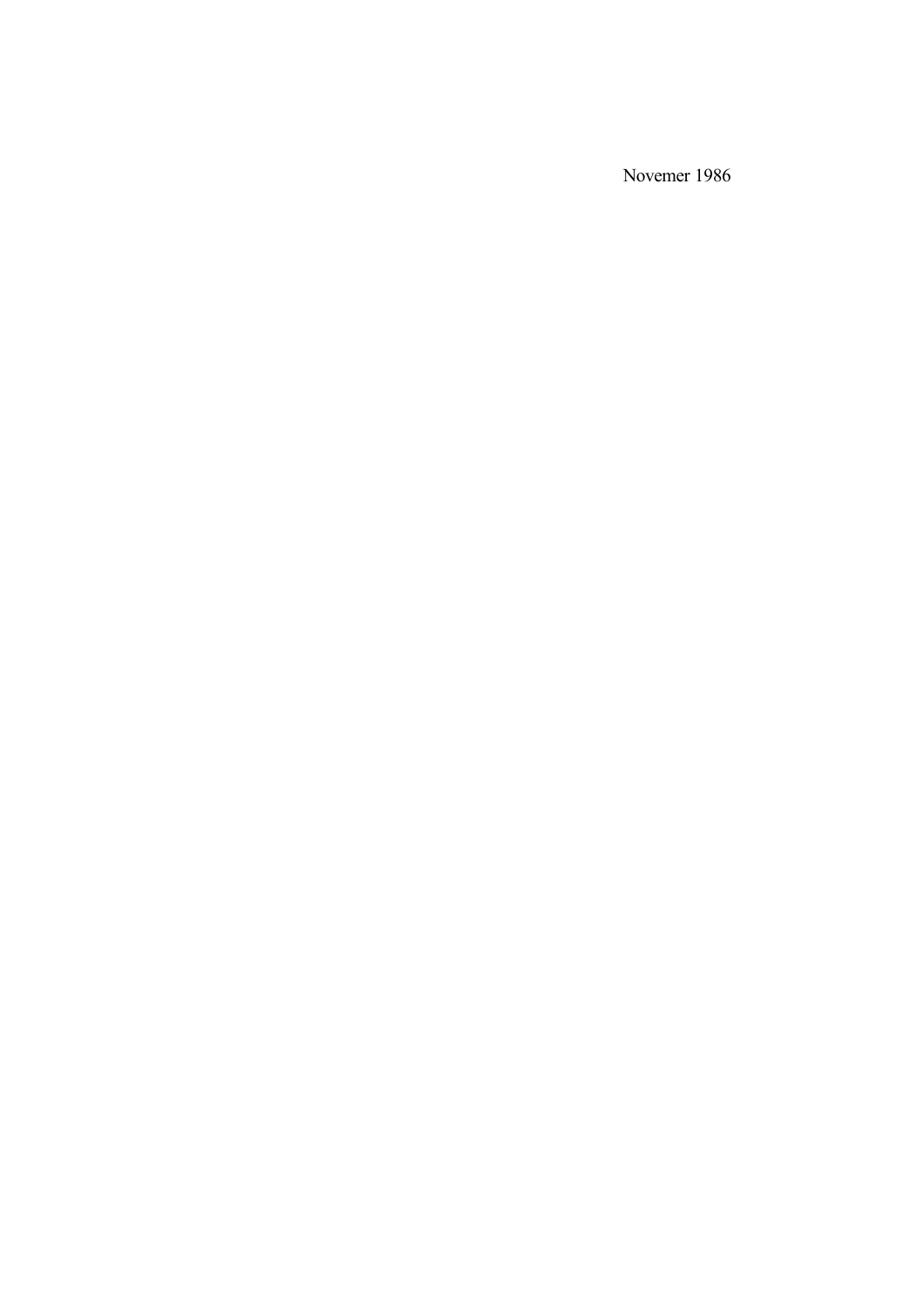# Excerpt

from Travels in Arabia Deserta by C. M. Doughty. One-volume edition, as reprinted in July 1926. Jonathan Cape & The Medici Society Ltd. (From Chap.XI, Vol.I)

...The short spring season is the only refreshment of the desert year. Beasts and men swim upon this prosperous tide; the cattle have their fill of sweet pasture, butter-milk is in the booths of the Aarab; but there was little or none in Zeyd's tent. The kids and lambs stood all tied, each little neck in a noose, upon a ground line which is stretched in the nomad booth. At day-break the bleating youngsters are put under the dams, and each mother receives her own, (it is by the scent) — she will put by every other. When the flock is led forth to pasture, the little ones are still bound at home; for following the dams, they would drink dry the dugs, and leave no food for the Arabs. The worsted tent is full all day of small hungry bleatings, until the ghrannem come home at evening, when they are loosed again, and run to drink, butting under the mother's teats, with their wiggle tails; and in these spring weeks, there is little rest for their feeble cries, all night in the booths of the Aarab: the housewives draw what remains of the sweet milk after them. The B. Wáhad tribes of these open highlands, are camel-Beduins; the small cattle are few among them: they have new spring milk when their hinds have calved. The yeaning camel-cow, lying upon her side, is delivered without voice, the fallen calf is big as a grown man: the herdsman stretches out its legs, with all his might; and draws the calf, as dead, before the dam. She smells to her young, rises and stands upon her feet to lick it over. With a great clap of the man's palm upon that horny sole, zôra, (which, like a pillar, Nature has set under the camel's breast, to bear up the huge neck,) the calf revives: at three hours end, yet feeble and tottering, and after many falls, it is able to stand reaching up the long neck and feeling for the mother's teat. The next morrow this new born camel will follow to the field with the dam. The cow may be milked immediately, but that which is

drawn from her, for a day or two, is purgative. The first voice of the calf is a sheep-like complaint, bâh-bâh, loud and well sounding. The fleece is silken soft, the head round and high; and this with a short body, borne arch-wise, and a leaping gait upon so long legs, makes that, a little closing the eyes, you might take them for fledglings of some colossal bird. Till twelve months be out they follow the teat; but when a few weeks old they begin, already, to crop for themselves the tops of the desert bushes: and their necks being not yet of proportionate reach, it is

only betwixt the straddled fore legs, that they can feed at the ground. One evening, as I stroked the soft woolly chines of the new-born camels, "Khalil! said the hind (coming with a hostile face), see thou do no more so, — they will be hide-bound and not grow well; thou knowest not this!" He thought the stranger was about some maleficence; but Zeyd, whose spirit was far from all superstition with an easy smile appeased him, and they were his own camels.

The camel at the birth is worth a real, and every month rises as much in value. In some "weak" households, the veal is slaughtered, where they must drink themselves all their camel milk. The bereaved dam wanders, lowing softly, and smelling for her calf; and as she mourns, you shall see her deer-like pupils, say the Arabs, 'standing full of tears.' Other ten days, and her brutish distress is gone over to forgetfulness she will feed again full at the pasture, and yield her foster milk to the Aarab. Then three good pints may be drawn from her at morning, and as much to their supper: the udder of these huge frugal animals is not greater than I have seen the dugs of Malta goats. A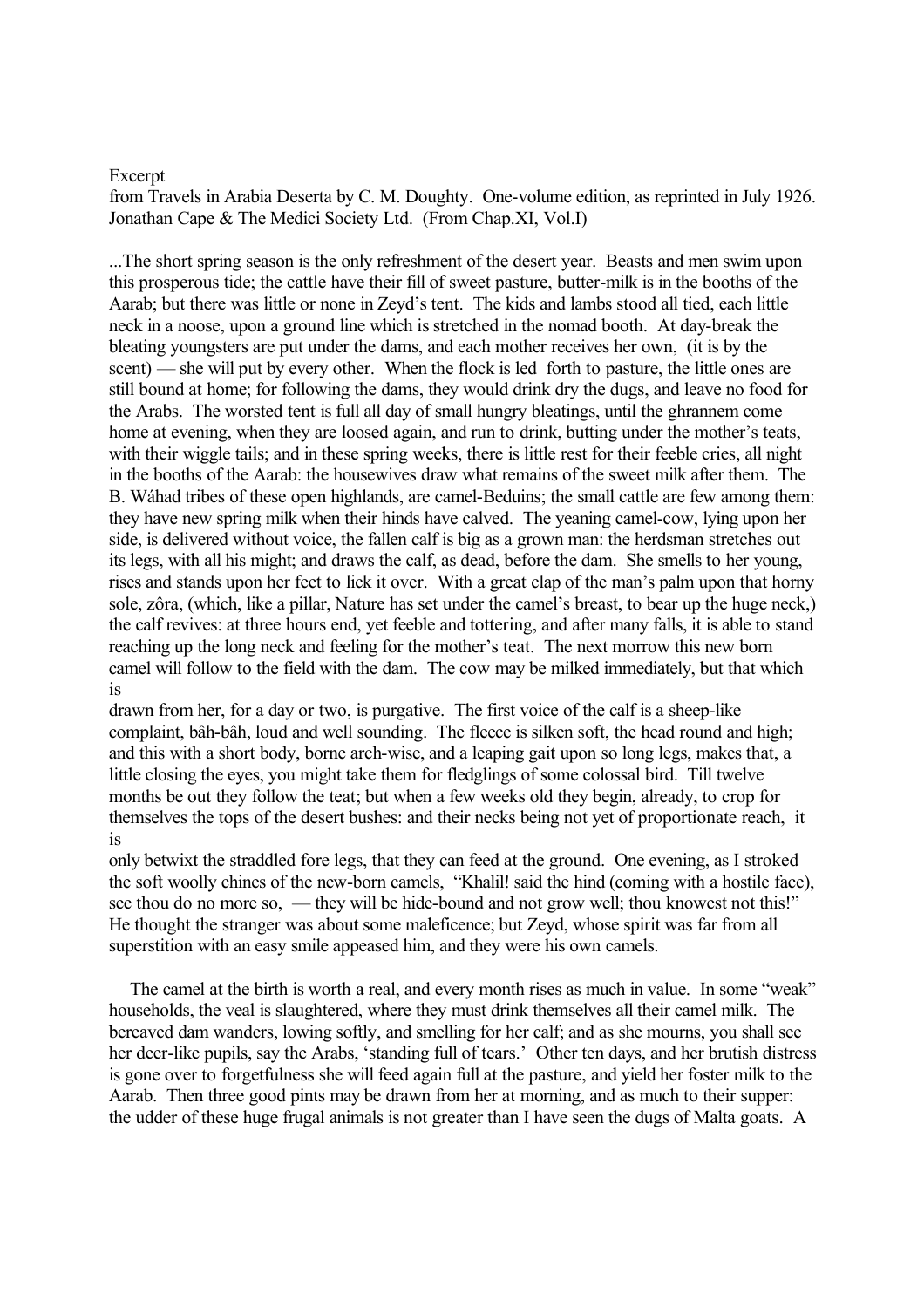milch cow with the calf is milked only at evening. Her udder has four teats, which the southern nomads divide thus: two they tie up with a worsted twine and wooden pegs, for themselves, the other they leave to the suckling. The Aarab of the north make their camel udders sure, with a worsted bag-netting. Upon a journey, or when she is thirsting, the nâga's milk is lessened to the half. All their nâgas give not milk alike. Whilst the spring milk is in, the nomads nourish themselves of little else. In poorer households it is all their victual those two months. The Beduins drink no whole-milk, save that of their camels; of their small cattle they drink but the butter-milk. The hareem make butter, busily rocking the (blown) sour milk-skin upon their knees. In the plenteous wilderness the semily is greater; and is hanged to be rocked in the fork of a robust bearing-stake of the nomad tent. As for this milk-diet, I find it, by proof of the Beduin life, to

be the best of human food. But in every nomad menzil, there are some stomachs, which may never well bear it; and strong men using this sliding drink-meat feel always a hungry disease in their bodies; though they seem in never so good plight. The Beduins speak thus of the several kinds of milk: "Goat milk is sweet, it fattens more than strengthens the body; ewe's milk very sweet, and fattest of all, it is unwholesome to drink whole:" so they say, "it kills people," that is, with the colic. In spite of their saws, I have many times drunk it warm from the dug, with great comfort of languishing fatigue. It is very rich in the best samn: ewe butter-milk "should be let sour somewhile in the semily, with other milk, till all be tempered together, and then it is fit to drink." Camel milk is they think the best of all sustenance, and that most, (as lightly purgative,) of the *bukkra*, or young nâga, with her first calf, and the most sober of them add with a Beduin simplicity, "who drinks and has a jâra he would not abide an hour." The goat and nâga milk savour of the plants where the cattle are pastured; in some cankered grounds I have found it as wormwood. One of those Allayda sheykhs called to me in the ráhla, "Hast thou not some Damascus *kaak* (biscuit cakes) to give me to eat? wellah it is six weeks since I have chewed anything with the teeth; all our food is now this flood of milk. Seest thou not what is the Beduins' life; they are like game scattered in all the wilderness." Another craved of me a handful of dates; "with this milk, only, he felt such a creeping hunger within him." Of any dividing food with them the Beduins keep a kindly remembrance; and when they have aught will call thee heartily again.

The milk-dieted Aarab are glad to take any mouthful of small game. Beside the desert hare which is often startled in the ráhlas, before other is the thób; which they call here pleasantly 'Master Hamed, sheykh of wild beasts,' and say he is human, *zillamy*, — this is their elvish smiling and playing and in proof they hold up his little five-fingered hands. They eat not his palms, nor the seven latter thorny rings of sheykh Hamed's long tail, which, they say, is 'man's flesh.' His pasture is most of the sweet-smelling Nejd bush, *el-arrafej*. Sprawling wide and flat is the body, ending in a training tail of even length, where I have counted twenty-three rings. The colour is blackish and green-speckled, above the pale yellowish and dull belly: of his skin the nomads make small herdmen's milk-bottles. The manikin saurian, with the robust hands, digs his burrow under the hard gravel soil, wherein he lies in the winter, dreaming. The thåb-catcher, finding the hole, and putting in his long reed armed with an iron hook, draws Hamed forth. His throat cut, they fling the carcase, whole, upon the coals; and thus baked they think it a delicious roast. His capital enemy among beasts, "which undermines and devours him, is, they say, the *thurbàn*" I know not whether a living or fabulous animal. The *jerboa*, or spring rat, is a small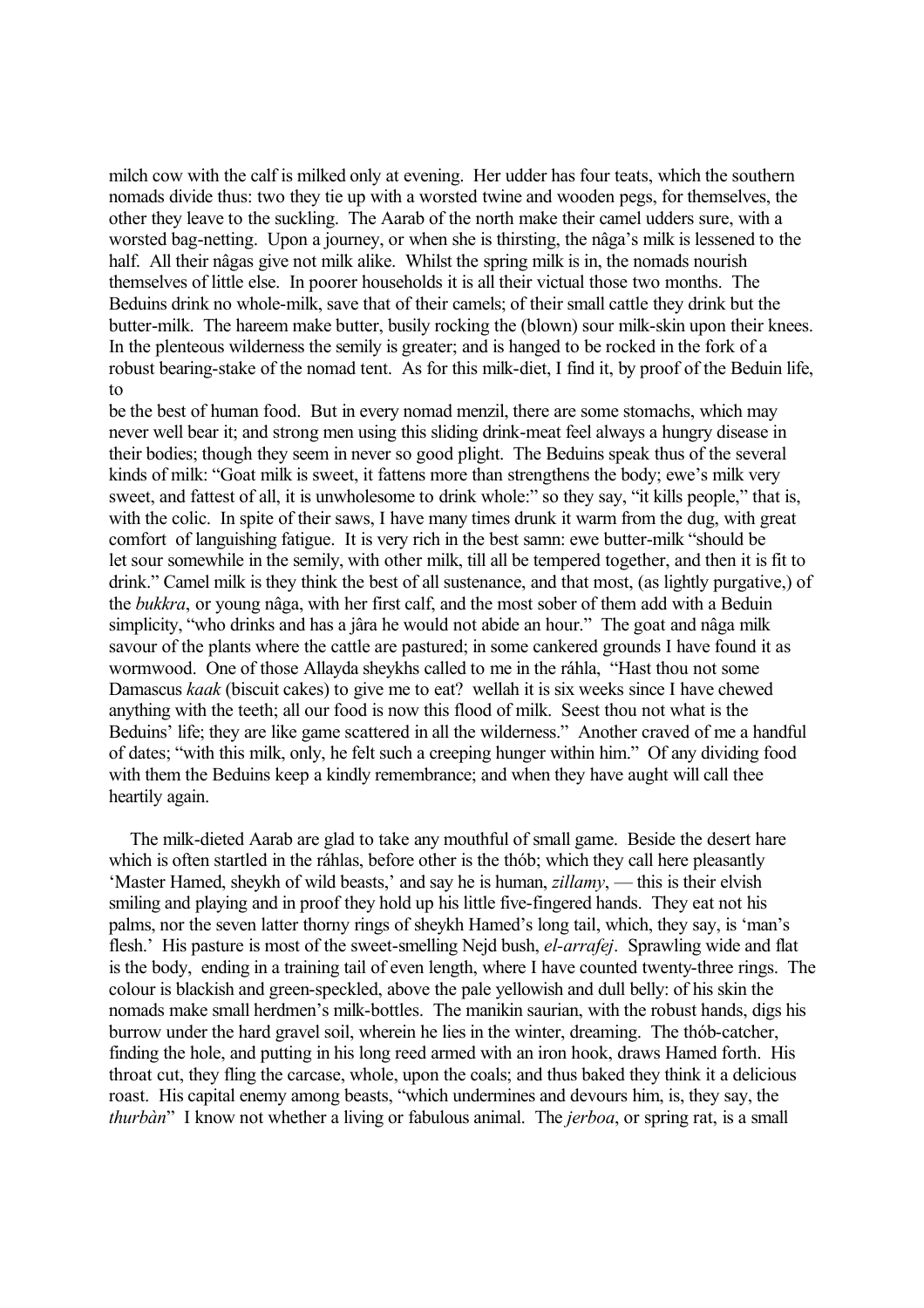white aery creature in the wide waterless deserts, of a pitiful beauty. These lesser desert creatures lie underground in the daylight, they never drink. The hedgehog, which they call *kÜnfuth*, and *abu shauk*, 'father prickles,' is eaten in these parts by Fejir tribesmen, but by their neighbours disdained, although they be one stock with them of Annezy. Selim brought in an urchin which he had knocked on the head, he roasted Prickles in the coals and rent and distributed the morsels, to every one his part. That which fell to me I put away bye and bye to the starveling greyhound; but the dog smelling to the meat rejected it. When another day I told this tale in the next tribes, they laughed maliciously, that the Fukara should eat that which the hounds would not of. The porcupine is eaten by all the nomads, and the *wabbar*. I have seen this thick-bodied beast as much as a heavy hare, and resembling the Alpine rat; they go by pairs, or four, six, eight, ten, together. The wabbar is found under the border of the sandstone mountains, where tender herbs nourish him, and the gum-acacia leaves, upon which tree he climbs nimbly, holding with his pad feet without claws; the fore-parts have four toes, and hind-paws three: the flesh is fat and sweet: they are not seen to sit upon the hind quarters; the pelt is grey, and like the bear's coat.

Rarely do any nomad gunners kill the wolf, but if any fall to their shot he is eaten by the Beduins, (the wolf was eaten in mediaeval Europe). The Aarab think the flesh medicinal, "very good they say for aches in the shins," which are so common with them that go bare-legs and barefooted in all the seasons. Zeyd had eaten the wolf, but he allowed it to be of dog's kind, "Eigh, billah (he answered me), the wolf's mother, that is the hound's aunt." The fox, *hosseny*, is often taken by their greyhounds, and eaten by the Jejãr; the flesh is "sweet and next to the hare." They will even eat the foul hyena when they may take her, and say, "she is good meat." Of great desert game, but seldom slain by the shot of these pastoral and tent-dwelling people, is the bädan of the mountains (the wild goat of Scripture, pl. bedûn; with the Kahtân *waul*, as in Syria). The massive horns grow to a palm-breadth, I have seen them two and a half feet long; they grow stretching back upon the chine to the haunch. The beast at need, as all hunters relate, will cast himself down headlong upon them backwards: he is nigh of kin to the stone-buck of the European Alps.

The gazelle, *ghrazel*, pl. *ghrazlán* is of the plains; the Arabians say more often *thobby* (the N. T. Tabitha). They are white in the great sand-plains , and swart-grey upon the black Harra; these are the roes of the scriptures. There is yet a noble wild animal of the Arabian deserts, which was hitherto unknown among us, the wothyhi, or "wild cow"........... I saw later the male and female living at Hâyil; it is an antelope, *Beatrix*, akin to the beautiful animals of Africa. It seems that this is not the "wild ox" of Moses: but is not this the (Hebr.) *reem,* the "unicorn" of the Septuagint translators? — Her horns are such slender rods as from our childhood we have seen pictured "the horns of the unicorns." ............. We read in Balaam's parable, "EL brought them out of Egypt; He hath as it were the strength of a *reem*:" and in Moses' blessing of the tribes, "Joseph's horns are the two horns of reems." In Job especially, are shown the headstrong conditions of this *velox* wild creature. "Will the reem be willing to serve thee — canst thou bind the reem in thy furrow?" The wounded wothyhi is perilous to be approached; this antelope, with a cast of her sharp horns, may strike through a man's body; hunters wait therefore the last moments to run in and out their quarry's throat. It was a monkish darkness in natural knowledge to ascribe a single, horn to a double forehead — and we sin not less by addition, putting wings to the pagan images of gods and angels; so they should have two pairs of fore-limbs! The wothyhi falls only to the keenest hunters: the wothyhies accompany in the waterless desert by troops of three and five together.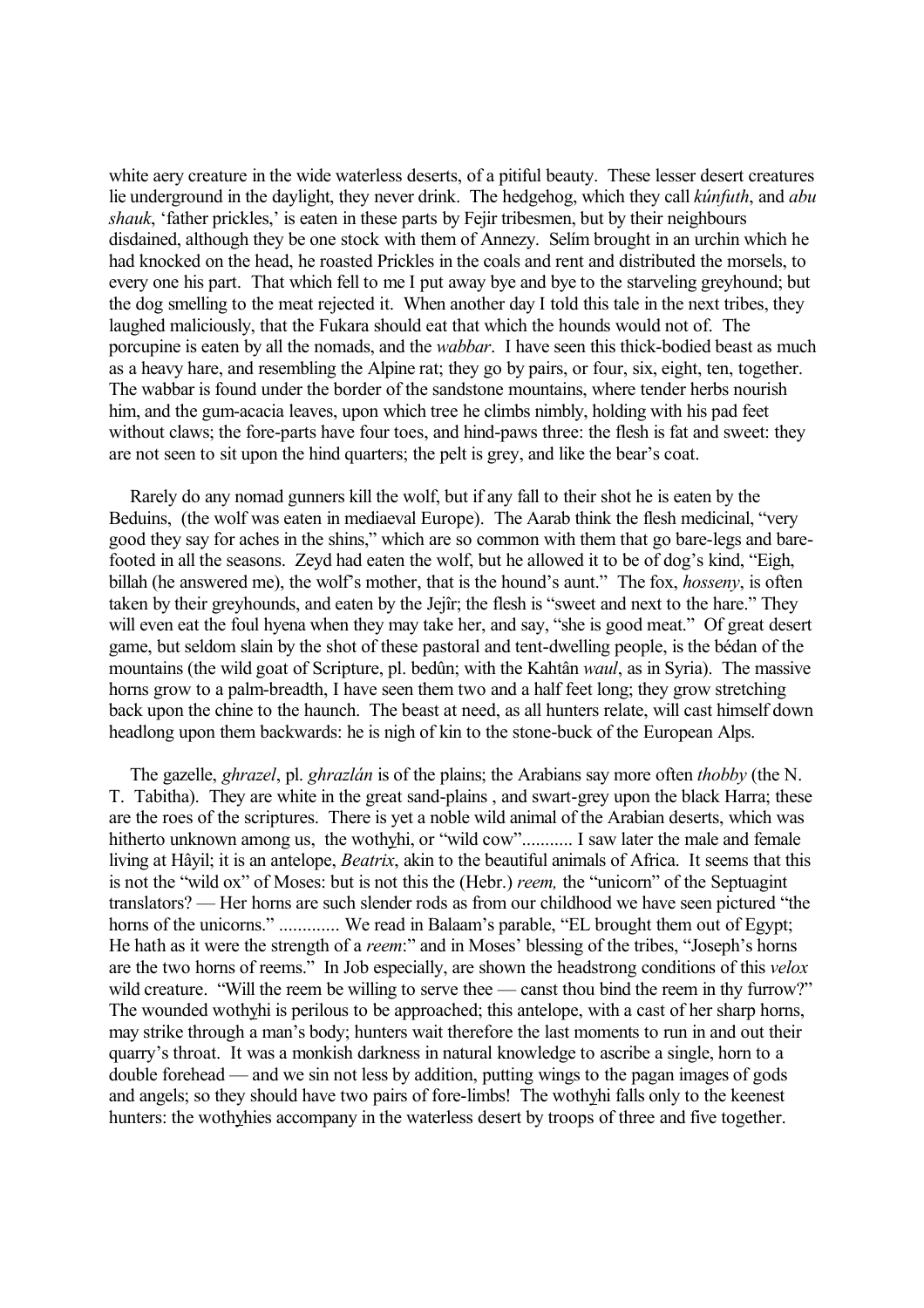Of vermin, there are many snakes and adders; none of them eaten by these tribes of nomads. *Jelámy* is that small brown lizard of the wilderness which starts from every footstep. Scorpions lurk under the cool stones; I have found them in my tent, upon my clothing, but never had any hurt. I have seen many grown persons and children bitten, but the sting is not perilous; some wise man is called to "read" over them. The wounded part throbs with numbness and aching till the third day, there is not much swelling. Many are the cities, under this desert sand, of seedgathering ants; I have measured some watling-street of theirs, eighty-five paces: to speed once this length and come again, loaded as camels, is these small busy-bodies' summer day's journey.

Besides, of the great predatory animals, most common is the *thùbba*, hyena; then the *nimmr*, a leopard, brindled black and brown and spotted: little common is the *fáhd*, a wild cat no bigger than the fox; he is red and brown brindled, and spotted. In these Beduins' memory a young fåhd was bred up amongst Bishr, which (they are wonderfully swift footed) had been used by his nomad master to take gazelles. In all the Arabic countries there is a strange superstition of parents, (and this as well among the Christian sects of Syria,) that if any child seem to be sickly, of infirm understanding, or his brethern have died before, they will put upon him a wild beast's name, (especially, wolf, leopard, wolverine,) — that their human fragility may take on as it were a temper of the kind of those animals. Hawks and buzzards are often seen wheeling in the desert sky, and *el-ágab*, which is a small black eagle, and *er-rákham*, the small white carrion eagle, flying in the air they resemble sea-mews: I have not seen vultures, nor any greater eagle in the deserts (save in Sinai). These are the most of living creatures, and there are few besides in the wilderness of Arabia.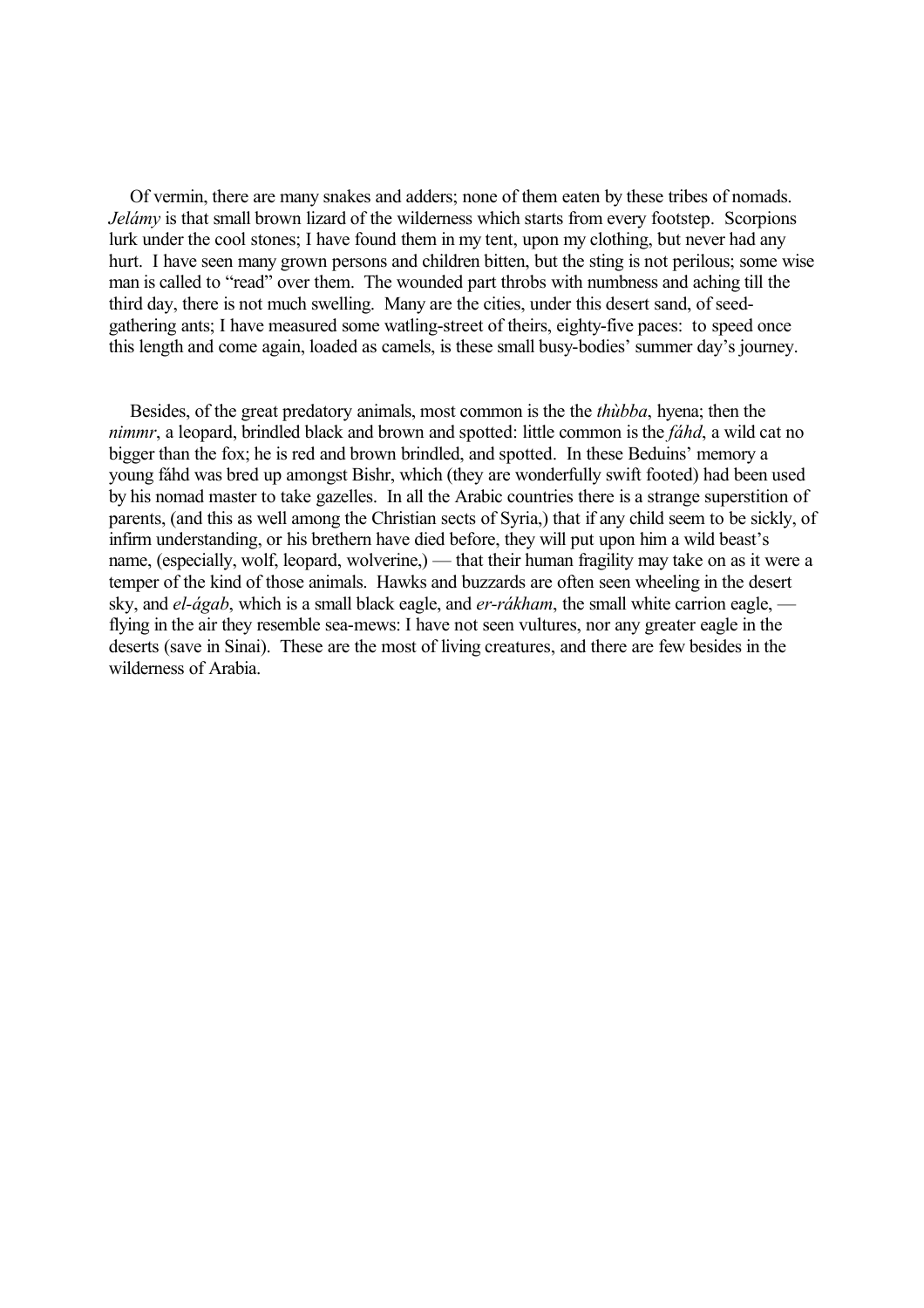### **THE WYS O THE DESERT**

## **THE SODGER**

*Fae the Afrikaans o Uys Krige*

In siccan a dreech ootlin orrie airt ane wurld an groo but growthieness that skyles in aa its sairie stanes or the groo gangs lirt i the luft sae nane may lippen ont, his leefou lane alang the stoorie pad traiks the lane sodger lad.

Abuin is the furst nicht staur, abuin Fort Wajier liggin awo sae faur.

Alanerlie the lane sodger lad his leefou lane. His leefou lane wi a wurld o dool an luve yirdit apairt in the howff o his ain hert that nane save he can prove.

His leefou lane dreechlie in the desert dayligaun that sweels aroond him lik the groo scaum o the sperflin stoor as the haevie ammo buits plowter the saund attoore.

# An Fort Wajier

- oasis alane in this haill wilderness whaur ilka bink an rowe o the camel pad maun gang, whaur nuintyde murls amang the leafs in the sooch o a saft wuin, whaur aathing cawed tae the hunkers wi heat funds beild tae byde ane airt alanerlie whaur the palms skinkle siller i the muin, an whaur deep, deep, doon aneath the stye black waas, the whyte waal watters hain in; anerlie the yin snode airt whaur leerielicht, guid watter an scran, an the crack o men pleesure the hert aneath the furst nicht staur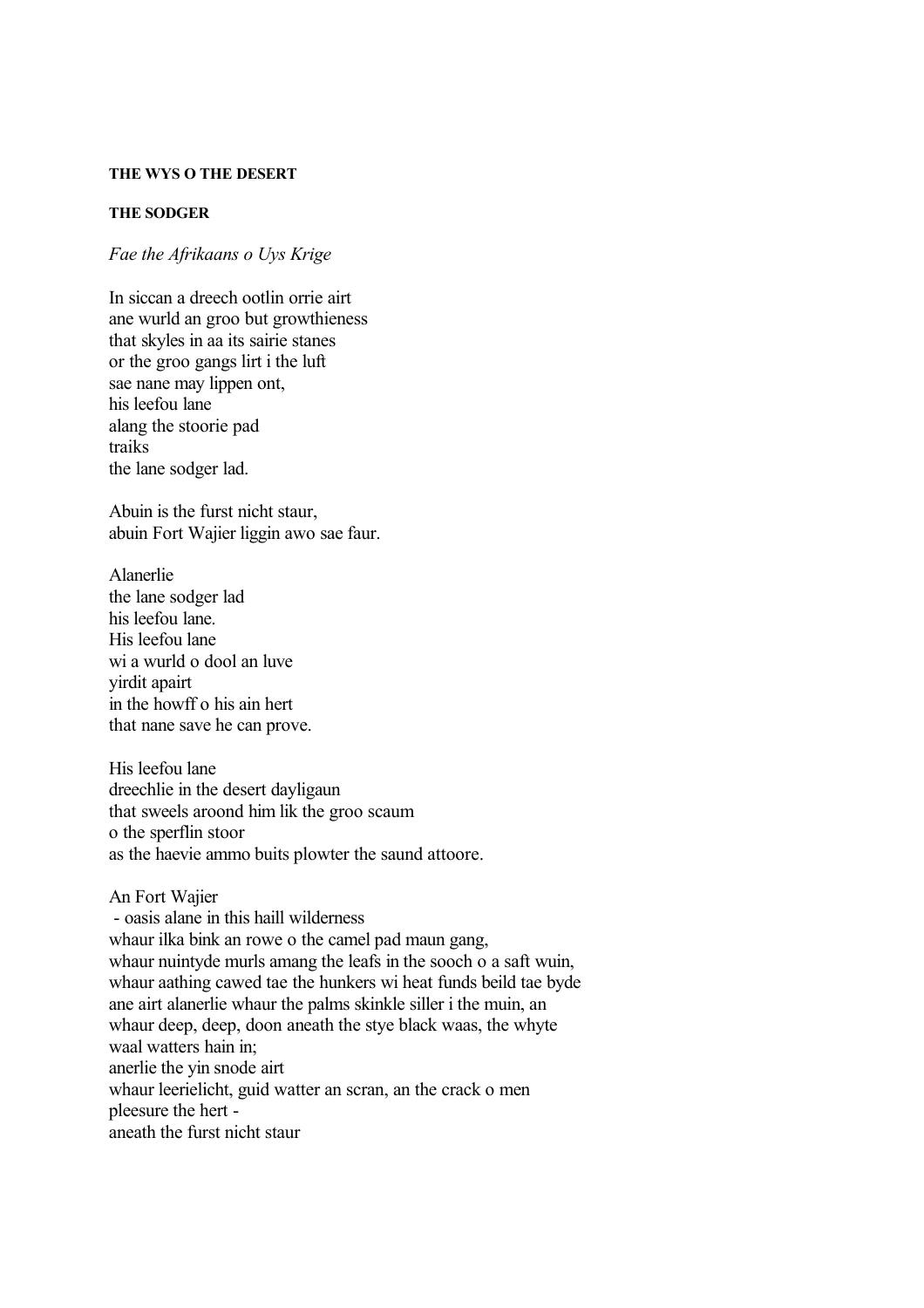liggin awo sae faur.

Wi his helmet on his heid, bandolier roond his breist, watter-bottle on his hip, rifle ower his shoother, he traiks amang the stoor: a groo-graithit taet againss the mair groo o the ondeemas luft o the doore orrie erd in sicna groo border whaur the nicht mells a weird wi the bricht as the licht aye maun sperfle amang the groo scadda.

Abuin is the furst nicht staur, abuin Fort Wajier liggin awo sae faur.

A groo-graithit taet gainss groo-graithit creatioun. An the sodger traiks on, traiks on aye traiks on alang the stoorie desert pad, and his scadda raxin slawlie an siccarlie, cawed attoore the groo pad ower a binsh o broon lavastane, intil the thorn buss.

The sodger's scadda faas ower the desert.

The sodger's scadda faas ower Africa.

Stievelik an sterklik an black wi aa dreedour, ower the haill wurld faas the sodger's black scadda.

Abuin is the furst nicht staur, abuin Fort Wajier liggin awo sae faur.

On the Somaliland border,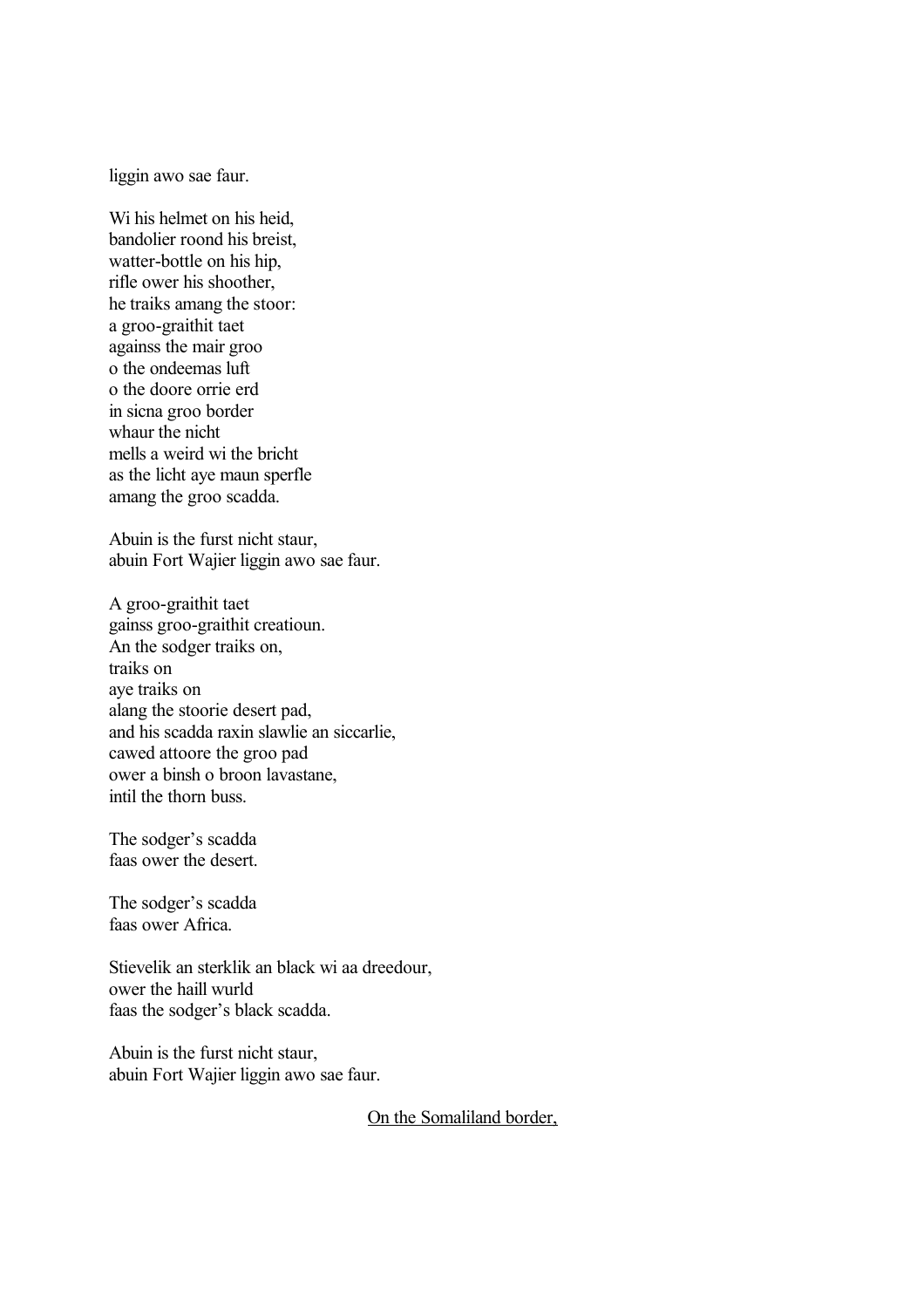December 1940.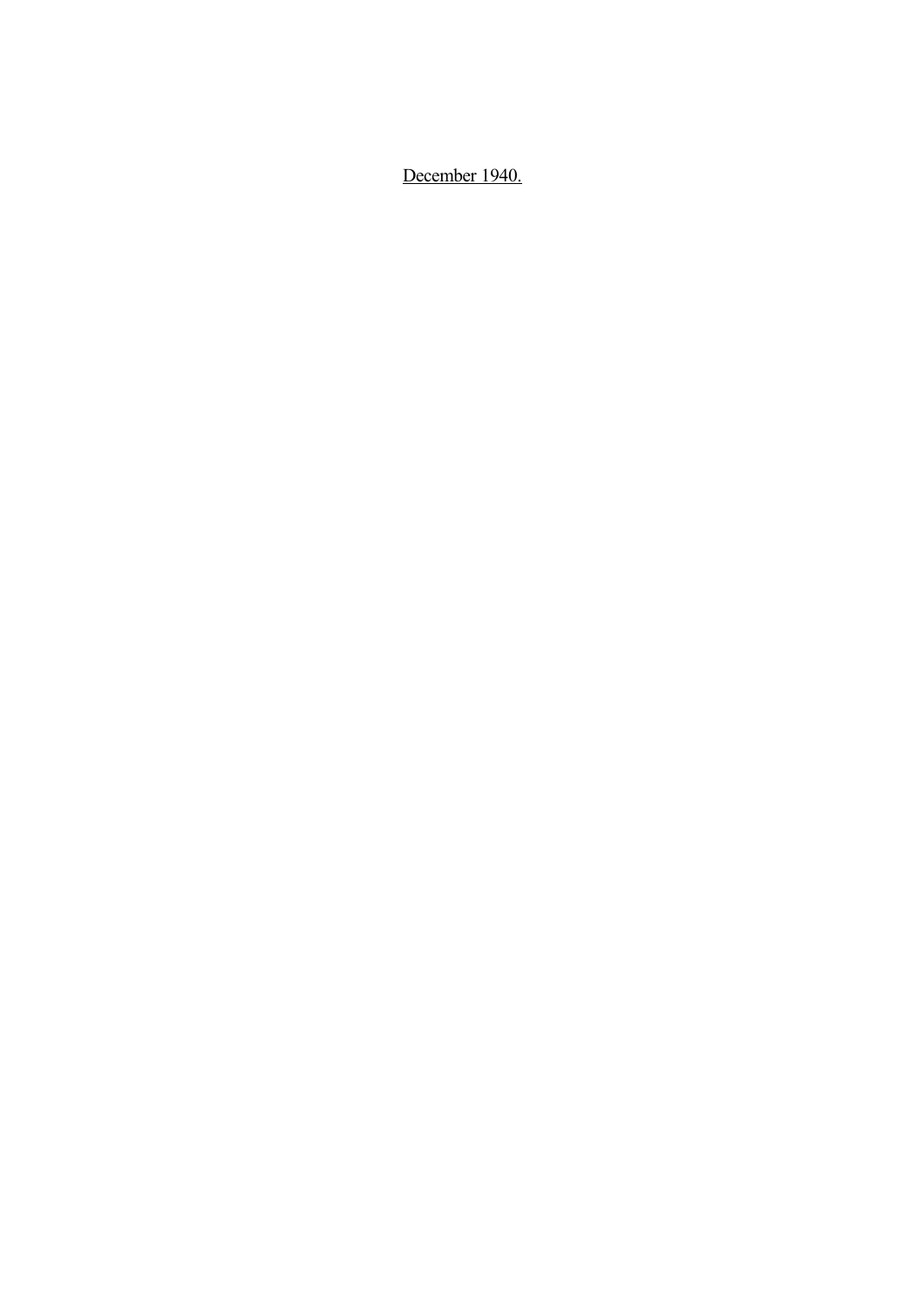### **THE DESERT PAD**

*Fae the Afrikaans o Uys Krige*

The desert pad's a gyan lang, lang gaet.

A scart o quartz, grush, saund or lavastane, gyan lang's the desert pad, a gy lang gaet.

Pitmirklik, bluidruidgowdlik, or chalkwhytelik, lang enyeuch the desert pad, enyeuch o a gaet.

Athorte donga an dook, and howe an knowock, gy lang the desert pad, lang enyeuch o a gaet.

Athorte thon droothie hauch o grun whaur the stoorie wuin skails ower itsel; athorte thon sairlik sunscoort sautpan, brynewhytelik, the yae braid myle-lang sautpan, brodflet an scoort as bare's the wheech o the wuin, athooten tree or buss, or even the yae bit, wae bit blade o gress, athoot even the yae bit stane tae brekk yon yae alaneness, the desert pad's a gyan lang, lang gaet.

Athorte thon deep daurk pit o a langdoverin crater amang the wuinherried gullies o black volcanic mountains, raxin whaur hethotterin fever sotters i the busses, syne heech alang cliff aidges, laich bi the flet o the sea plain, a traik, the desert pad, an awfie gaet.

Atween droothtaiglt, withert thornbusses, whaur thon illfaured flechfangit vulture frames itsel i the fork o a tree, whyles glowerin even-on, but syne garrin rax its sapsie hause, gowpin, thae wing fedders flappin braid atween bare branches groowbyte as leprosie thare, an awfie traik, this desert pad o a gaet.

Thru birlaboot wuins, heech as steeples staunin, saundeevils thegither lik a lyne o set dancers, a yella upscoorin o stoor garrin thon sun dwyne tae't, this desert pad's an awfie traik o a gaet.

Thru thon faurboond caller an sauchtlik meerage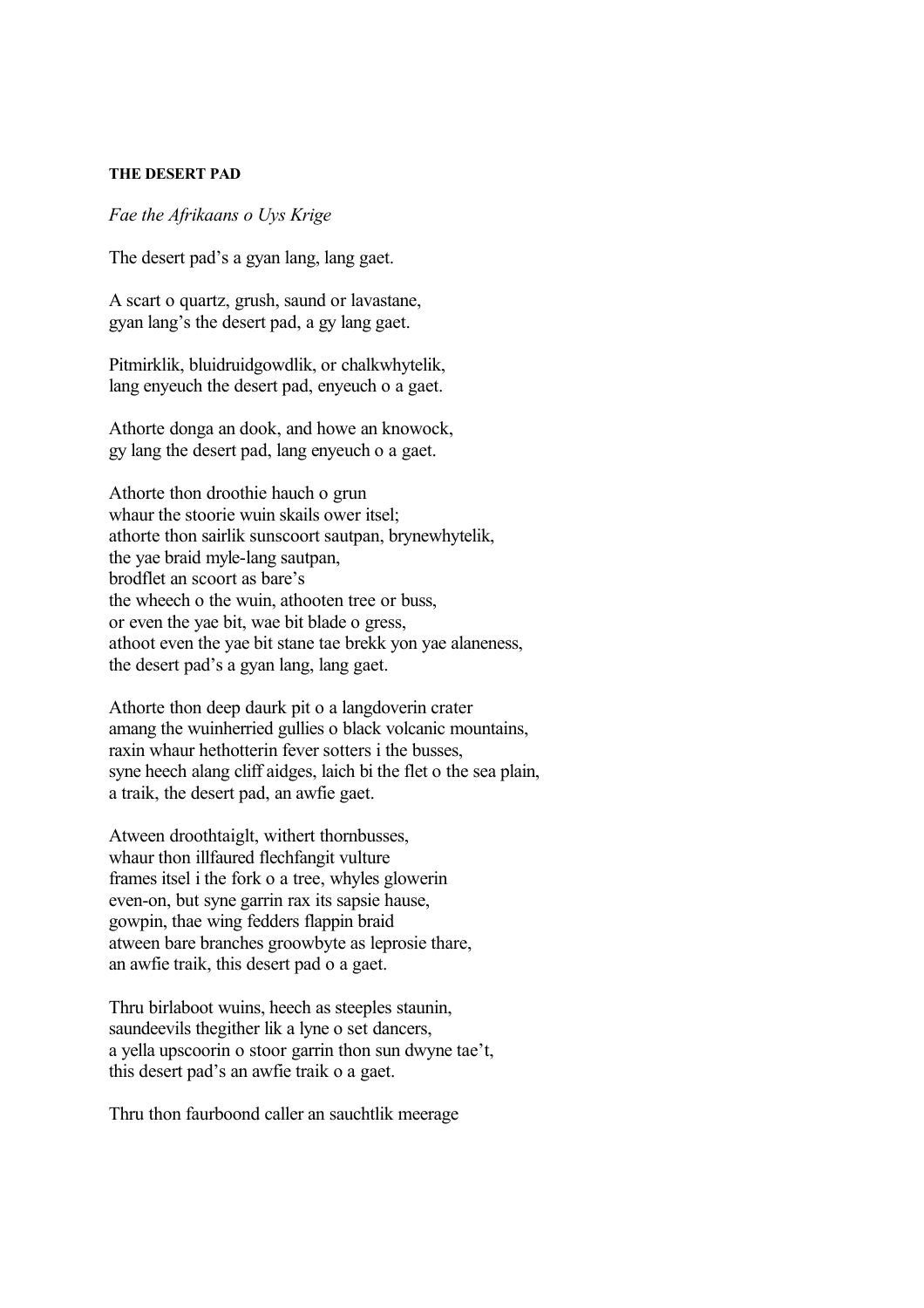that promises the yae quaet wattersyde o easement an rest alow the waarslin tree fronds bi thon pown lik a siller flett, the desert pad's a gyan lang, lang gaet.

Ower the hard wy o lymestane, granite or sunpan dy, ower the saft o the poother o airnstane or lava-ase, a sair wy, the desert pad, a sairgaun gaet.

Whyles granitepurpour, airnstaneorange whyles, or else clybroon, but the colour o a lion maistlie, a sairgaun wy, the desert pad, a sair gaet.

Alow thon fylit, lowerin luft, bealyella, tawnie an tuim as this haill wilderness, faur, furder nor the furdest boond, furder nor yon haarhappit mountain, furder nor the luft itsel can hain, the desert pad's a sairgaun wy o a gaet.

As groo's an auld whang, the desert pad jooks on. Stacher yon wy — is this the end o the ayebydein stoor? Stotter this wy — is thon the bit clachan furrit thare? But the desert pad's a gyan lang, lang gaet.

The desert pad's a gyan lang, lang gaet.

Man's dool is gyan lyke the desert pad.

Lang enyeuch an gyan lang at that is the dool o fowk, lang enyeuch tae gae't.

# In front o El Wak, December 1940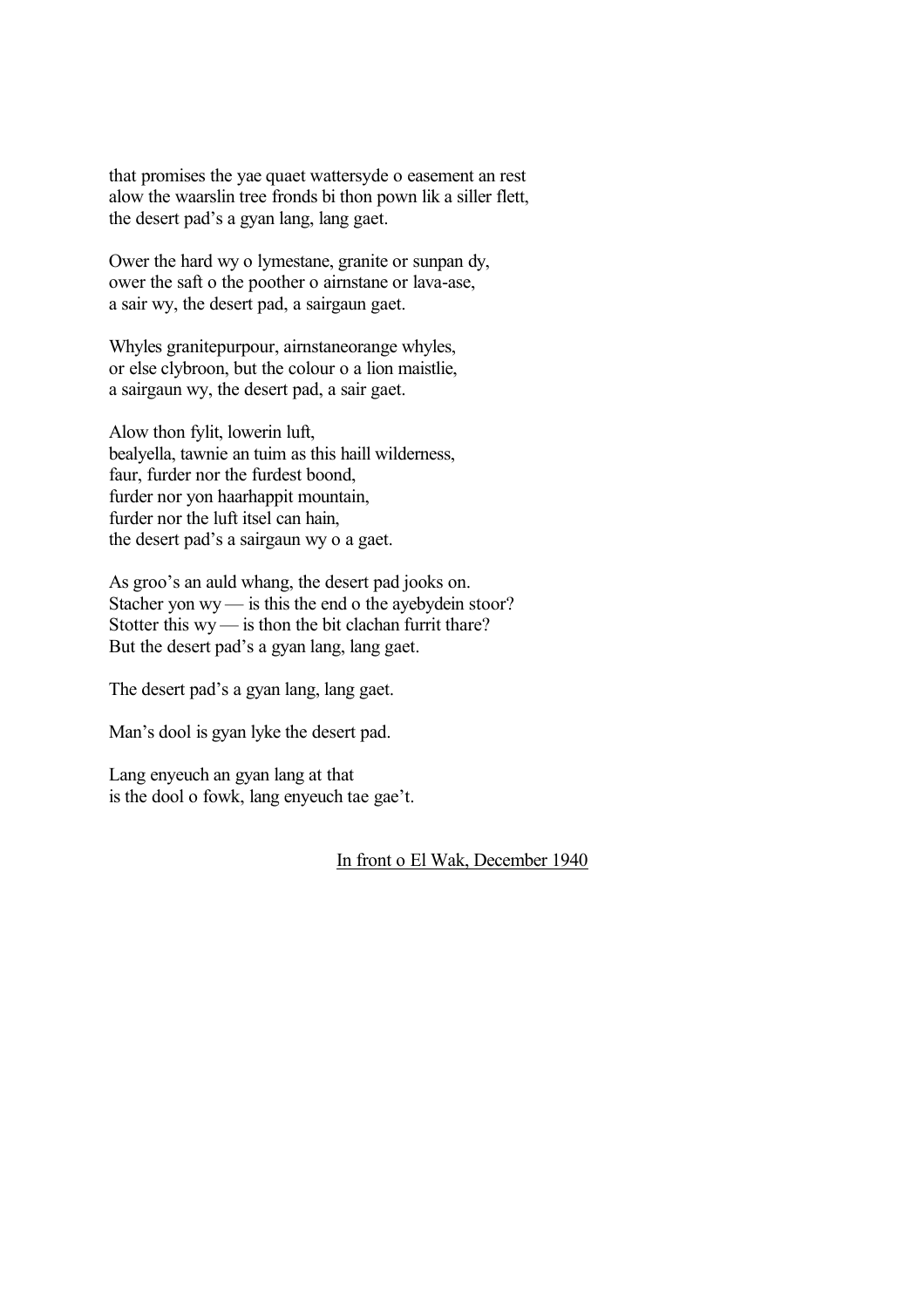### **THE END O THE PAD**

## *Fae the Afrikaans o Uys Krige*

Suddentlyke, thare's an end tae't, suddentlyke an end tae this desert pad o a gaet.

Suddentlyke — as the yae man losst i the wilderness stachers, hauf-faain, yovein, syne doonwechtin, the grun tae prove, the-tyme his endmaist strenth ootwith can dwyne it's here the pad itsel can pyne i the boond the ondeemas wyld can hyne.

As watter pickles throch the saund, as the whyte scansin o the skliff o snaw-faem can tyne itsel i the straund, as howp itsel can foze awo fas lichtlied laun, as the hinmaist forfochen lowe o the ingyne flauchters i the cawin, sae the desert pad can pyne i the boond the ondeemas wyld can hyne.

Suddentlyke, thare's an end tae't, suddentlyke an end tae thon desert pad o a gaet; no the yae howff wi onie fire for tae blink sherp an quicksillerlyke tae wink; no even the bittockie o newspaper here sydedykein wi the wuin, noo faur, noo near; no even the sillerglisk o a sweetiepaper pirlin its Capegrozet trademerk in the birlin; naewhaur fanbelt, nor cartridge case attoore, aa langsyne happit alow the saund an stoor; naither the skeleton o three-ton larrie strippit bare fae aixle tae ruif as the wuin can herrie, nor the yae fuitmerk, nor onie mair witness o us in aa the airt o oor braidspreid airmie; no even the scad o a fuitpad on this yird bare an hardpackit bi the camel hoofs back an furrit thare, vaigin i the desert, for the oasis watter sair forfairn — alanerlie this bare laneliness, alane as terror, a wilderness alane, this same laneliness o desolatioun as endless again as the heech braid buch o the heevens, ayebydein, birlin an birnin abuin.

The daurkest day maun dwyne i the hinnerend as the ilka last licht ot sperfles awo i the dayligaun. The langest nicht o mirk maun syne be spent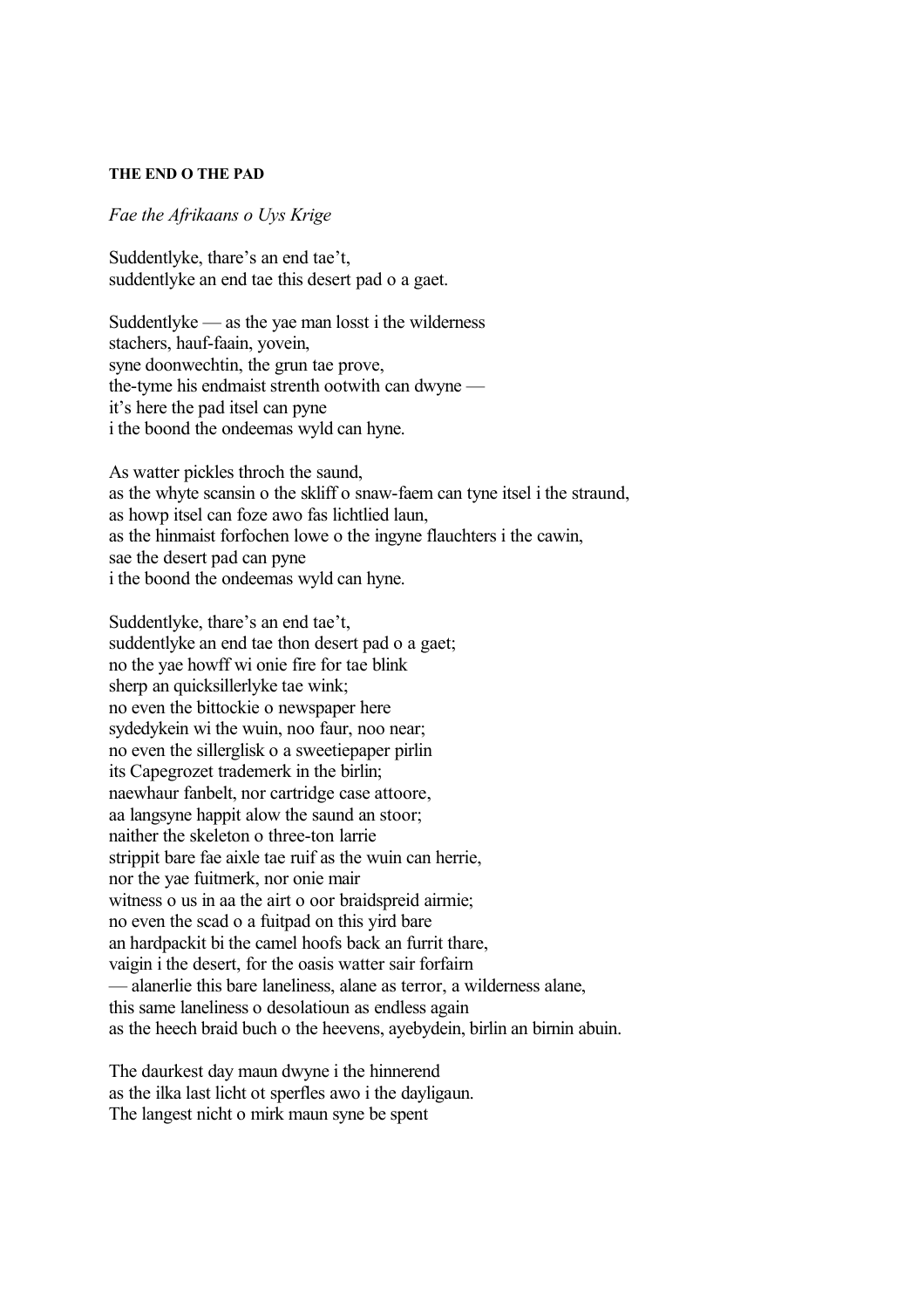as the constellatiouns skail i the blue abyss o the sun.

Lang last's an end lik the end o the desert pad, even as the desert pad ends itsel at that.

But tae the plainyie o the wurld, an the keenin o the erd, tae fowklik wae an fowklik weerd, tae the hunger o everilk hert, ilka saul maun aye hae caad for yaeness, britherlie saucht on erd, an blytheheid yit; that ilka mairch in ilka airt man maks tae pairt natiouns, peoples, an men, sall scaum awo as cloods i the birsslin sun can dwyne; an syne, whaur frontiers sit, sall rise thare yae day yit, Luve, lyfie, sterk as onie stell, an eemage stanewrocht bi a mell (nocht dwaiblie, nor nesh nane avas but stoore, steelhertit, stieve an aa) — syne sae! this gy auld-eildit craikin, freen, this dreme o saucht ower man can grein, syne sae (caa this baith dreme an widdreme tae) thare 'll be yae end tae't, yae end tae this kinna pad o a gaet.

> Dibbandibba, on the Abyssinian Frontier, 2 Februar 1941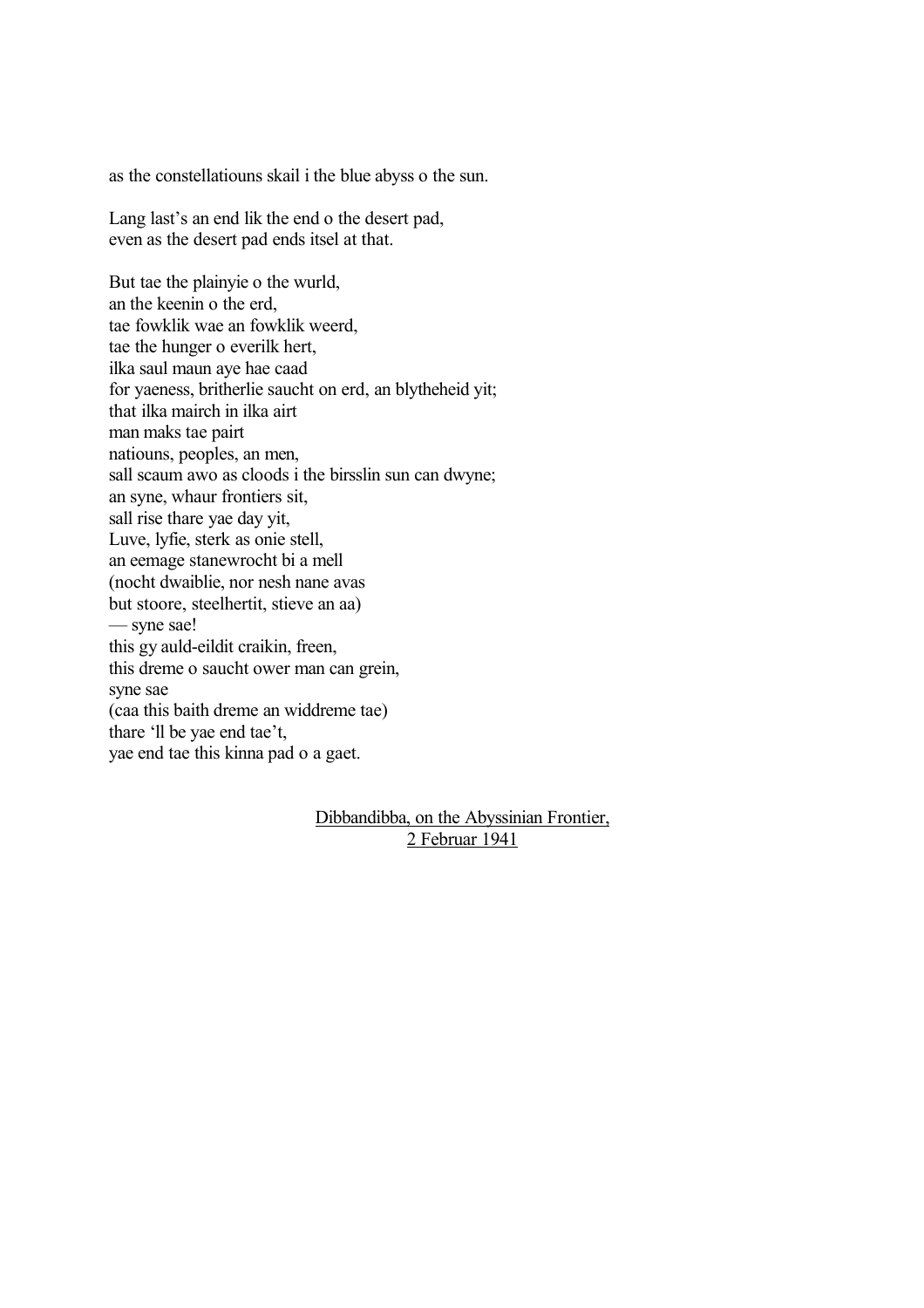### **FLOOERS IN THE BOLAND**

# *Fae the Afrikaans o Uys Krige*

Thare's nocht here — juist saund an black lavastane wi vulture burds amang leafless thornbusses and aagaets the desert aawhaur aathegither yellie as the jaundies or lik some auld het bealin byle.

### And here

flet alangsyde the lava pad a lane bit crosse abuin the yirdin o a sodger laddie, juist this yae crosse timmert thegither fae twaa bit brodes o an airmie petrol-kist.

The crosse-piece cairriet the name o the sodger, the date o his lane deid, his nummer and his unit.

The desert wuin waff-waffit athorte the desert noo and again, wabbit whyles, sair forfochen, baet wi its comein an gaein ower this braid desert.

Fykie aroon the lowsse flap ahint oor muckle troop-cairrier, it fankles in a smaa bing o lava-ase athin a toorockin birlaboot, syne liggs at peace. But noo it sterts again, draiglin thru the saund,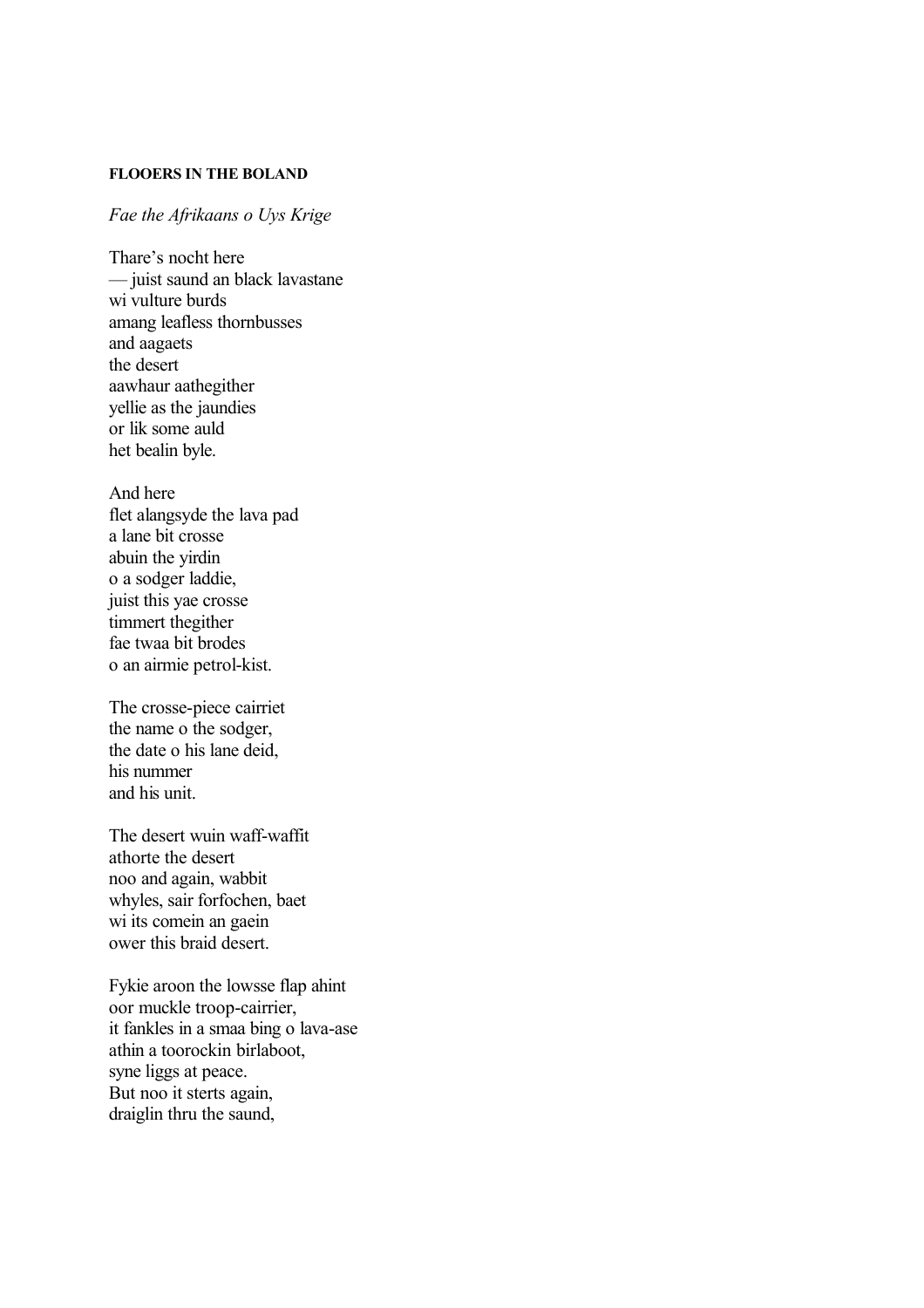ootraivelin itsel upon the hauf-peelt bass — that luks lik strips o spirlie scraps o paper aroon the bluegreen stem o the whyte-thorn, syne soochs in saucht ben the sklits atween the lava-ruckies happit upon the mool.

Jan van Niekerk, say the cruikit black letters.

Jan van Niekerk, lance-bombardier, whaa cam fae the Cape.

Jan van Niekerk, sae awfie semple, sae naitural, yit yaisual-nane at that, byordnar in the chyce the Guid Lorde Gode made Jan's the wale o graves.

Whit will gang maun gang i the middis o the desert. A sodger chippt awaa a tuim  $C$  to  $C$ fag-packet on the pad. The wuin wafft the packet aipen, an ruggit-oot its sillerpaper and yin o its fag-cairds wi't. The sillerpaper skinkit sillerlik the mair i the skelp o the suinlicht, an the caird, gaein birlin ower and ower, syne fund a beild bi a lavastane, wee pictur uppermaist: fower blue bit gowans that daunce i the wuin, fower blue bit gowans nod meadies abuin.

Fae the larrie, a sodger sklims doon sae he'll can rax a bit. He taks a bit daunner. Then turns back again. Noo he staunds alangsyde the grave the-tyme the twaa daurk scaddas o the crosse, lik lang, nerra crepp ribbans,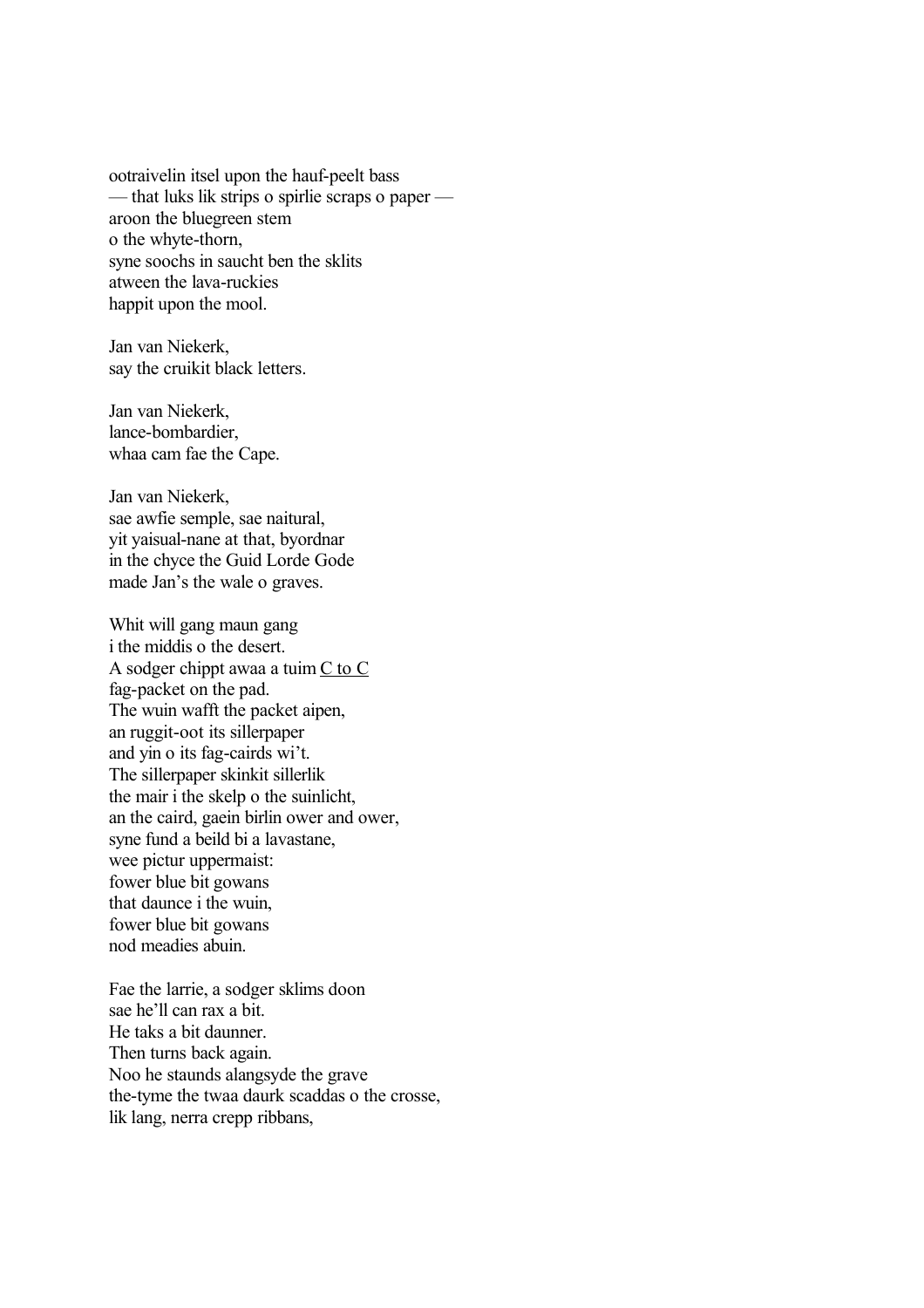rax ower the mools for a daurker mort-claith.

Again the wuin waff-waffs the fag-caird, an skytes it wi yae suddent skoosh nearhaun the sodger lad, lats it faa, then skaigin it yince mair, caws it against his buit.

Slawlie the sodger bous doon, lufts the fag-caird an places it on the grave wi the eemage uppermaist, creddlt atweesh twaa stanes, liggin laevel alow the crosse. He claummers back intil the muckle three-tonner, an slawlie, aa the lang, gear-grunshin convoy at last gets gaun again.

In this whyte-skimmerin airt, this boond o sic het-trimmelin gleed, abuin the waanrif mools yon lythelik lane crosse staunds againss the black lava-rigg.

Fower blue bit gowans yonder, daunce you athin the wuin! Fower blue bit gowans yonder, nid-nod yer meads abuin!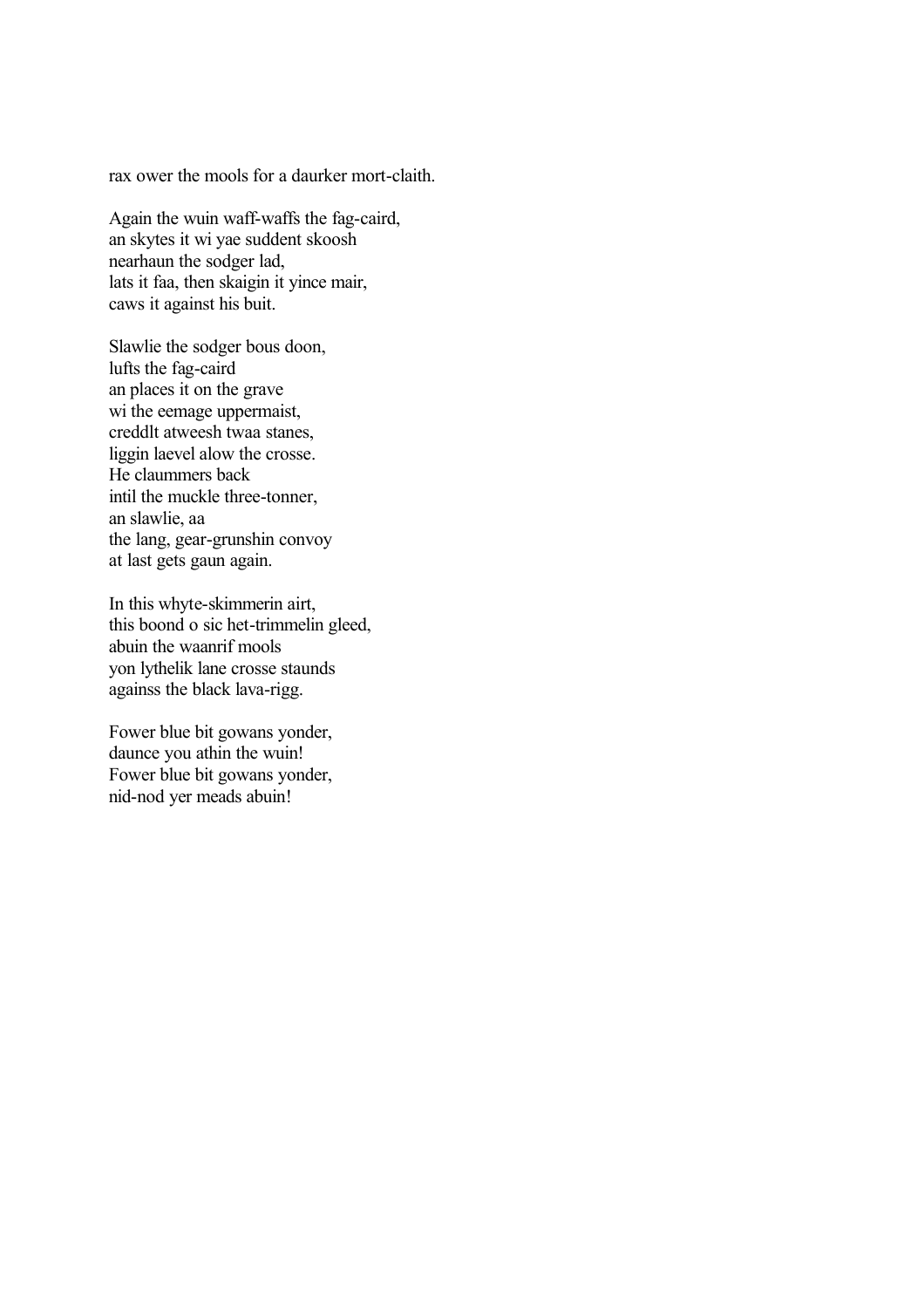## **GUITAR**

(Efter Lorca)

*Fae the Afrikaans o Uys Krige*

Noo the fingers begin tae reeshle the strings: five whyte murners thegither sing. Noo the plainyie o the guitar dings.

I' the gloamin oor an the tassies stoond. Thur purple draps glink as they jaup i the roond, an the day's bluidie daith is the gowp o a wound.

The still o the nicht, o ilka leaf an flooer, the still o the furst staur, the strings' still doverin oor, the hiddlins o stillness ben stillness, and aathegither in pooer. Ower aa, the plainyie o the guitar dings.

Nae yuiss avaa tae quaten him. Ye cannae help i the plainyie o him. He greets, aye greets as watters plain again, again til saund or stane, an the rain or the gulls blaw laich's the wuins plain ower the snaw.

He murns wi the waanhowp saft ingyne til aa brings.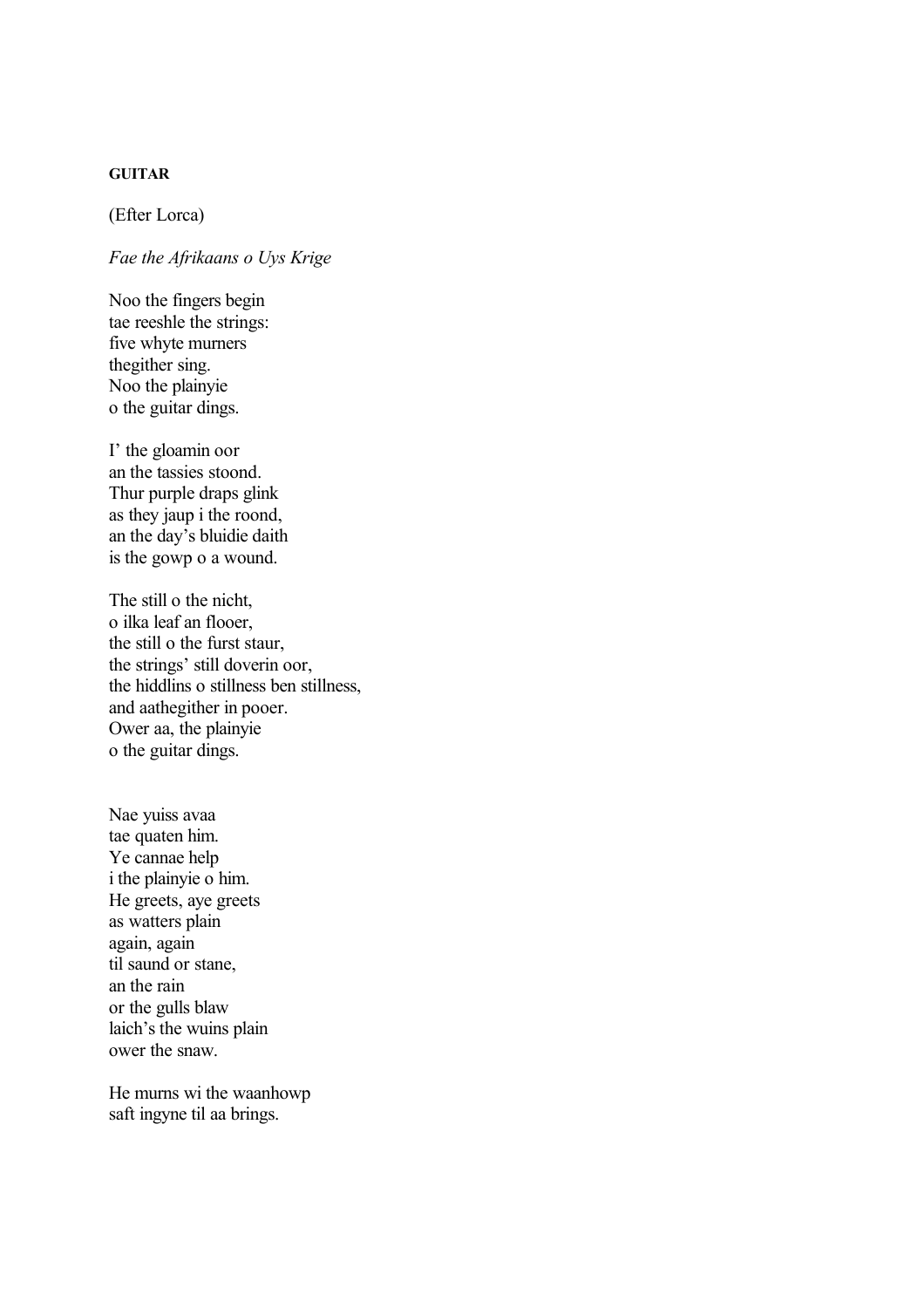He greets wi the daith whilk is lerkin in aa things. Nae yuiss tae quaten him! Ye cannae help i the plainyie o him!

He greets aboot thae things fey awaa yonder: the dreams, an the sichin, the wae things an fonder unspakken whan yae man forlorn alane, aa alanerlie daunders.

He greets aboot thae things fey awaa yonder: saund o the waarm Sooth for gardenias greinin. Mosshags o the gray North an sunflooers ilk eenin. He murns for the flane athoot target, boat wi nae haven, lass wi nae waen, heech-nuin wi nae mornin, the freemit athoot freen, aa prayers, an sabbin, an sichin that sperfle athorte the fower wuins.

Guitar, daurk guitar, aa dool i the wurd! Hert throch-thirlit bi five swords......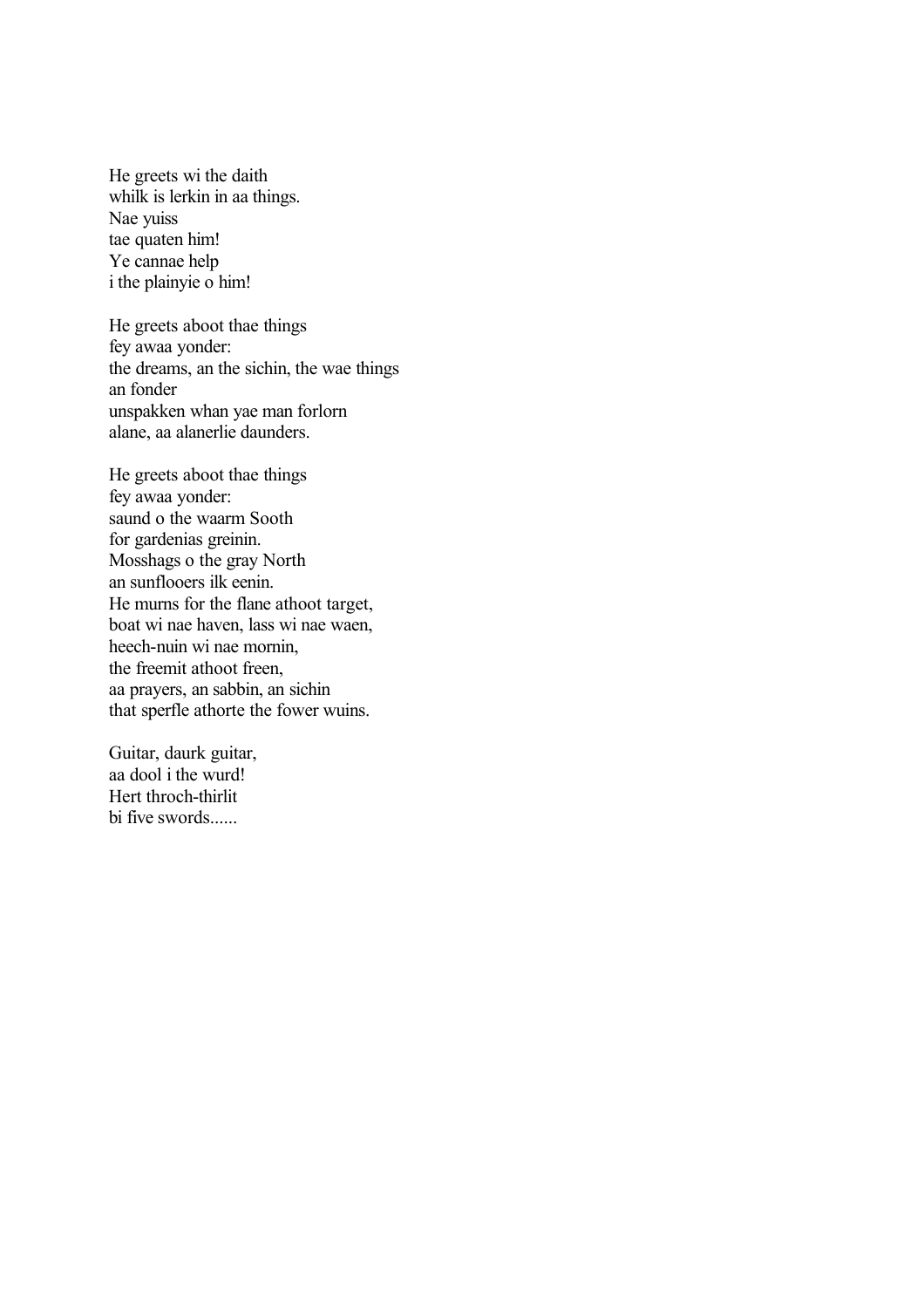### **THE BALLAT O THE WATTERS O THE SEA**

*(Efter Lorca)*

*Fae the Afrikaans o Uys Krige.*

The sea laich lachs faur ayont: whyte teeth o faem, waan lips o the luft.

"Whit gauderan hae ye tae sell, ma gallas bit lassie, wi yer wyld ongauns an yer sherp keekans, yer prood, yer soondan het ying breists?"

"Freen, I hae naethin tae sell cep the watters o the sea."

"Whit's the weerd ye hae ben ye, ma quate mannie, yer heid doon bent an yer een glaumert, sombre wi aa kennt; yer langtholean smyle bittersweet? Whit rowes i yer veins, aye pairt o yer blüde yit?"

"There rowes i ma veins aye nocht but saut o the waves aye, o the watters o the sea."

" But whye, wee mither, is yer sang — hoo sauchtlik or saft — aye a plainyie? An the wairsh saut o yer tears, Whaur dae they come fae, hovean i yer een aa day?"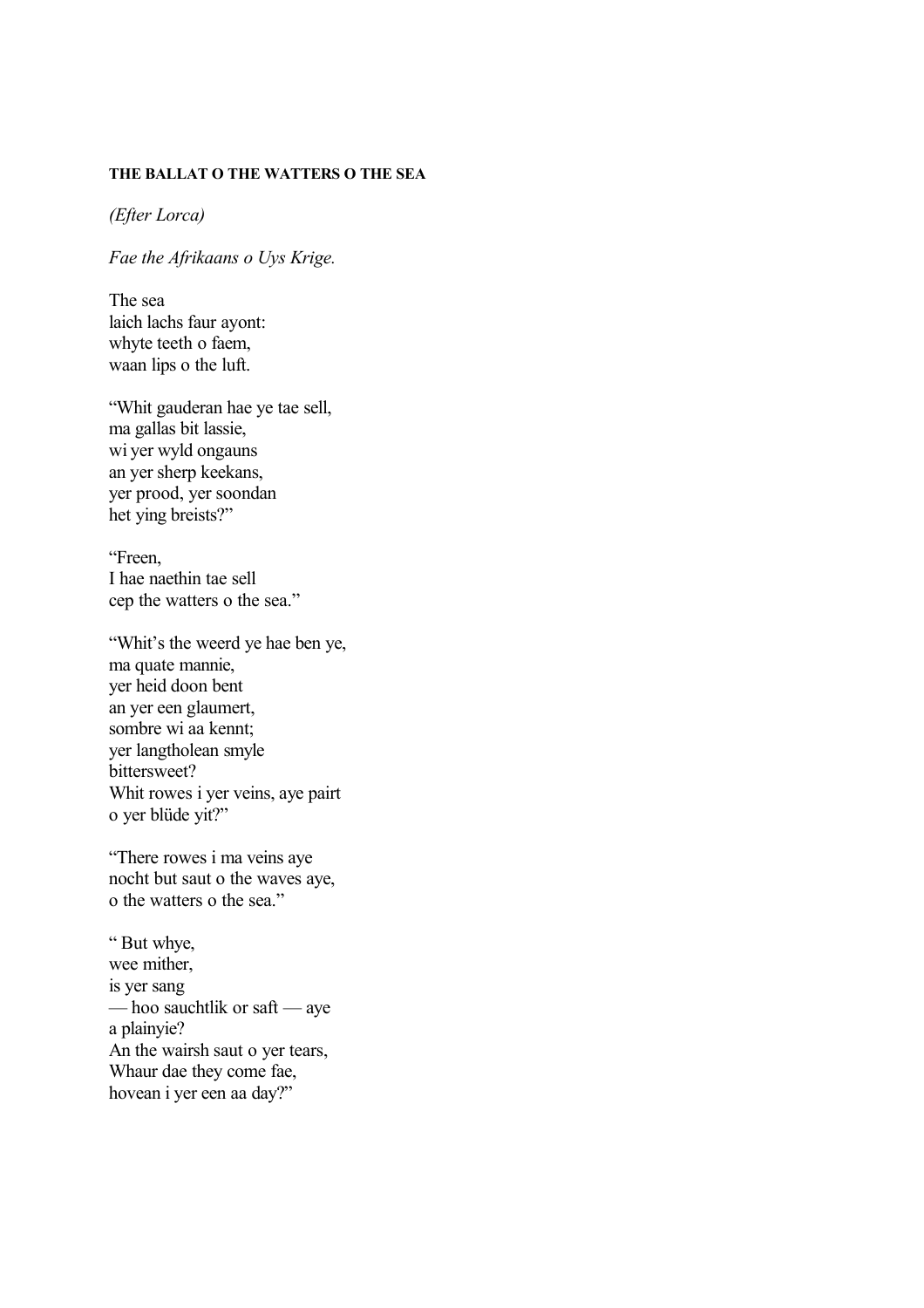"Freemit-yin, the waves are aye singan. Thur sang is aye sairlang. Thur leid — throch aa tyme syne is aye dool an deid an waanhowp an wae. Freemit-yin, ma een greet the bryne o the watters o the sea.''

"Oh hert, an siccan bitterheid wi blytheheid an stert-reid — growean til hate aye an envie a weed whilk aye maun rax ma mense an gowps agin ma wrangous howps: an ootower yer deeps lik stowps reeman ower, lik tassie or gourd fae whaur did ye lowp? Fae whitna weerd?"

"Ower aathing they rowe an the saut rowes slee, mair whyte, aye whiter.... til aa growes bitter wi the watters o the sea."

The sea laich lachs faur ayont whyte teeth o faem, waan lips o the luft.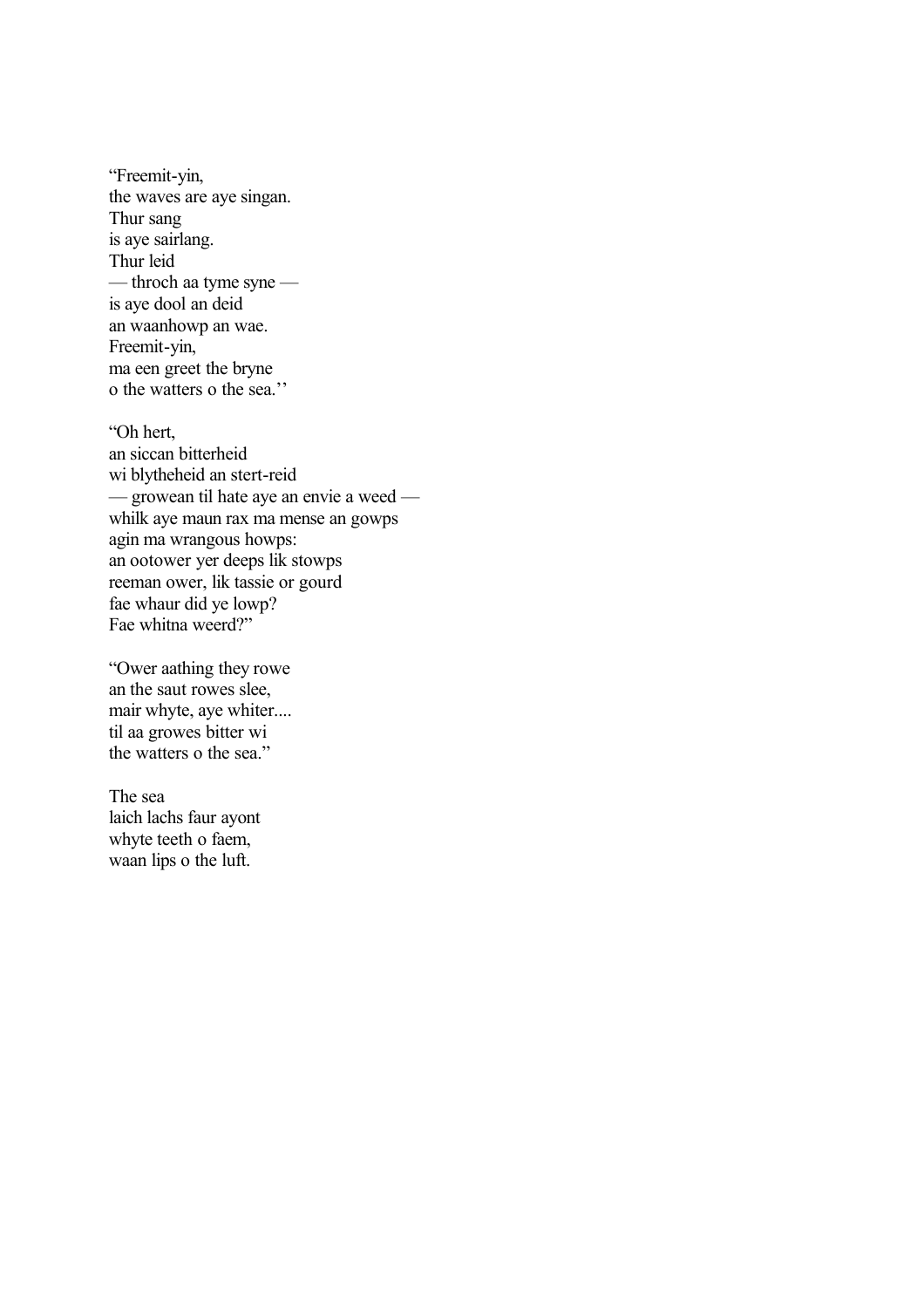## **BALLAT**

*Fae the afrikaans o Uys Krige*

The staurs are thrang whaur baith wuid stan, the muinlicht thairs at Malelaan.

— "Ma dear, for aye yer hert and han?" — "For aye, ma dear, till aa sall gan..."

Muinlichtit flooers are dichtit waan. Waarm wintlin wuins sooch ower the lan.

And aa the staurs waanweirdlik stan i the wattersheen at Malelaan.

\* \* \* \*

Anither year, anither sang, an the reever rowes, aye rowes alang...

Noo i the gloamin but juist the tane. — "Syne we were twae an noo ma lane."

"Maun ilka thing aagaets aye gan lik the snawwaan flooers at Malelaan?"

Dowf i the boond the peeweeps cass, laichlie the wuins i the rashes blaw: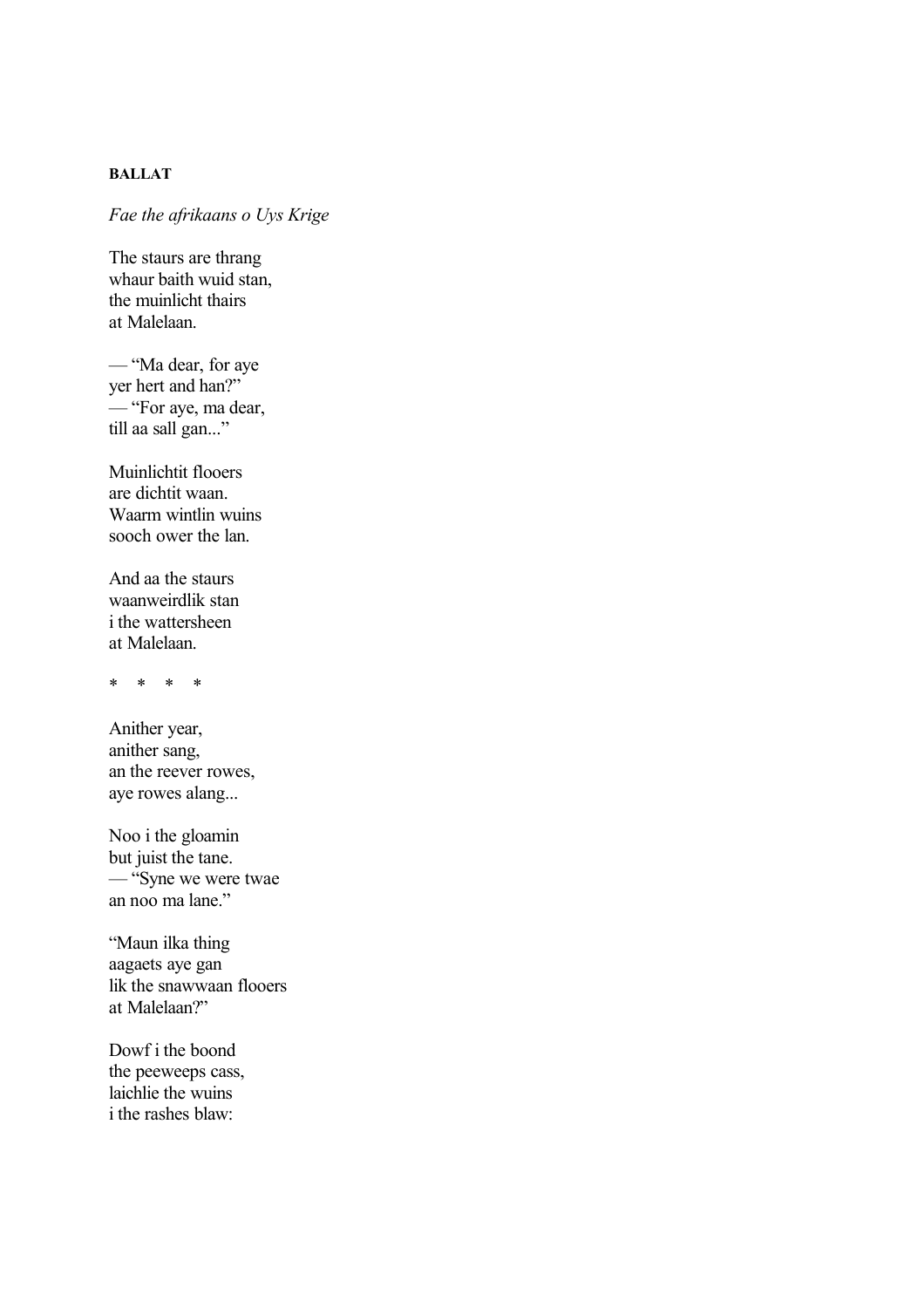"Ay, aa man maks aye mells wi daith as esperance an blytheheid baith

aye struissle wi waanhowp an dool, as rinnin watter meets the pool..."

Aye the sooch o the wuin i the rashes, till the reeshlin bydes an the nicht growes still,

and aa is sterk an the muinlicht waan alow the staurs that skinklin, gan

baenwhyte an cauld ower Malelaan ower Malelaan ower Malelaan...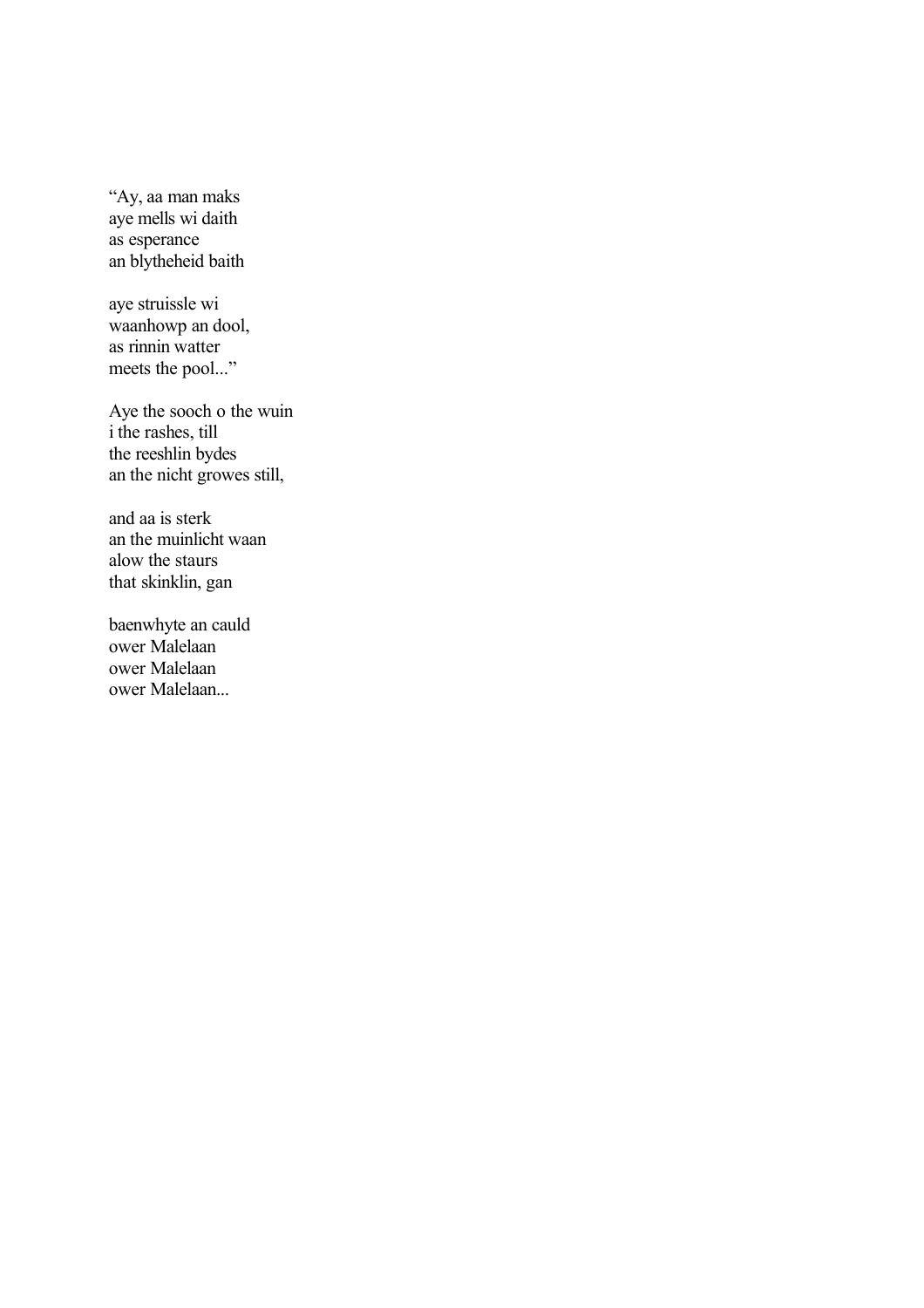#### **THE SEA-MAW**

# I

# *Fae the Afrikaans 0 Uys Krige*

Atween tooer an whyte tooer o the cloodfauld ower kyle an craig, siller an blae, hichtin abuin the sea, siller an blae, skliffin the luft abuin the boond o the swaw, sklimmin an scoorin, the yae sea-maw sklimmin an scoorin its lane.

Whit can the sea sooch but the wuin maun lament an the sea-maw maen its lane?

The sea soochs, the wuin laments, the sea-maw sabs: atween tooer an whyte tooer o the cloodfauld ower kyle an craig, siller an blae abuin i the cleir licht, siller an blae, yon hert maun maen its lane.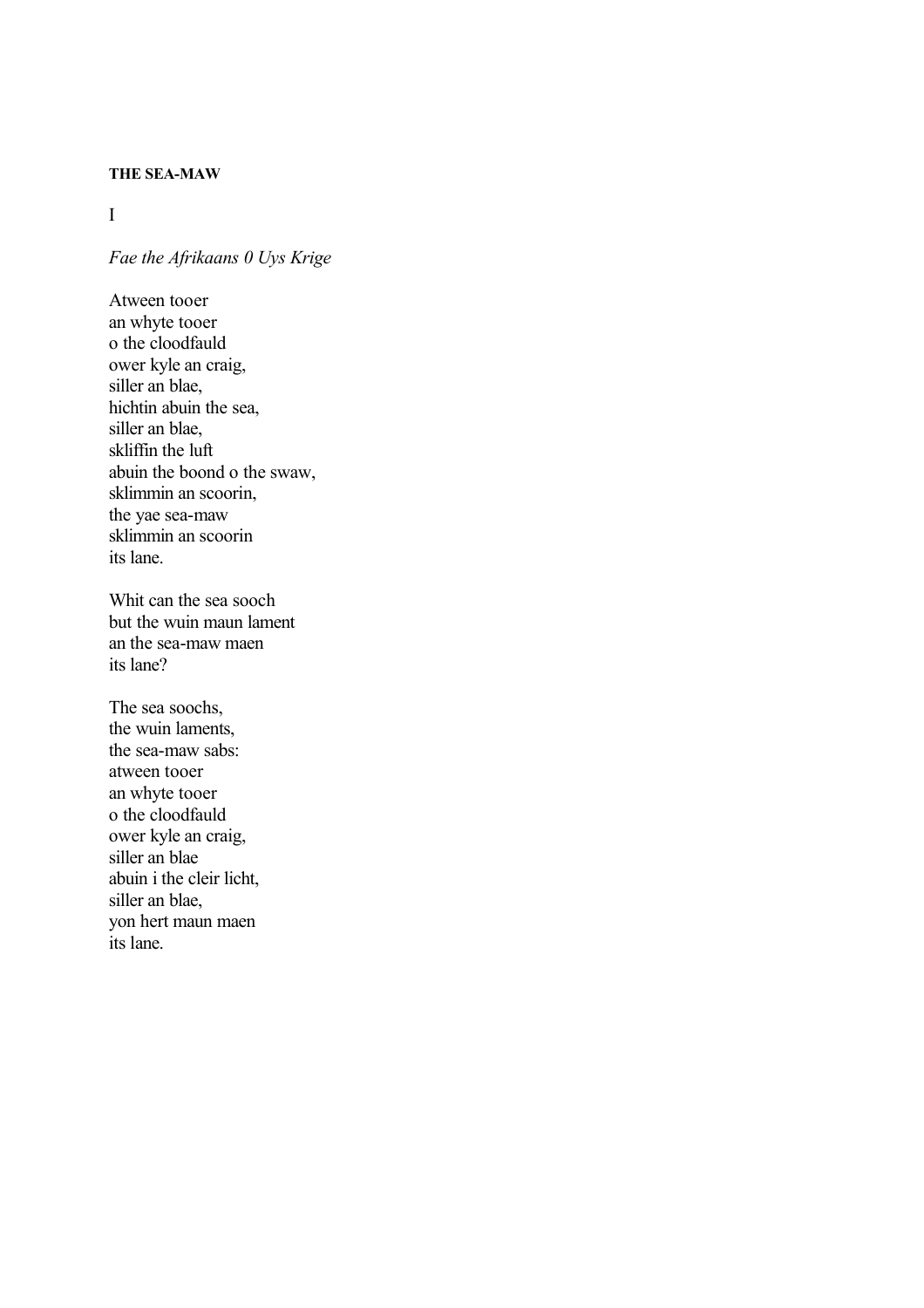#### **THE SEA-MAW**

### II

*Efter the Afrikaans o Uys Krige*

Whit skraichin's yon fae the sea-maw, cawin againss the blue aa thru the luft, againss the whyte lik skymin o the licht ootthru the clood, cawin againss the groo o haar aa ower the ben, fae yon sea-maw, whit is yon skraichin?

Whit skraichin's yon fae the sea-maw? Fae yon sea-maw, whit is yon skraichin ower the groo o the dune, ower snaw-whyte straund lik the faem o the sea?

Atweesh the luft an the laund for a soondin-brode, atweesh the ben an the bay for echo-stoond, atweesh whyte clood an whyte clood for notes heecher, atweesh green swaw an green swaw for laicher notes, it skraichs an skraichs an skraichs as the wuin skraichs wi't, lik the skraich o the sea tae't the-wy the skraich o the hert intaet is aa alane, apairt, yit measurt

lik yon blue hicht o the luft, lik yon daurk daipth o the soondin sea, lik eeriness as groolik as haar aa ower the ben that smoors the skraichin.

Dool, ay, dool, dool fae't, and athooten saucht yon caumer taet i the prood hert lyke a blissin, for aa the skaith up-hichtit lyke a tholein,

or sair doon-wechtit, loondert wi the fricht abuin the deemin ginn tyme maks accoontment abuin the need athin the breid the fautor the-tyme breid's haill athin itsel in needment,

abuin the tyle lik torment tulyies us wi sweit intaet oot ot as in a brulyie an the skaith o the greed intae the bitter chrism aa soored athin the stoond o humanness.

Naw, naw, an naw I daarsay! I say neer sall yon dool-wechtin gan the faur awaa until the blissit caa thur lyfe haill freed or athooten trimmelin, athooten dreedour lik murrain puit upon man for langtholance.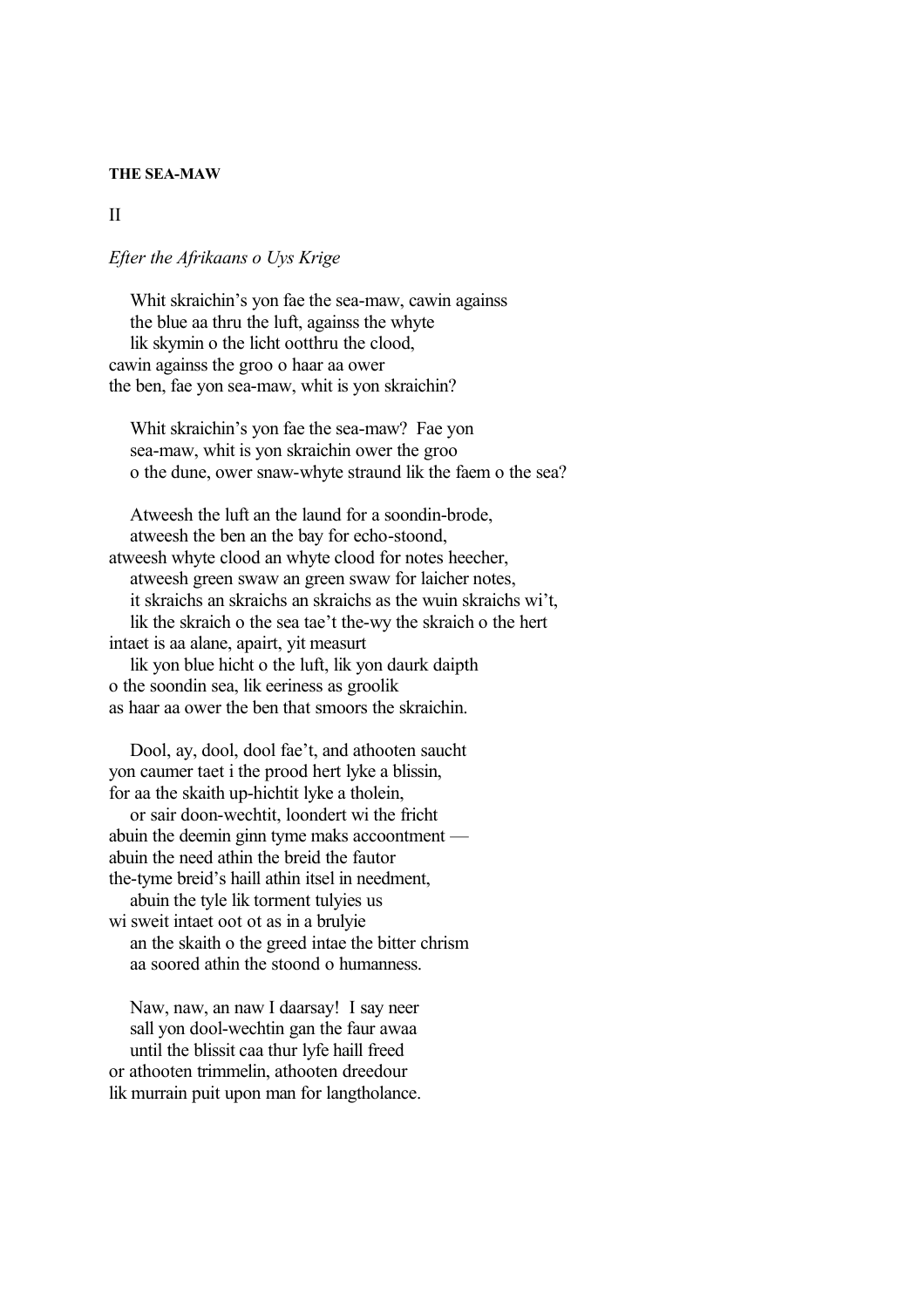Naw, naw I daarsay, I say naw! An neer sall yon skraich mell wi saucht avaa! Ay, ben its ainsel lat it caw, as tho ilk scurroch ben its ainsel was scart-scart-scartit sair, tae gar it yelloch for a saucht tae skraich! Neer lat its skraich be ocht but intilt aa, no haill its ainsel intil, for divvident as it is, it is nae sang lik melodie says mair for measure nor the singin soochs, but wi the grace-notes tint, rhythm ahint is.

I say naw, naw I daarsay, naw for ocht o some guid-fortune faa yon skraichin on, nor blytheheid, lyke a smyte as peentie-peerie, tae sing a sang anent it for its measure wuid say anent the singin mair nor sooch, nor lyfieness lik ben ingyne gan vaigin, nor in the waarslin wi't, wi blissins melled, nor staurlicht thon daurk orbit for tae ken, nor stuidie grun for fuit tae staun, no staucher, and aathing aathegither an for aye, for aye, for aye that was and is the ayeways that maun be fae noo on, fae noo on, ay, thru aa tyme fae noo on, ayebydein, ay.